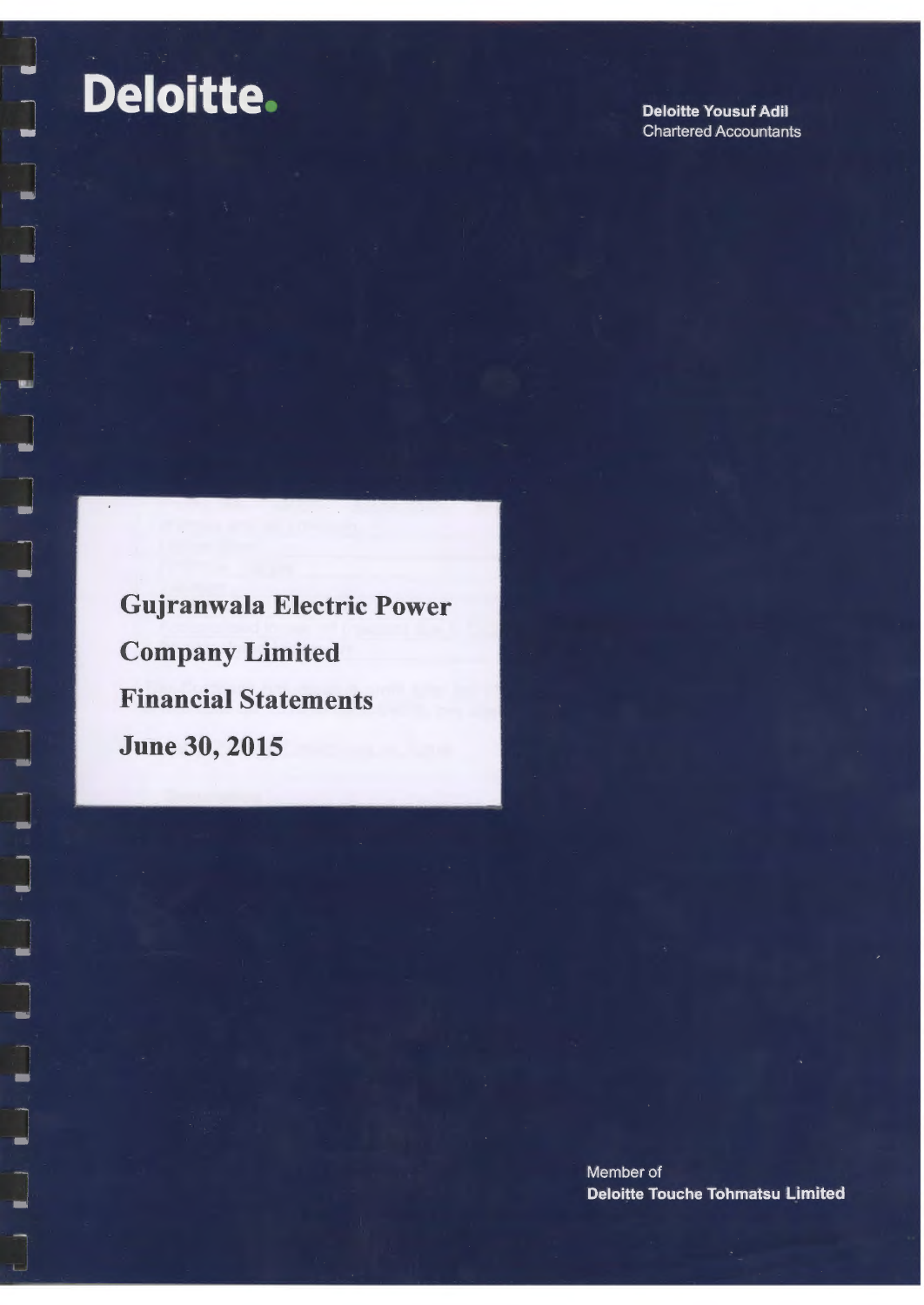Deloitte Yousuf Adil Chartered Accountants 134-A, Abubakar Block New Garden Town, Lahore, Pakistan

Tel: + 92 (O) 42 35913595-7 + 92 (O) 42 35440520 Fax:+ 92 (O) 42 35440521

www.deloitte.com

#### AUDITORS' REPORT TO THE MEMBERS

We have audited the annexed balance sheet of Gujranwala Electric Power Company Limited (the Company) as at June 30, 2015 and the related profit and loss account, statement of comprehensive income, cash flow statement, and statement of changes in equity together with the notes forming part thereof, for the year then ended and we state that except as described in paragraph (a) below, we have obtained all the information and explanations which, to the best of our knowledge and belief, were necessary for the purposes of our audit.

It is the responsibility of the Company's management to establish and maintain a system of internal control, and prepare and present the above said statements in conformity with the approved accounting standards and the requirements of the Companies Ordinance, 1984. Our responsibility is to express an opinion on these statements based on our audit.

Except as described in paragraph (a) below, we conducted our audit in accordance with the auditing standards as applicable in Pakistan. These standards require that we plan and perform the audit to obtain reasonable assurance about whether the above said statements are free of any material misstatements. An audit includes examining, on a test basis, evidence supporting the amounts and disclosures in the above said statements. An audit also includes assessing the accounting policies and significant estimates made by management, as well as, evaluating the overall presentation of the above said statements. We believe that our audit provides a reasonable basis for our opinion and, after due verification, we report that;

- (a) as stated in note 15.2 of the accompanying financial statements, trade debts include an amount of Rs. 6,451 million receivable from the Government of Azad Jammu and Kashmir (AJK) against supply of electricity and delayed payment surcharge. There is a dispute between the Company and Government of AJK over tariff rates as explained fully in the above referred note and hence the Government of AJK has not acknowledged the amount payable to the Company. Management is of the view that the matter is under consideration of Ministry of Water and Power. Resultantly we are unable to determine the amount that is likely to be recovered and the period over which such recovery will be made;
- (b) in our opinion, except for the possible effects of the matter described in paragraph (a) above, proper books of account have been kept by the Company as required by the Companies Ordinance, 1984;
- (c) in our opinion:

**Deloitte.** 

(i) except for the possible effects of the matter described in paragraph (a) above, the balance sheet and profit and loss account together with the notes thereon have been drawn up ih conformity with the Companies Ordinance, 1984 and are in agreement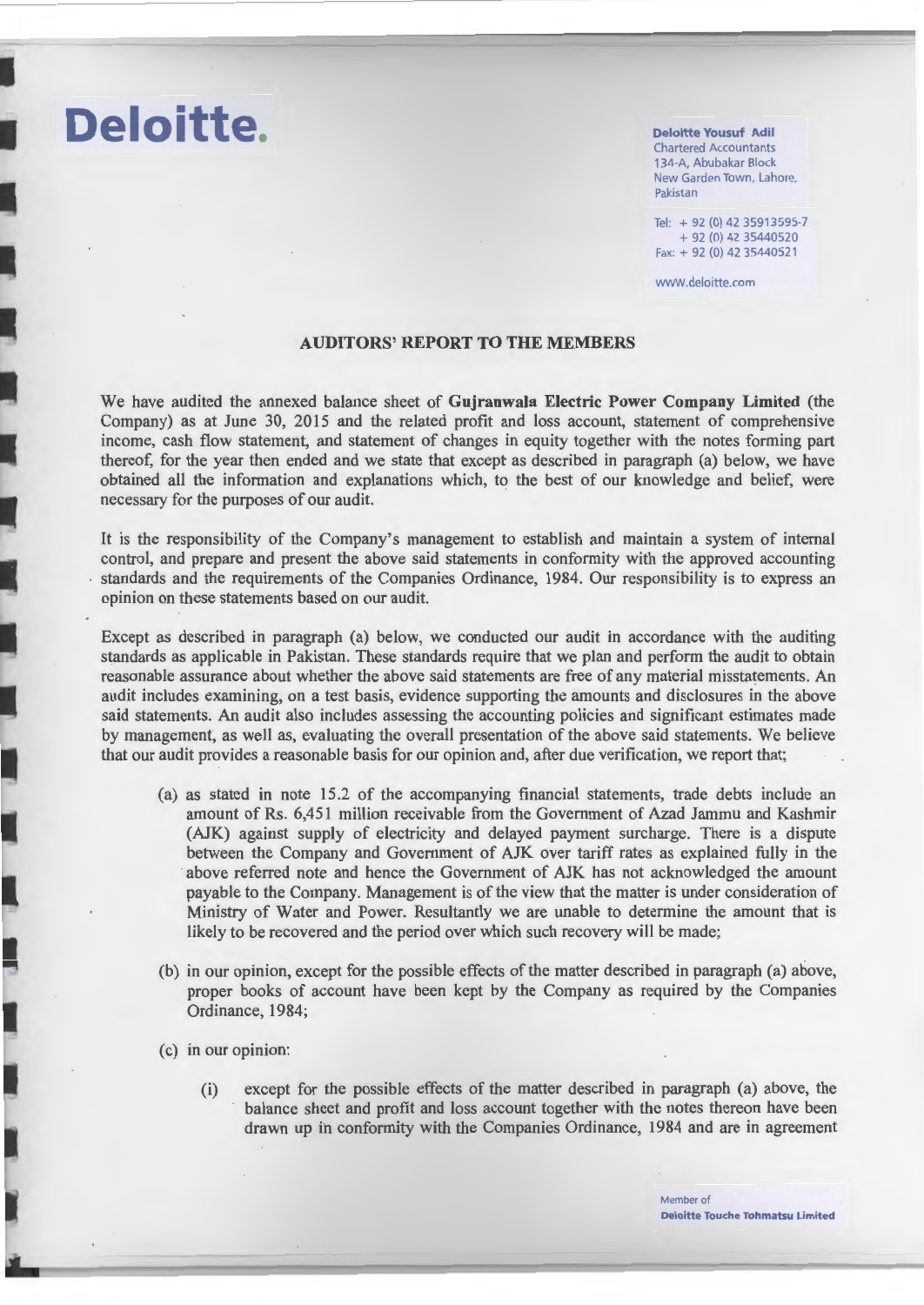# **Deloitte.** Deloitte Yousuf Adil

I

I

I

I

I

I

I

Chartered Accountants

with the books of account and are further in accordance with accounting policies consistently applied;

- (ii) the expenditure incurred during the year was for the purpose of Company's business; and
- (iii) the business conducted, investments made and the expenditure incurred during the year were in accordance with the objects of the Company.
- ( d) in our opinion and to the best of our information and according to the explanations given to us, except for the possible effects of the matter described in paragraph (a) above, if any, the balance sheet, profit and loss account, cash flow statement and statement of changes in equity together with the notes forming parts thereof conform with the approved accounting standards as applicable in Pakistan, and give the information required by the Companies Ordinance, 1984, in the manner so required and, respectively give a true and fair view of the state of the Company's affairs as at June 30, 2015 and of the profit, its comprehensive income, its cash flows and changes in equity for the year then ended; and
- (e) in our opinion no Zakat deductible at source under the Zakat and Ushr Ordinance, 1980 (XVIII of 1980).

We draw attention to note 11.2 of the accompanying financial statements, the ultimate outcome of the contingencies disclosed in the above referred note cannot be presently determined. Hence, pending the resolution thereof, no provision for the same in the accompanying financial statements have been made. Our opinion is not qualified in respect of this matter.

Decoude des deux des deux

Engagement Partner: Rana M. Usman Khan

Dated: October 10, 2015 Lahore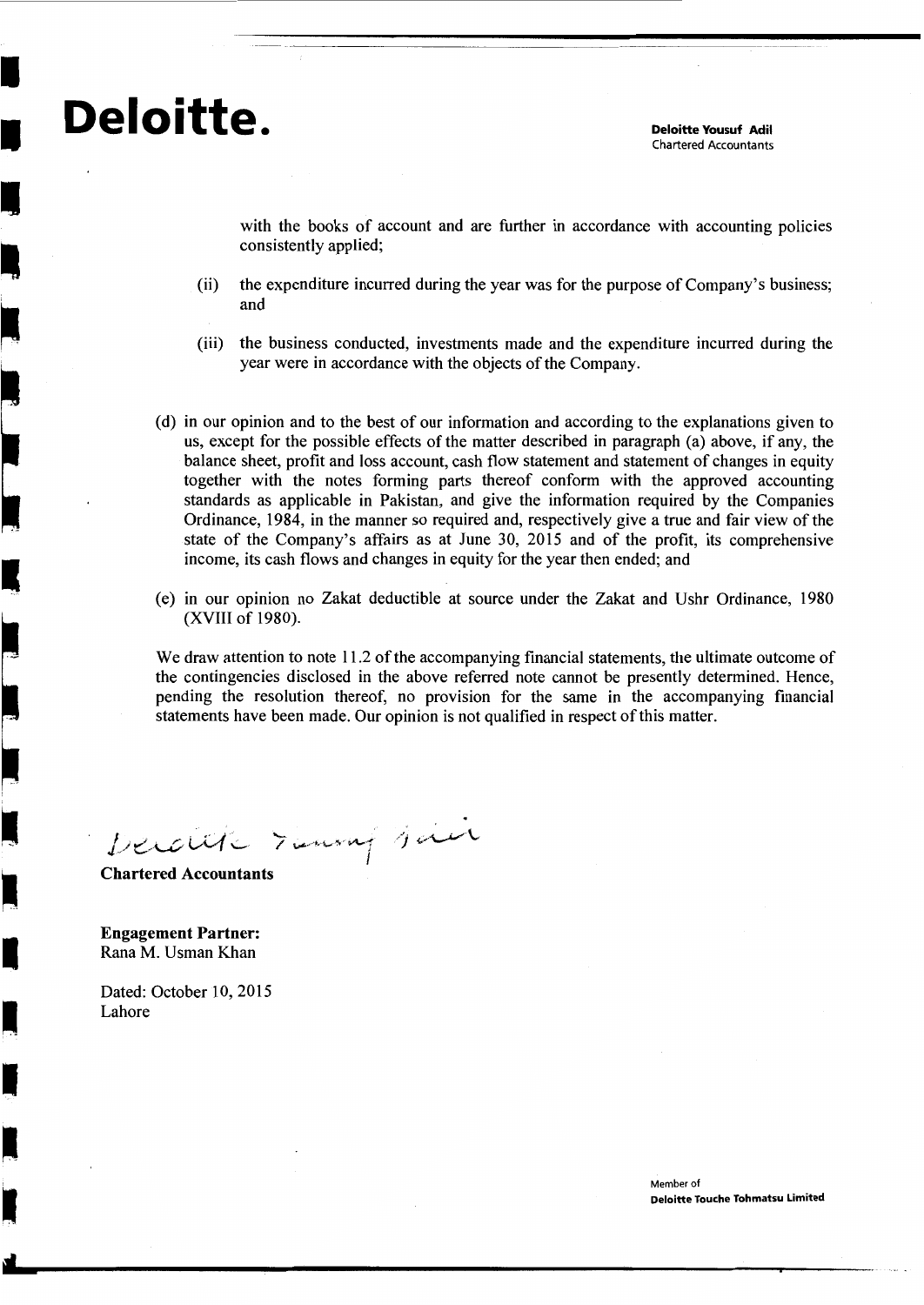# *Gujranwala Electric Power Company Limited Balance Sheet As at June 30, 2015*

I

I

I

 $\mathbf{I}$ 

I

J

J

•

|                                                                                                        |                     | 2015                            | 2014                            |
|--------------------------------------------------------------------------------------------------------|---------------------|---------------------------------|---------------------------------|
|                                                                                                        | <b>Note</b>         | <b>Rupees</b>                   | Rupees                          |
| <b>Equity and liabilities</b>                                                                          |                     |                                 |                                 |
| Share capital and reserves<br>Authorized share capital<br>5,000,000,000 (2014: 5,000,000,000) ordinary |                     |                                 |                                 |
| shares of Rs. 10 each                                                                                  |                     | 50,000,000,000                  | 50,000,000,000                  |
| Issued, subscribed and paid up share capital                                                           | 4                   | 10,000                          | 10,000                          |
| <b>Accumulated losses</b>                                                                              |                     | (1,645,793,738)                 | (5,646,317,004)                 |
| Deposit for issuance of shares                                                                         | 5                   | 20,058,408,675                  | 20,058,408,675                  |
|                                                                                                        |                     | 18,412,624,937                  | 14,412,101,671                  |
| <b>Non-current liabilities</b><br>Deferred credit                                                      | 6                   | 14,303,240,723                  | 13, 197, 097, 623               |
|                                                                                                        |                     |                                 |                                 |
| Long term financing - secured<br>Deferred liabilities                                                  | $\overline{7}$<br>8 | 6,739,320,613                   | 6,231,268,151<br>18,446,389,536 |
|                                                                                                        | 9                   | 26,719,990,910                  | 3,140,330,313                   |
| Security deposits                                                                                      |                     | 3,521,863,246<br>51,284,415,492 | 41,015,085,623                  |
| <b>Current liabilities</b>                                                                             |                     |                                 |                                 |
| Trade and other payables                                                                               | 10                  | 9,397,707,130                   | 25,829,482,921                  |
| Interest accrued on long term financing                                                                |                     | 567,923,221                     | 127, 174, 301                   |
| Current portion of long term financing                                                                 | $\overline{7}$      | 462,446,972                     | 306,720,142                     |
|                                                                                                        |                     | 10,428,077,323                  | 26, 263, 377, 364               |
| <b>Contingencies and commitments</b>                                                                   | 11                  |                                 |                                 |
|                                                                                                        |                     | 80,125,117,752                  | 81,690,564,658                  |
|                                                                                                        |                     |                                 |                                 |

The annexed notes from 1 to 35 form an integral part of these financial statements.

---------------------------------~~~~--.-~~-

Chef E

Dii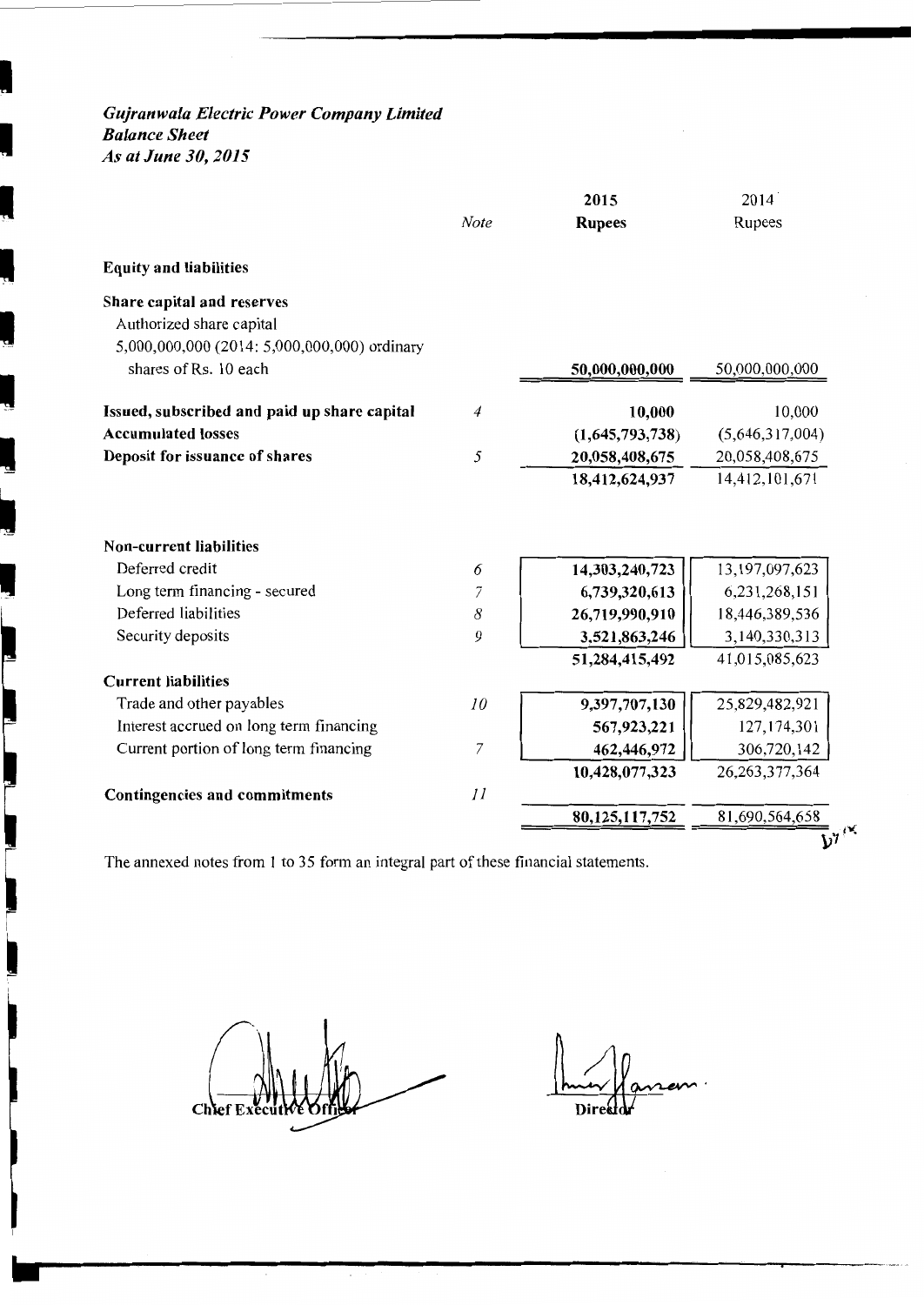*Gujranwala Electric Power Company Limited Balance Sheet As at June 30, 2015* 

I

 $\frac{1}{\sqrt{2}}$ 

 $\mathbf{E} = \begin{bmatrix} 1 & 1 \\ 1 & 1 \end{bmatrix}$ 

ı

|                                   |             | 2015              | 2014              |
|-----------------------------------|-------------|-------------------|-------------------|
|                                   | <b>Note</b> | <b>Rupees</b>     | Rupees            |
| <b>Non-current assets</b>         |             |                   |                   |
| Property, plant and equipment     | 12          | 38, 369, 598, 305 | 35,778,690,170    |
| Long term loans - considered good | 13          | 425,581,217       | 324,958,985       |
|                                   |             | 38,795,179,522    | 36, 103, 649, 155 |
| Stores and spares                 | 14          | 1,186,937,817     | 694,409,908       |
| <b>Current assets</b>             |             |                   |                   |
| Trade debts                       | 15          | 13,598,897,757    | 12,483,608,246    |
| Short term loans and advances     | 16          | 362, 427, 205     | 63,120,588        |
| Interest receivable - accrued     |             | 5,854,524         | 108,950,288       |
| Other receivables                 | 17          | 25, 141, 560, 683 | 28,493,066,371    |
| Short term investments            | 18          | 155,000,000       | 2,771,000,000     |
| Cash and bank balances            | 19          | 879,260,244       | 972,760,102       |
|                                   |             | 41,329,938,230    | 45,586,915,503    |
|                                   |             | 80,125,117,752    | 81,690,564,658    |
|                                   |             |                   | $y_7$ K           |

The annexed notes from 1 to 35 form an integral part of these financial statements.

Chief Executive

11111-----------------------

Dire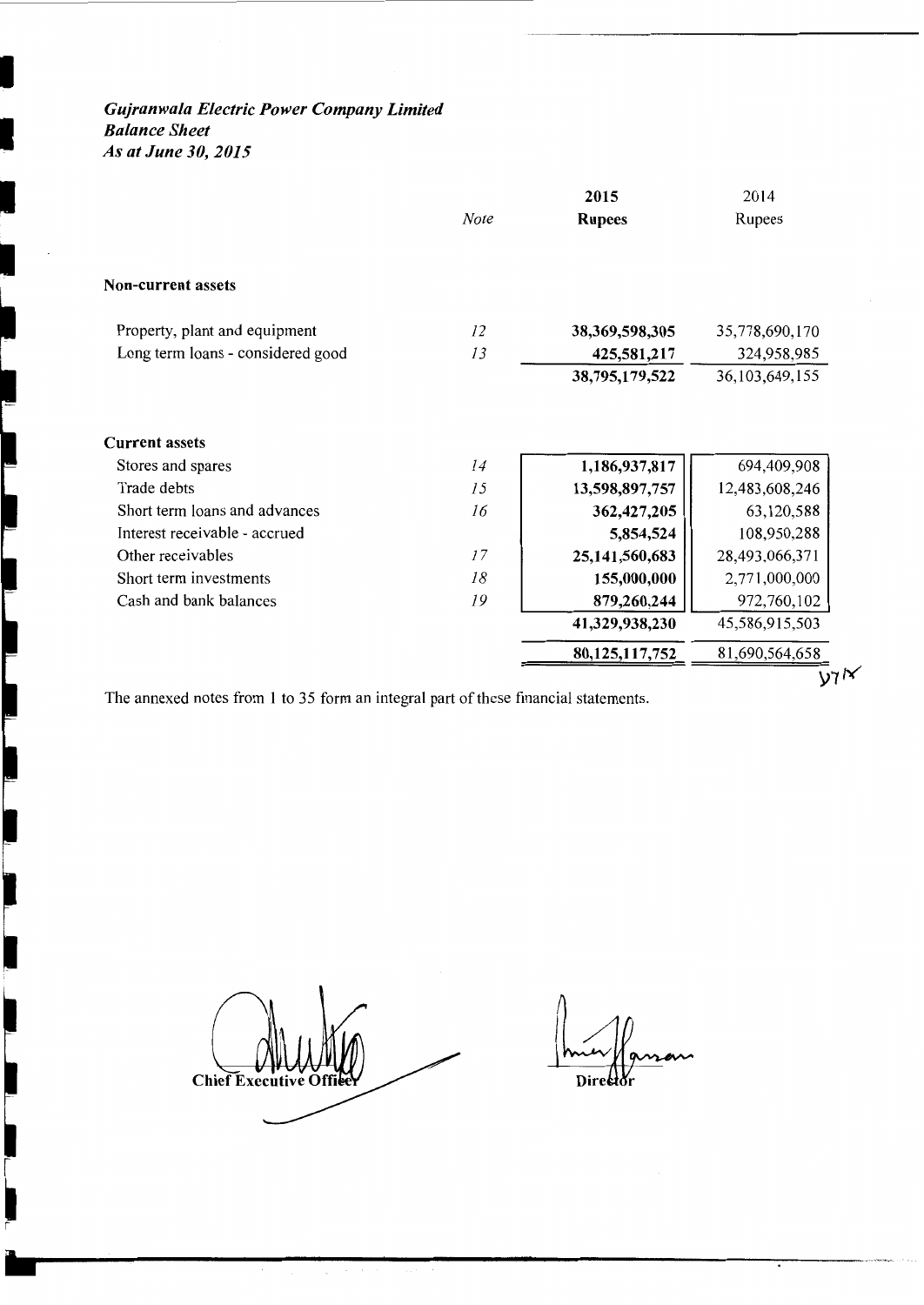# *Gujranwala Electric Power Company Limited Balance Sheet As at June 30, 2015*

I

 $\overline{\phantom{a}}$ 

 $\overline{a}$ 

|<br>|-

**The Contract of the State of Street** 

J

I

I

П

|                                   |          | 2015                            | 2014                          |
|-----------------------------------|----------|---------------------------------|-------------------------------|
|                                   | Note     | <b>Rupees</b>                   | Rupees                        |
| Non-current assets                |          |                                 |                               |
| Property, plant and equipment     | 12       | 38,369,598,305                  | 35,778,690,170                |
| Long term loans - considered good | 13       | 425,581,217                     | 324,958,985                   |
|                                   |          | 38,795,179,522                  | 36, 103, 649, 155             |
| Stores and spares<br>Trade debts  | 14<br>15 | 1,186,937,817<br>13,598,897,757 | 694,409,908<br>12,483,608,246 |
| <b>Current assets</b>             |          |                                 |                               |
|                                   |          |                                 |                               |
| Short term loans and advances     | 16       | 362,427,205                     | 63,120,588                    |
| Interest receivable - accrued     |          | 5,854,524                       | 108,950,288                   |
| Other receivables                 | 17       | 25,141,560,683                  | 28,493,066,371                |
| Short term investments            | 18       | 155,000,000                     | 2,771,000,000                 |
| Cash and bank balances            | 19       | 879,260,244                     | 972,760,102                   |
|                                   |          | 41,329,938,230                  | 45,586,915,503                |
|                                   |          | 80,125,117,752                  | 81,690,564,658                |
|                                   |          |                                 | Y'                            |

The annexed notes from 1 to 35 form an integral part of these financial statements.

**Chief Executiv** 

Dir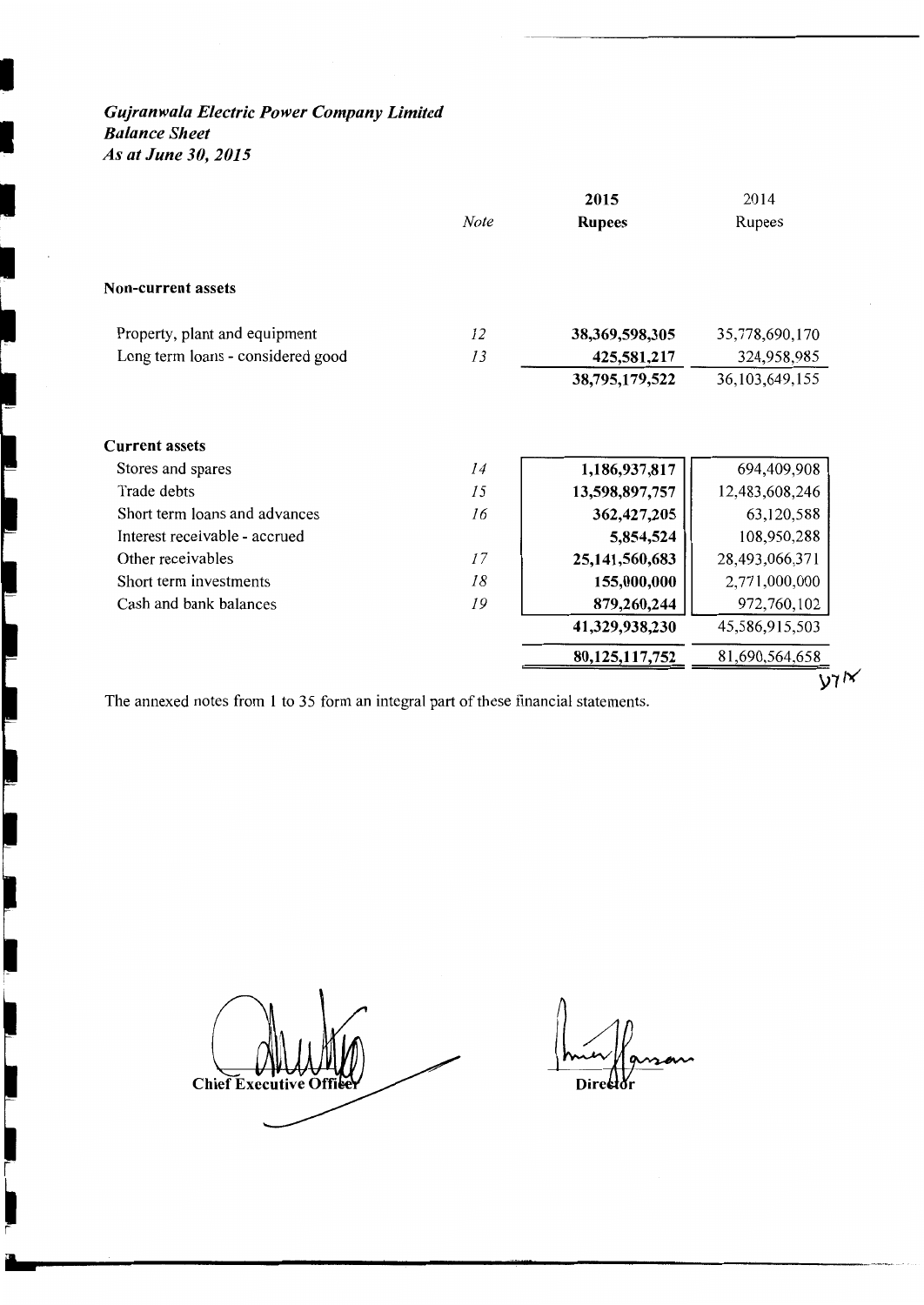# *Gujranwala Electric Power Company Limited Profit and Loss Account For the year ended June 30, 2015*

I

I

I

I

I

I

**I** 

I

I

I

I

l<br>I

I

I

l<br>L

I

I

I

I

|                                 | <b>Note</b> | 2015<br><b>Rupees</b> | 2014<br>Rupees      |
|---------------------------------|-------------|-----------------------|---------------------|
| Sale of electricity - net       | 20          | 70,264,775,811        | 66,850,773,145      |
| Subsidy from Government of      |             |                       |                     |
| Pakistan on sale of electricity | 21          | 24,573,923,006        | 23,978,503,672      |
|                                 |             | 94,838,698,817        | 90,829,276,817      |
| Cost of electricity             | 22          | (75, 761, 673, 466)   | (84, 146, 479, 929) |
| Gross profit                    |             | 19,077,025,351        | 6,682,796,888       |
| Amortization of deferred credit | 6           | 659,272,857           | 599,827,964         |
|                                 |             | 19,736,298,208        | 7,282,624,852       |
| Operating expenses:             |             |                       |                     |
| Distribution expenses           | 23          | (11, 834, 122, 421)   | (7,988,187,094)     |
| Administrative expenses         | 24          | (3, 106, 188, 027)    | (2,291,347,561)     |
|                                 |             | (14,940,310,448)      | (10, 279, 534, 655) |
| <b>Operating profit</b>         |             | 4,795,987,760         | (2,996,909,803)     |
| Other income                    | 25          | 1,878,224,664         | 1,664,106,657       |
|                                 |             | 6,674,212,424         | (1,332,803,146)     |
| Finance cost                    | 26          | (863, 426, 131)       | (229, 435, 948)     |
| Profit / (loss) before taxation |             | 5,810,786,293         | (1,562,239,094)     |
| Taxation                        | 28          | (11, 194, 838)        | (10,218,965)        |
| Profit / (loss) after taxation  |             | 5,799,591,455         | (1,572,458,059)     |
|                                 |             |                       | λ                   |

The annexed notes from 1 to 35 form an integral part of these financial statements.

Chief Executi

Inic Varran.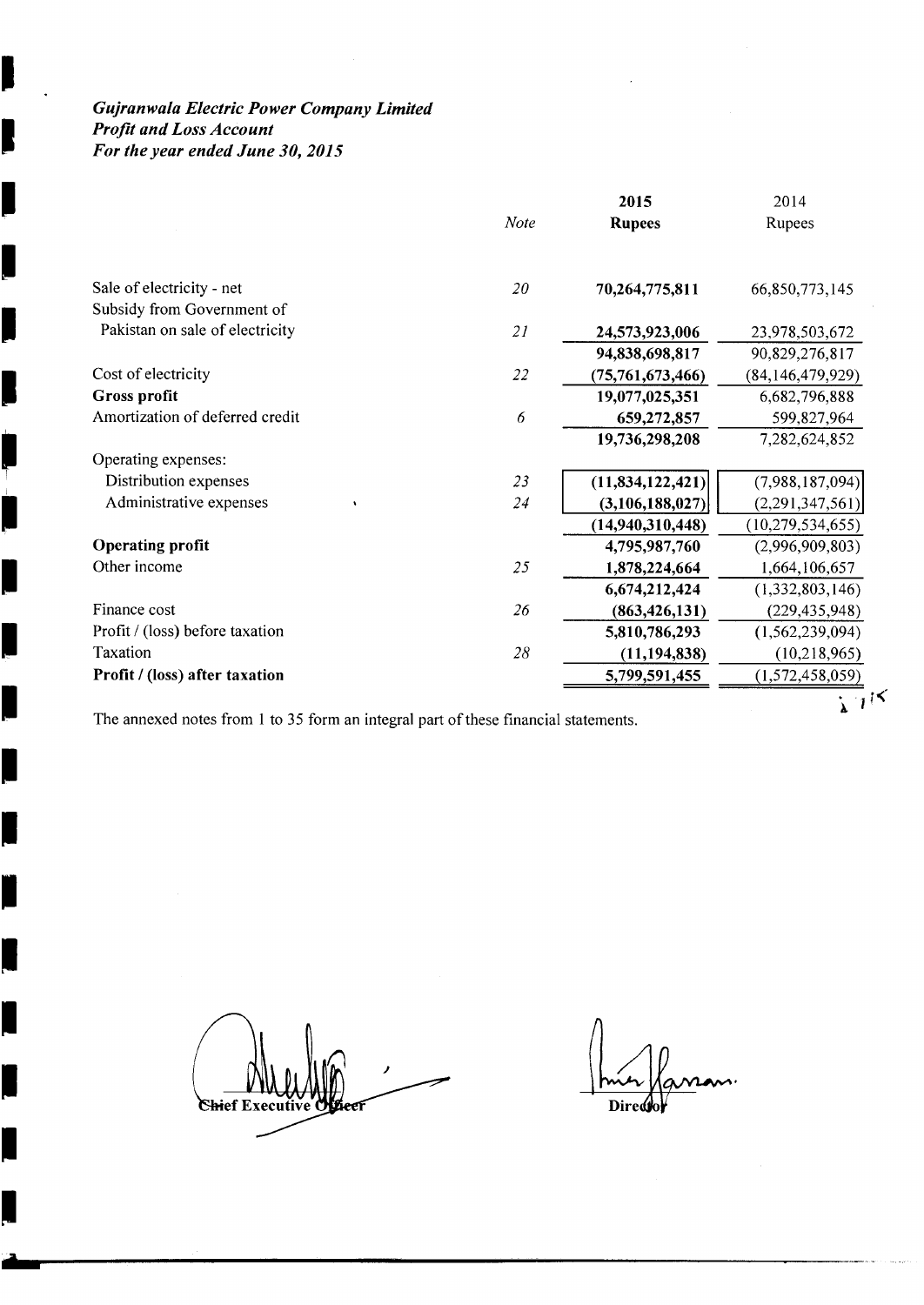*Gujranwala Electric Power Company Limited Statement of Comprehensive Income For the year ended June 30, 2015* 

I

ما

**←** 

**ig** 

I

 $\overline{\mathbf{r}}$ 

I i

t de la propieta de la propieta de la propieta de la propieta de la propieta de la propieta de la propieta de<br>La propieta de la propieta de la propieta de la propieta de la propieta de la propieta de la propieta de la pr

-<br>-<br>-

I

I

I

I

I

I

I

|                                                                                                                              | 2015<br><b>Rupees</b> | 2014<br>Rupees  |
|------------------------------------------------------------------------------------------------------------------------------|-----------------------|-----------------|
| Profit after tax for the year                                                                                                | 5,799,591,455         | (1,572,458,059) |
| Other comprehensive income:                                                                                                  |                       |                 |
| Items that will not be reclassified subsequently to profit or loss<br>- Remeasurement of post retirement benefits obligation | (1,799,068,189)       | (1,314,669,955) |
| Total comprehensive income for the year                                                                                      | 4,000,523,266         | (2,887,128,014) |
| The annexed notes from 1 to 35 form an integral part of these financial statements.                                          |                       | ۳ ∂ر∨           |

 $\overline{\mathcal{M}}$ **Dired**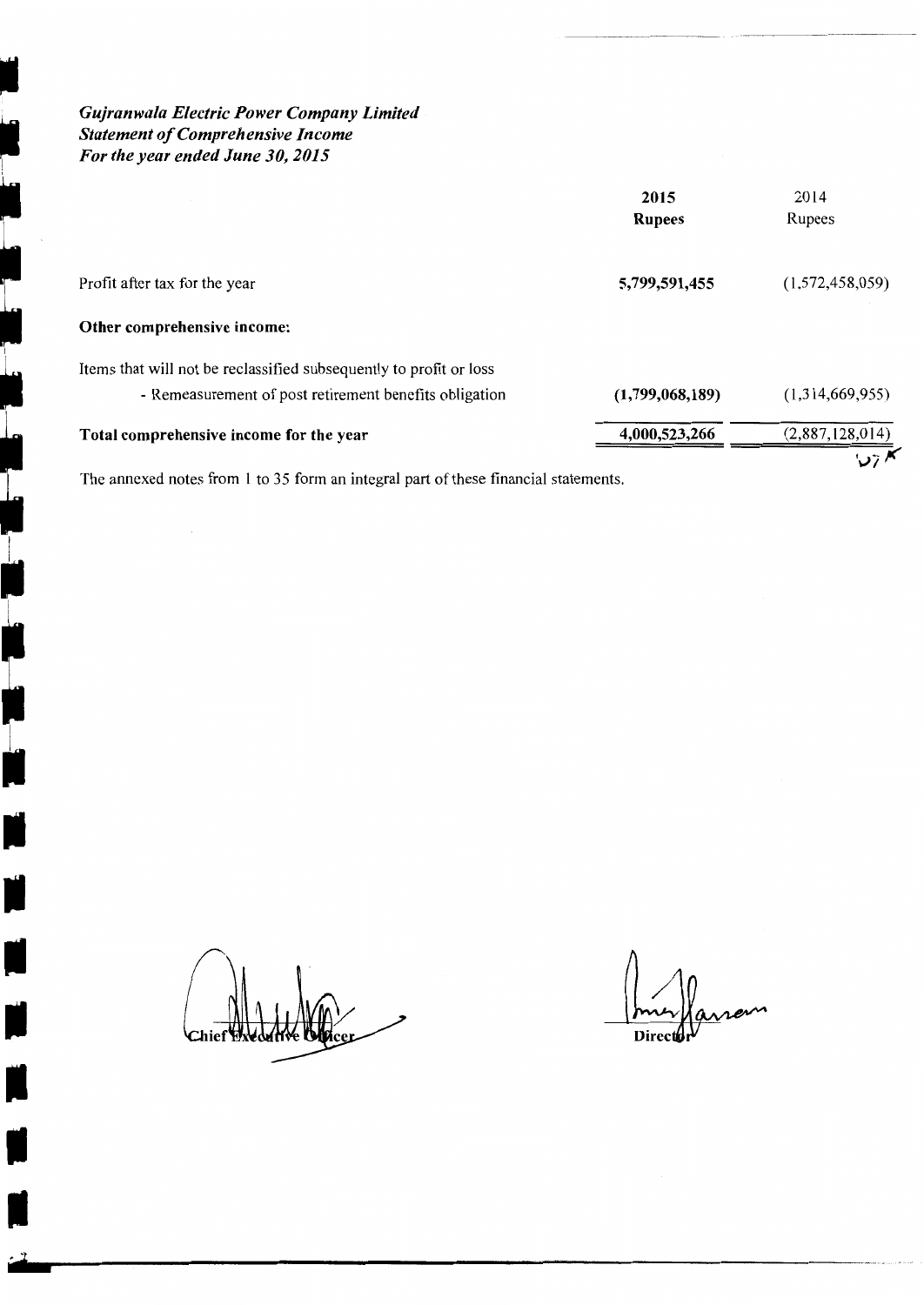# *Gujranwala Electric Power Company Limited Statement of Changes in Equity For the year ended June 30, 2015*

|                                         | <b>Note</b> | <b>Share</b><br>capital | Accumulated<br>losses | Deposit for<br>issuance of<br>shares | Total           |
|-----------------------------------------|-------------|-------------------------|-----------------------|--------------------------------------|-----------------|
| Balance as at June 30, 2013             |             | 10,000                  | (2,759,188,990)       | -Rupees---<br>3,018,636,801          | 259,457,811     |
|                                         |             |                         |                       |                                      |                 |
| Loss for the year                       |             |                         | (1,572,458,059)       |                                      | (1,572,458,059) |
| Other comprehensive income              |             |                         | (1,314,669,955)       |                                      | (1,314,669,955) |
| Total comprehensive income for the year |             |                         | (2,887,128,014)       |                                      | (2,887,128,014) |
| Govt. of Pakistan equity/investment     | 5.4         |                         |                       | 17,039,771,874                       | 17,039,771,874  |
| Balance as at June 30, 2014             |             | 10,000                  | (5,646,317,004)       | 20,058,408,675                       | 14,412,101,671  |
| Profit for the year                     |             |                         | 5,799,591,455         |                                      | 5,799,591,455   |
| Other comprehensive income              |             |                         | (1,799,068,189)       |                                      | (1,799,068,189) |
| Total comprehensive income for the year |             |                         | 4,000,523,266         |                                      | 4,000,523,266   |
| Balance as at June 30, 2015             |             | 10,000                  | (1,645,793,738)       | 20,058,408,675                       | 18,412,624,937  |
|                                         |             |                         |                       |                                      |                 |

The annexed notes from 1 to 35 form an integral part of these financial statements.

Chief E

I

**FOR THE PROPERTY OF STATE OF STATE OF STATE OF STATE OF STATE OF STATE OF STATE** 

 $\mathbf{w}$ .

------~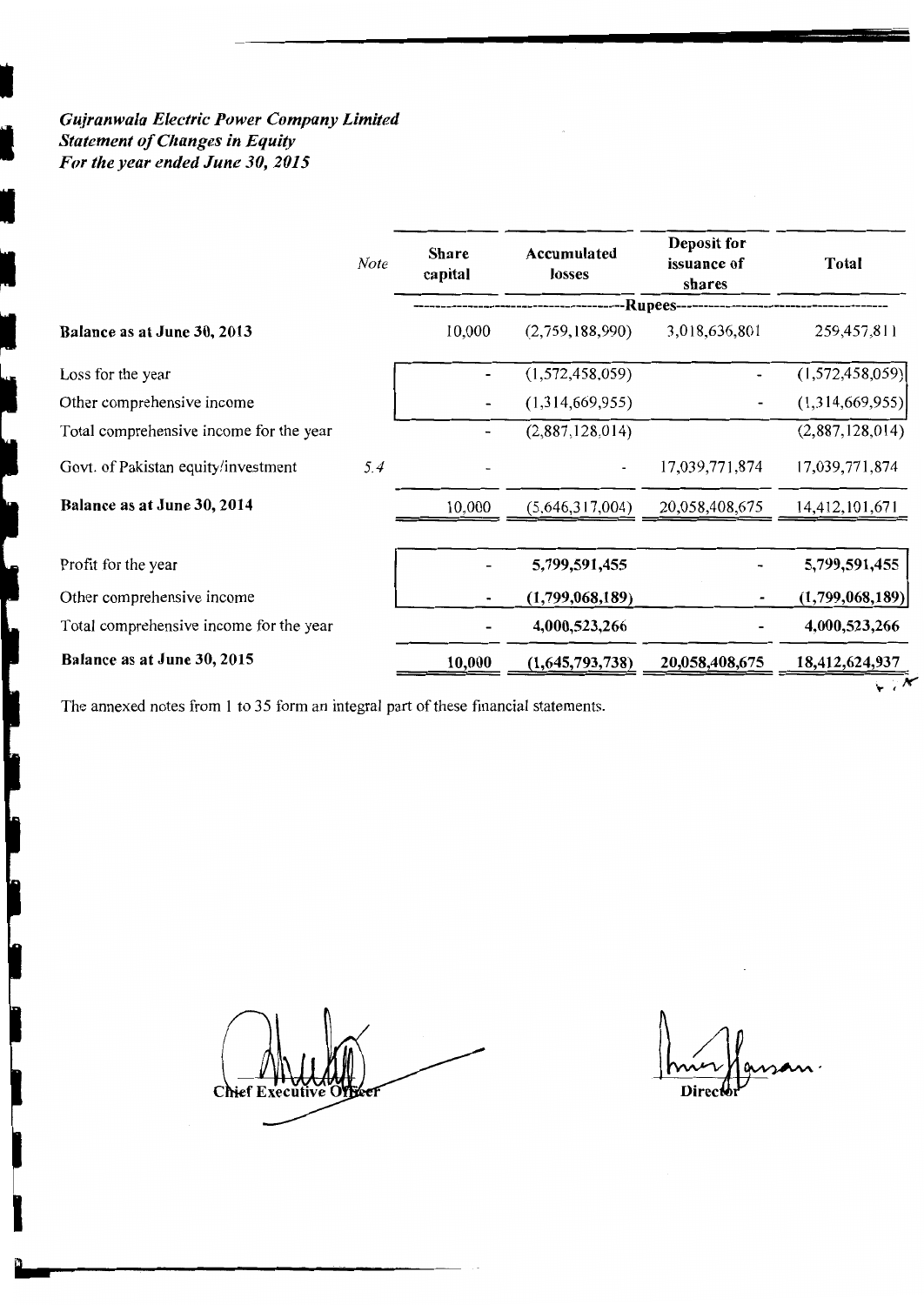# *Gujranwala Electric Power Company Limited Cash Flow Statement*

*For the year ended June 30, 2015* 

I

I

I

I

I

I

II

I

I

I

I

|                                                          |      | 2015            | 2014            |
|----------------------------------------------------------|------|-----------------|-----------------|
|                                                          | Note | <b>Rupees</b>   | Rupees          |
| Cash flows from operating activities                     |      |                 |                 |
| Cash generated from operations                           | 29   | (269, 030, 150) | 4,826,613,565   |
| Security deposits received - net                         |      | 381,532,933     | 391,290,961     |
| Receipts against deposit works-net                       |      | (48, 104, 084)  | 232,922,950     |
| Post employment benefits paid                            |      | (1,368,479,740) | (863, 675, 369) |
| Finance cost paid                                        |      | (89, 782, 436)  | (637, 965, 530) |
| Taxes paid                                               |      | (11, 194, 838)  | (60, 237, 378)  |
| Net cash (used in) / generated from operating activities |      | (1,405,058,315) | 3,888,949,199   |
| Cash flows from investing activities                     |      |                 |                 |
| Fixed capital expenditure                                |      | (2,146,640,990) | (5,004,872,151) |
| Proceeds from sale of property, plant and equipment      |      | 1,296,502       |                 |
| Long term advances given to employees - net              |      | (101, 816, 160) | (145, 787, 280) |
| Short term investments                                   |      | 2,791,844,049   | (571,000,000)   |
| Interest income received                                 |      | 103,095,764     | 264,913,002     |
| Net cash generated from / (used in) investing activities |      | 647,779,165     | (5,456,746,429) |
| Cash flows from financing activities                     |      |                 |                 |
| Proceeds from long term financing - net                  |      | 663,779,292     | 1,705,379,860   |
| Net cash generated from financing activities             |      | 663,779,292     | 1,705,379,860   |
| Net (decrease) / increase in cash and cash equivalents   |      | (93, 499, 858)  | 137,582,630     |
| Cash and cash equivalents at the beginning of the year   |      | 972,760,102     | 835, 177, 472   |
| Cash and cash equivalents at the end of the year         | 19   | 879,260,244     | 972,760,102     |
|                                                          |      |                 | ' ۲ر۲           |

The annexed notes from I to 35 form an integral part of these financial statements.

**Chief Executive Officer** 

nn · Direc

,,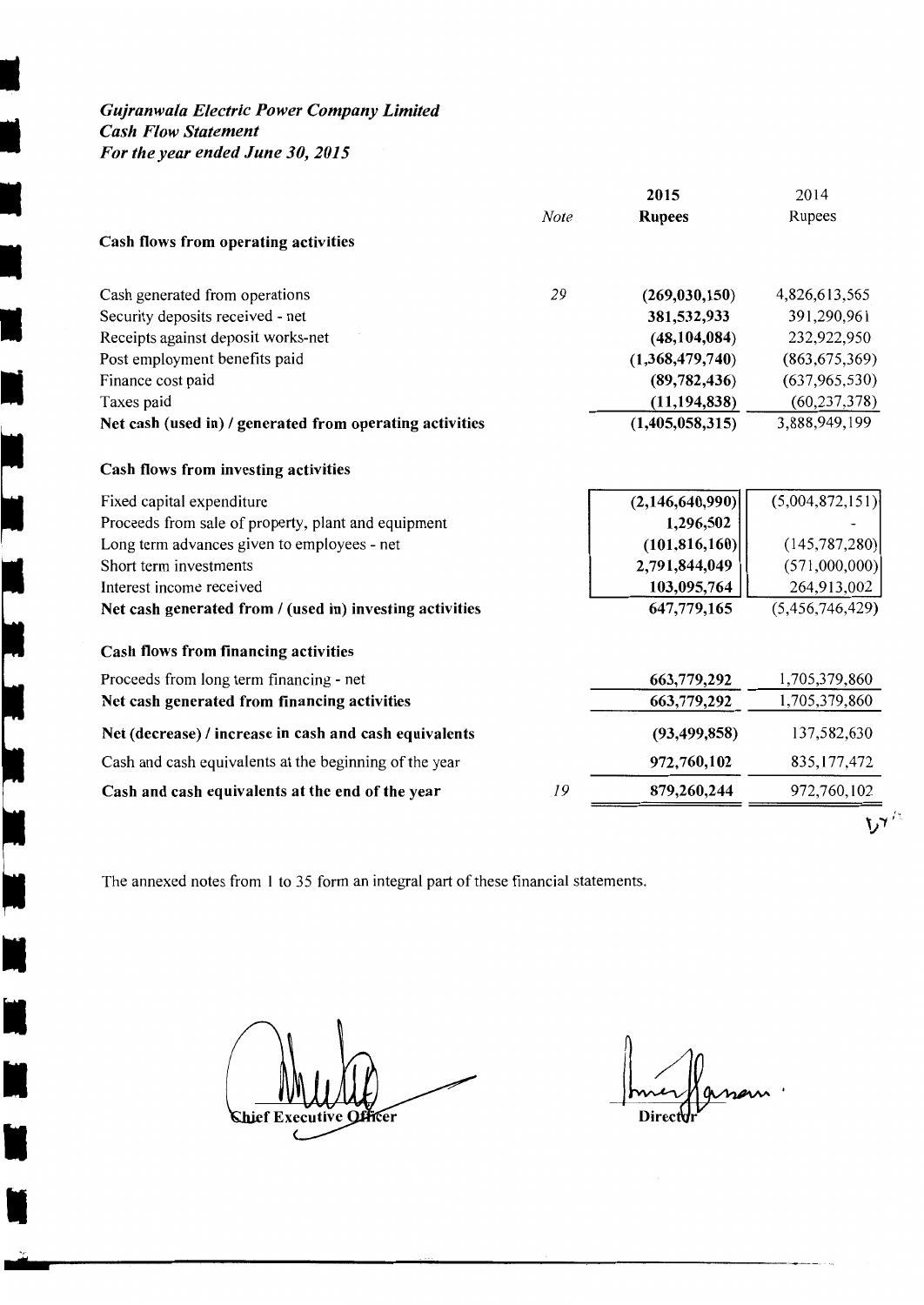# *Gujranwala Electric Power Company Limited Notes to the Financial Statements For the year ended June 30, 2015*

#### **1 The Company and its operations**

و المعالمية<br>وفيات المعالمية<br>وفيات الموالية

•

I

I.

I

I

**1.1** Gujranwala Electric Power Company Limited (the Company) is a public limited company incorporated in Pakistan. The Company was established to take over all properties, rights, assets, obligations and liabilities of Gujranwala Area Electricity Board owned by Pakistan Water and Power Development Authority (WAPDA), and such other assets and liabilities as agreed. The Company was incorporated on April 02, 1998 and commenced commercial operations on July 01, 1998. The principal activity of the Company is the distribution of electricity within defined geographical territory.

- -- ----- - -- -

- **1.2** The Company took over certain properties, assets, rights, obligations and liabilities relating to distribution of electricity from Pakistan Water and Power Development Authority (W APDA) under Business Transfer Agreement (BTA) dated June 29, 1998. The details of assets, liabilities and related matters as provided under clause 1.1 of the BTA have been finalized with WAPDA through a Supplementary Business Transfer Agreement (SBTA).
- **1.3** Council of Common Interest (CCI) in its meeting held on September 12, 1993 approved the privatization of thermal power generation units (GENCOs) and power distribution companies (DISCOs) in a phased program. Cabinet Committee on Privatization (CCOP) in its meeting held on February 17, 2009 approved privatization of certain GENCOs and DISCOs, This decision was ratified by Federal Cabinet in its meeting, held on January 06, 2010. President and Prime Minister of Pakistan also approved privatization of GENCOs and DISCOs including the Company during a presentation given to them by Ministry of Privatization on November 22, 2010. Decision of President and Prime Minister has also been subsequently ratified by the Council of Common Interest (CCI) during its meeting held on April 28, 2011.

#### **2 Basis of preparation**

#### **2.1 Statement of compliance**

These financial statements have been prepared in accordance with approved accounting standards as applicable in Pakistan. Approved accounting standards comprise of such International Financial Reporting Standards (IFRSs) issued by the International Accounting Standards Board as are notified under the provisions of the Companies Ordinance, 1984. Wherever, the requirements of the Companies Ordinance, 1984 or directives issued under the Companies Ordinance, 1984 differ, the provision or directives of the Companies Ordinance, 1984 shall prevail. provision or directives of the Companies Ordinance, 1984 shall prevail.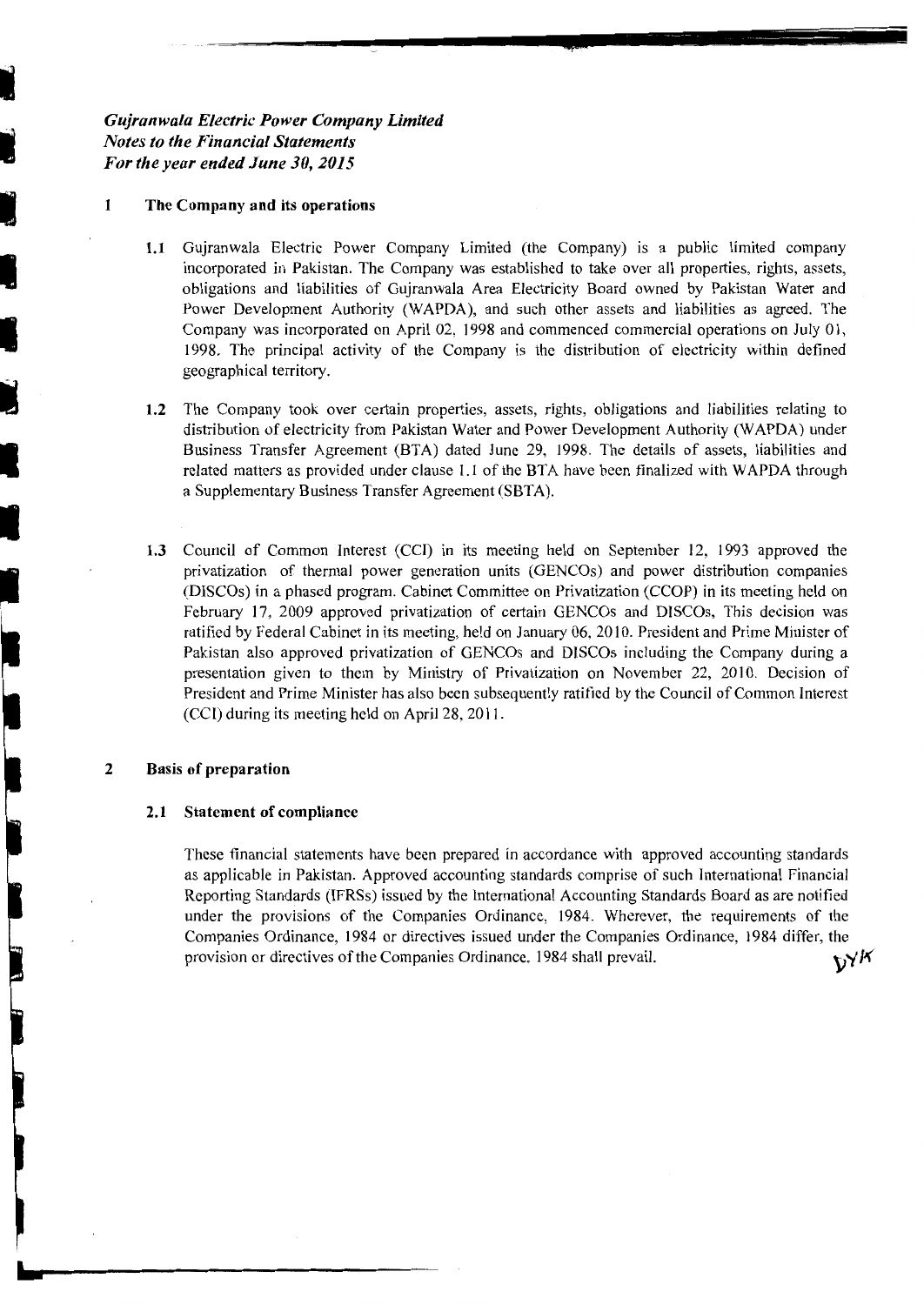#### 2.2 New accounting standards / amendments and IFRS interpretations that are effective for the year ended *June 30, 2015*

The following standards, amendments and interpretations are effective for the year ended June 30, 2015. These standards, interpretations and the amendments are either not relevant to the Company's operations or are not expected to have significant impact on the Company's financial statements other than certain additional disclosures:

|                                                                                                                                         | <b>Effective date (annual</b><br>periods beginning on or<br><i>after</i> ) |
|-----------------------------------------------------------------------------------------------------------------------------------------|----------------------------------------------------------------------------|
| Amendments to IAS 19 Employee Benefits –                                                                                                |                                                                            |
| Employee contributions                                                                                                                  | July 01, 2014                                                              |
| Amendments to IAS 32 Financial Instruments : Presentation –<br>Offsetting financial assets and financial liabilities                    | January 01, 2014                                                           |
| Amendments to IAS 36 Impairment of Assets –<br>Recoverable amount disclosures for non-financial assets                                  | January 01, 2014                                                           |
| Amendments to IAS 39 Financial Instruments: Recognition and measurement<br>Novation of derivatives and continuation of hedge accounting | January 01, 2014                                                           |
| IFRIC 21 Levies -<br>Offsetting financial assets and financial liabilities                                                              | January 01, 2014                                                           |

#### 2.3 New accounting standards / amendments and IFRS interpretations that are not yet effective

The following standards, amendments and interpretations are only effective for accounting periods, beginning on or after the date mentioned against each of them. These standards, interpretations and the amendments are either not relevant to the Company's operations or are not expected to have significant impact on the Company's financial statements other than certain additional disclosures:

|                                                                                                                        | Effective date (annual<br>periods beginning on or<br>after) |
|------------------------------------------------------------------------------------------------------------------------|-------------------------------------------------------------|
| Amendments to IAS 16 and IAS $38 -$<br>Clarification of acceptable methods of depreciation and amortization            | January 01, 2016                                            |
| Amendments to IAS 16 and IAS $41$ – Bearer plants                                                                      | January 01, 2016                                            |
| IAS 27 (Revised $2011$ ) – Separate Financial Statements<br>This revised standard will concurrently apply with IFRS 10 | January 01, 2015                                            |
| IAS 28 (Revised 2011) – Investments in Associates and Joint Ventures                                                   | January 01, 2015                                            |
| IFRS 10 – Consolidated Financial Statements                                                                            | January 01, 2015                                            |
| <b>IFRS 11 - Joint Arrangements</b>                                                                                    | January 01, 2015                                            |
| IFRS 12 – Disclosure of Interests in Other Entities                                                                    | January 01, 2015                                            |
| IFRS 13 – Fair Value Measurement                                                                                       | January 01, 2015                                            |

Other than the aforesaid standards, interpretations and amendments, the International Accounting Standards Board (IASB) has also issued the following standards which have not been adopted locally by the Securities and Exchange Commission of Pakistan:

א <sub>YQ</sub>

- IFRS 1 First Time Adoption of International Financial Reporting Standards
- IFRS  $9$  Financial Instruments

I

I

I

**The company of the company of the company of the company of the company of the company of the company of the company of the company of the company of the company of the company of the company of the company of the company** 

I

I

I

I

I

I

- IFRS 14 Regulatory Deferral Accounts
- IFRS 15 Revenue from Contracts with Customers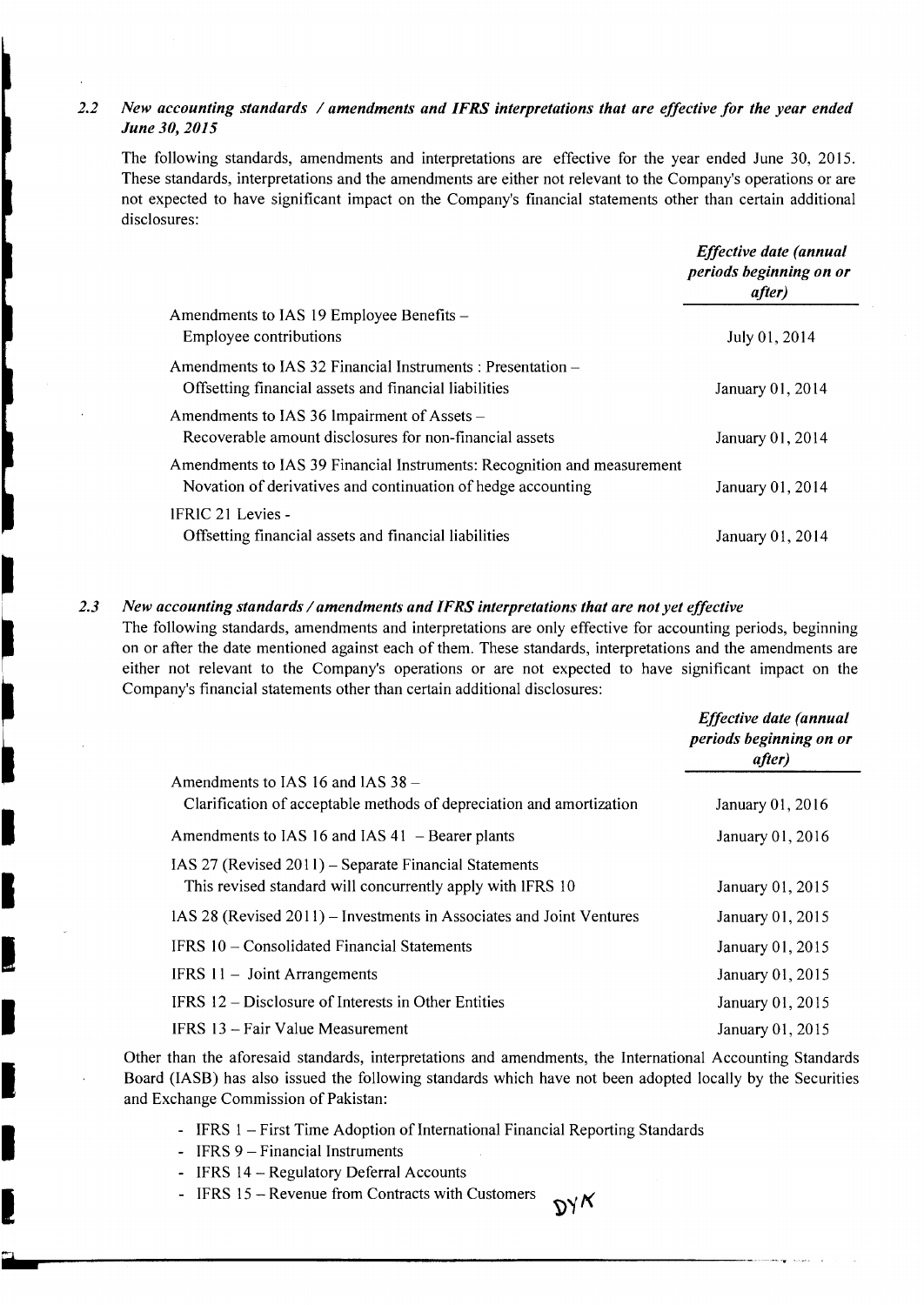#### 3 Summary of significant accounting policies

#### 3.1 Basis of measurement

i<br>I

i<br>I<br>I

ian<br>I

i<br>I

**II** 

I

I

**I** 

I

I

I

I

I

I

I

I

I

I

I

These financial statements have been prepared under the historical cost convention, except to the extent of recognition of certain employee benefits at present value and financial instruments carried at fair value.

----

#### 3.2 Functional and presentation currency

The financial statements have been prepared using functional and presentation currency of Pakistan i.e. Pak Rupees. All financial information presented in Pakistan Rupees has been rounded to the nearest rupee unless otherwise stated.

#### 3.3 Use of judgments and estimates

The preparation of financial statements in conformity with the approved accounting standards requires the use of certain critical accounting estimates. It also requires the management to exercise its judgment in the process of applying the Company's accounting policies. Estimates and judgments are continually evaluated and are based on historical experience, including expectation of future events that are believed to be reasonable under the circumstances. The areas where various assumptions and estimates are significant to the Company's financial statements or where judgments were exercised in application of accounting policies are as follows:

|                                        | Note |
|----------------------------------------|------|
| Employee retirement benefits           | 3.5  |
| Depreciation method, residual values   |      |
| and useful lives of depreciable assets | 3.6  |
| Provisions and contingencies           | 3.10 |
| Taxation                               | 3.13 |

#### 3.4 Deferred credit

As the Company has applied IFRIC 18, as a result of which amounts received from consumers and the Government as contributions towards the cost of extension of distribution network and of providing service connections are deferred for amortization over the estimated useful lives of related assets except for separately identifiable services in which case revenue is recognized upfront upon establishing a connection network.

#### 3.5 Employee retirement benefits

The main features of the schemes operated by the Company for its employees are as follows:

#### *Defined benefit plans*

The Company operates unfunded pension, post retirement free electricity and medical benefits schemes for all its permanent employees. Provisions are made in accordance with the actuarial recommendations. The latest valuation was carried out as at June 30, 2015. The future contribution rates of these plans include allowances for deficit and surplus. Projected Unit Credit Method with the following significant assumptions is used for valuation of these schemes:

|                                                |                                 | 2015                        |                                                |
|------------------------------------------------|---------------------------------|-----------------------------|------------------------------------------------|
|                                                | Free<br>electricity<br>benefits | Free<br>medical<br>benefits | Pension<br>and leave<br>encashment<br>benefits |
| Expected rate for discounting liabilities      | 10.50%                          | 10.50%                      | 10.50%                                         |
| Expected rate for increase in electricity cost | $9.50\%$                        |                             |                                                |
| Expected rate for increase in medical cost     | ۰                               | 7.50%                       |                                                |
| Expected increase in pensionable pay           |                                 |                             | 8.50%                                          |
| Pension index rate                             |                                 |                             | $3.00\%$                                       |
| Exposure inflation rate                        |                                 | $3.00\%$                    |                                                |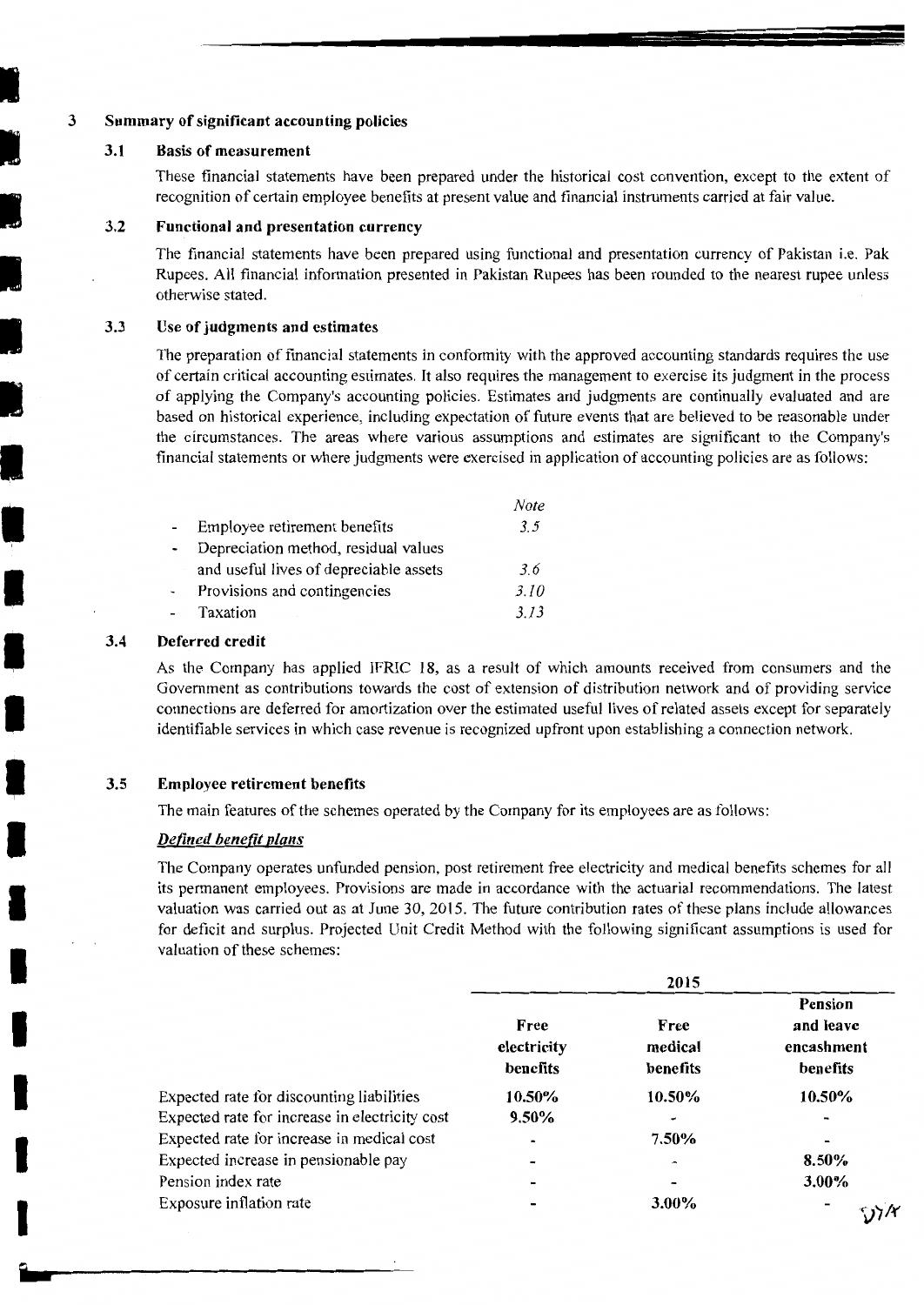|                                                |                          | 2014     |                          |
|------------------------------------------------|--------------------------|----------|--------------------------|
|                                                |                          |          | Pension                  |
|                                                | Free                     | Free     | and leave                |
|                                                | electricity              | medical  | encashment               |
|                                                | benefits                 | benefits | benefits                 |
|                                                |                          |          |                          |
| Expected rate for discounting liabilities      | 13.50%                   | 13.50%   | 13.50%                   |
| Expected rate for increase in electricity cost | 12.50%                   |          |                          |
| Expected rate for increase in medical cost     | $\overline{\phantom{a}}$ | 9.50%    |                          |
| Expected increase in pensionable pay           | $\blacksquare$           |          | 10.00%                   |
| Pension index rate                             | $\overline{\phantom{a}}$ | -        | 5.00%                    |
| Exposure inflation rate                        | $\overline{\phantom{a}}$ | 3.00%    | $\overline{\phantom{a}}$ |

#### *Accumulating compensated absences*

The employees of the Company are entitled to accumulating compensated absences, which are encashable at the time ofretirement up to a maximum limit of 365 days. Provisions are made in accordance with the actuarial recommendations. The latest valuation was carried out as at June 30, 2015.

#### *Other benefits*

I

I

I

' **'** I

**TEN** 

I

I

I

I

For General Provident Fund and WAPDA Welfare Fund, the Company makes deduction from salaries of the employees and remits these amounts to the funds established by WAPDA.

#### 3.6 Property, plant and equipment

#### a) Cost

Operating fixed assets except freehold land are stated at cost, excluding the costs of day to day servicing, less accumulated depreciation and accumulated impairment losses, if any. Such cost includes the cost of replacing the part of such assets when that cost is incurred and if the recognition criteria are met. Freehold land is stated at cost. Capital work-in-progress is stated at cost plus applicable overheads.

Subsequent costs are included in the asset's carrying amount or recognized as a separate asset, as appropriate, only when it is probable that future economic benefits associated with the item will flow to the Company and the cost of the item can be measured reliably. All other repair and maintenance costs are charged to profit and loss account during the year in which they are incurred.

#### b) Depreciation

Depreciation on property, plant and equipment is charged to profit and loss account on straight line method so as to write off the carrying amount of an asset over its estimated remaining useful life at the rates given in note 12.1. Depreciation charge commences from the month in which asset is available for use and no depreciation in the month of disposal.

The assets' residual values, useful lives and methods are reviewed, and adjusted if appropriate, at each financial year end.

#### c) Derecognition

An item of property, plant and equipment is derecognized upon disposal or when no future economic benefits are expected from its use or disposal. Any gain or loss arising on derecognition of the asset (calculated as the difference between the net disposal proceeds and carrying amount of the asset) is included in the profit and loss account in the year the asset is derecognized.  $V\pi$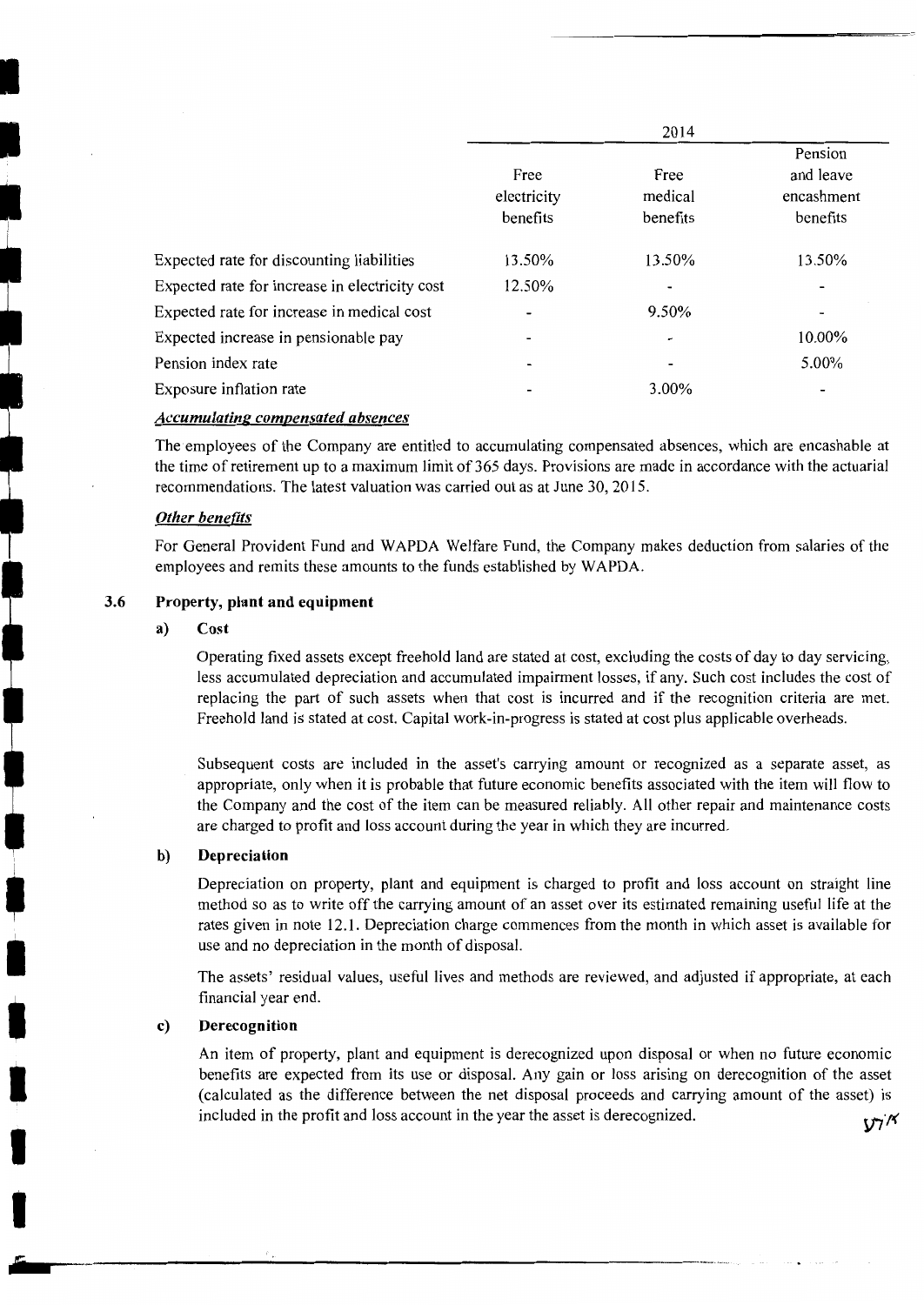# **d)** Impairment of assets

The carrying amounts of the Company's assets are reviewed at each balance sheet date to determine whether there is any indication of impairment. If such indication exists, the recoverable amount of such asset is estimated. An impairment loss is recognized wherever the carrying amount of the asset exceeds its recoverable amount. Impairment losses are recognized in profit and loss account. A previously recognized impairment loss is reversed only ifthere has been a change in the estimates used to determine the asset's recoverable amount since the last impairment loss was recognized. If that is the case, the carrying amount of the asset is increased to its recoverable amount. That increased amount cannot exceed the carrying amount that would have been determined, net of depreciation, had no impairment loss been recognized for the asset in prior years. Such reversal is recognized in profit or loss account.

#### 3.7 Stores and spares

These are valued at lower of fortnightly weighted average cost and net realizable value. Provision is made for obsolete items, except items in transit, which are stated at cost. Furthermore I 00% provision is created for the items of stores and spares which are slow moving and older than 12 months.

#### 3.8 Trade debts

Trade debts are carried at original billed value less an estimate for provision for doubtful debts. 100% provision for doubtful debts, for private consumers, is made which are more than one year old, where as no provision is made for amount due from federal and provincial government consumers.

#### 3.9 Trade and other payables

Liabilities for trade and other amounts payable are initially recognized at fair value which is normally the transaction cost.

#### 3.10 Provisions and contingencies

Provisions are recognized in the balance sheet when the Company has legal or constructive obligation as a result of past events, and it is probable that outflow of economic benefits will be required to settle the obligation and a reliable estimate of the amount can be made. However, provisions are reviewed at each balance sheet date and adjusted to reflect current best estimates.

#### 3.11 Investments - Held to maturity

Investments with fixed maturity that the management has intent and ability to hold to maturity are classified as held to maturity and are initially measured at fair value and at subsequent reporting dates measured at amortized cost using the effective interest method.

#### 3.12 Borrowing costs

Borrowing costs directly attributable to the acquisition, construction or production of qualifying assets, which are assets that necessarily take a substantial period of time to get ready for their intended use or sale, are added to the cost of those assets, until such time as the assets are substantially ready for their intended use or sale. All other borrowing costs are charged to profit and loss account whenever incurred.

#### 3.13 Taxation

#### *Current*

Provision for current tax is based on taxable income for the year determined in accordance with the prevailing law for taxation of income. The charge for current tax is calculated using prevailing current tax rates or tax rates after taking into account rebates and tax credits, if any, expected to apply to the profit for the year, if enacted or minimum tax at the rate of I percent of the turnover, whichever is higher. The charge for current tax also includes adjustments, where considered necessary, to provision for tax made in previous years arising from assessments framed during the year for such years.  $\mathcal{Y}$  is given years.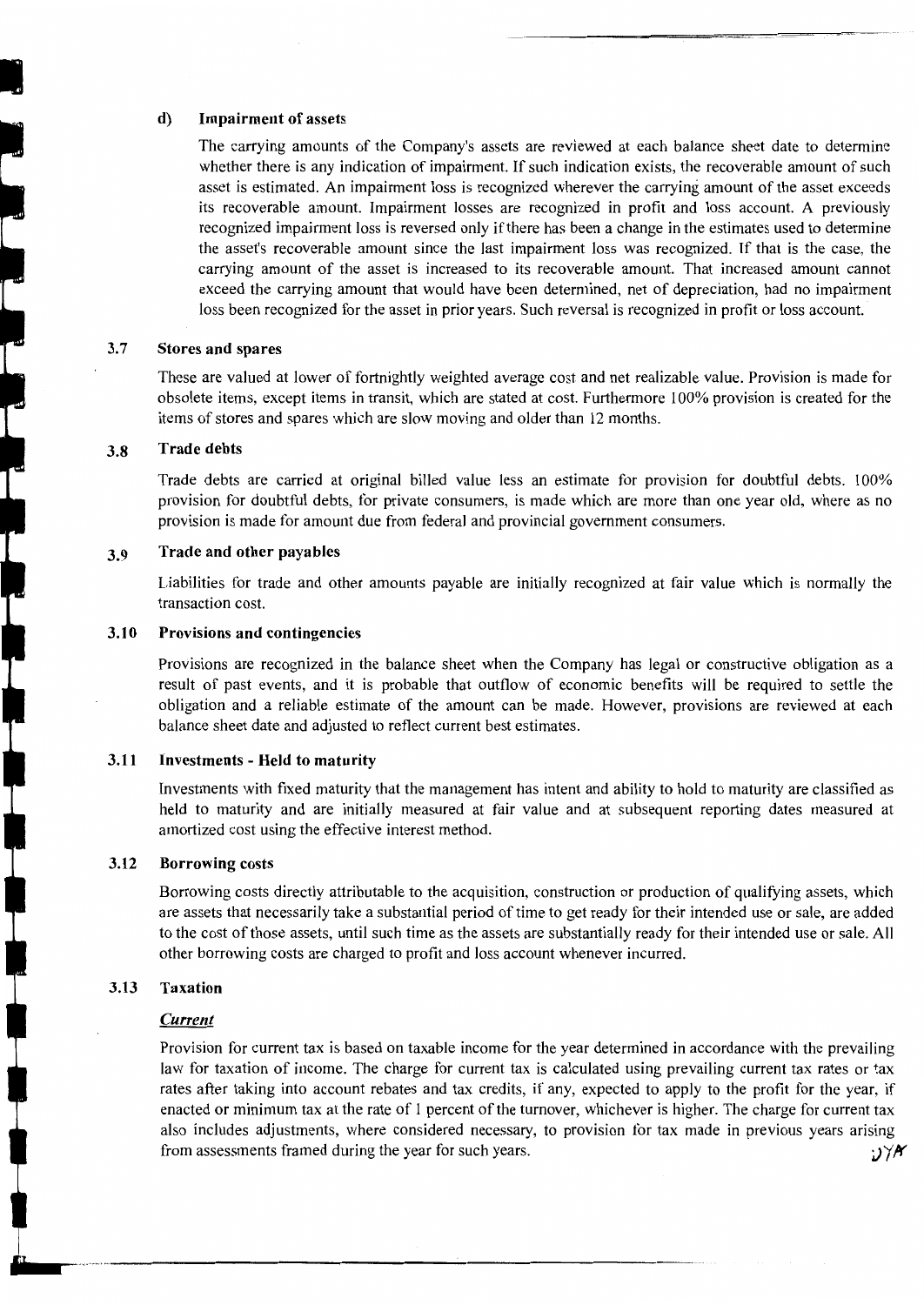### *Deferred*

i<br>L

i<br>J

ď

**CONTROL** 

ļ

Deferred tax is accounted for all timing differences between carrying amounts of assets and liabilities in the financial statements and their tax base. Deferred tax liabilities are recognized for all taxable temporary differences. The Company recognizes deferred tax assets on all deductible temporary differences to the extent it is probable that future taxable profits will be available against which these deductible temporary differences can be utilized. Deferred tax asset is also recognized for the carry forward of unused tax losses and unused tax credits to the extent it is probable that future taxable profits will be available against which the unused tax losses and unused tax credits can be utilized. Deferred tax is charged to/credited in the profit and loss account except in case of items credited or charged to equity in which case it is included in equity.

The carrying amount of all deferred tax assets is reviewed at each balance sheet date and adjusted to the appropriate extent if it is no longer probable that sufficient taxable profits will be available to allow all or part of the deferred tax assets to be utilized.

#### **3.14 Revenue recognition**

Revenue is recognized to the extent it is probable that the economic benefits will flow to the Company and revenue can be measured reliably. The specific accounting policies are:

- a) Revenue from electricity sales is recognized on the basis of electricity supplied to consumers at rates determined by NEPRA and notified by GOP which may be less than as determined by NEPRA.
- b) Tariff differential subsidy is recognized in the relevant period on the basis of rates notified by NEPRA, on accrual basis up to the date of approval of financial statements by the Board of Directors of the Company.
- c) Meter and service rentals are recognized on time proportionate basis.
- d) Surcharge on delayed payments is recognized on the basis of energy charges and Neelum Jhelum surcharge (NJS) due from consumers.
- e) Fuel price adjustment is recognized on the basis of rates notified by NEPRA on accrual basis.
- f) Gain or loss on installation of new connections  $\ell$  deposit works is recognized up to 10% variation between receipts against deposit works and actual expenditures incurred on the project.
- g) Commission on collection of PTV fee and electricity duty is recognized on the basis of actual billing collections from consumers.
- h) Interest on bank deposits is recognized on time proportionate basis.
- i) Profit on investments is recognized on the basis of effective yield.
- j) Revenue from sale of scrap is recognized on dispatch of goods.
- k) Deferred credit against consumers' contributions is released to profit and loss account over the expected useful life of the asset underlying the contribution except for separately indefinable services in which case revenue is recognized upfront upon establishing a connection network. (also refer note 3.4 ).
- I) All other miscellaneous incomes are recognized on actual receipt basis.

#### **3.15 Cash and cash equivalents**

Cash and cash equivalents comprise cash in hand, cash at banks on current and deposit accounts and other short term highly liquid instruments that are readily convertible into known amounts of cash and which are subject to an insignificant risk of changes in value.

#### **3.16 Financial instruments**

--

Financial instruments comprise long term loans, trade debts, loans and receivables, cash and bank balances, long term financings and trade and other payables.

Financial assets and liabilities are recognized at fair value at the time the Company becomes a party to the contractual provisions of the instruments.  $V$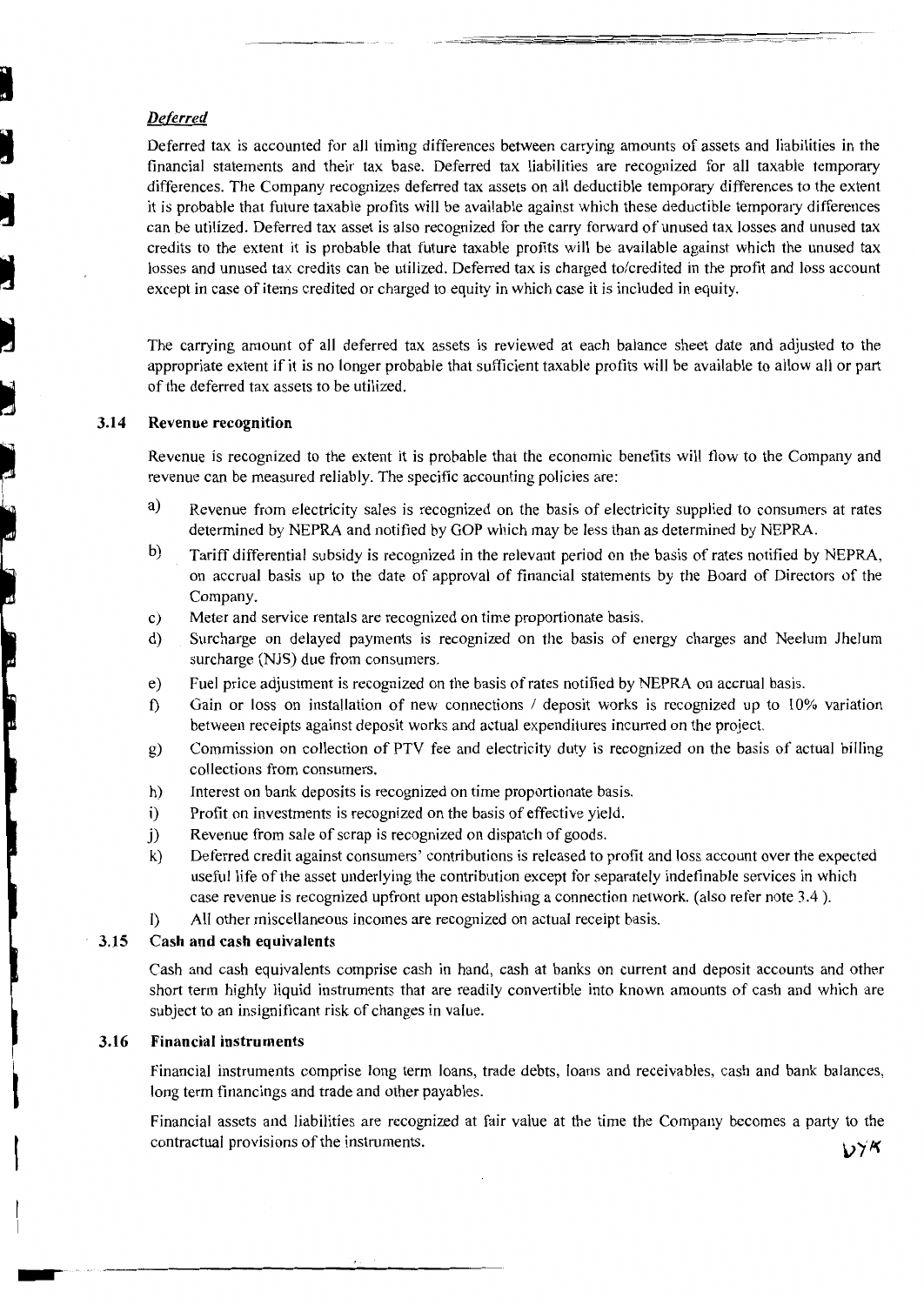Financial assets are derecognized when the Company loses control of the contractual rights that comprise the financial asset. The Company loses such control if it realizes the rights to benefits specified in contract, the rights expire or the Company surrenders those rights. Financial liabilities are derecognized when the obligation specified in the contract is discharged, cancelled or expired. Any gain or loss on subsequent measurement and derecognition is charged to the profit and loss account currently.

Financial assets and liabilities are offset when the Company has a legally enforceable right to offset and intends to settle either on a net basis or to realize the asset and settle the liability simultaneously.

#### 3.17 Foreign currencies

 $^{\prime}$ 

--··

The financial statements are presented in Pak Rupees, which is the Company's functional currency. Transactions in foreign currency during the year are initially recorded in the functional currency at the rate prevailing at the date of transaction. Monetary assets and liabilities denominated in foreign currencies are retranslated at functional currency rate of exchange prevailing at the balance sheet date. All differences are taken to the profit and loss account.

#### 3.18 Off-setting of financial assets and financial liabilities

Financial assets and liabilities are off set and the net amount is reported in the financial statements only when there is a legally enforceable right to set-off the recognized amount and the Company intends either to settle on a net basis, or to realize the assets and to settle the liabilities simultaneously.

|   |                                                                          | <b>Note</b> | 2015<br><b>Rupees</b> | 2014<br>Rupees |
|---|--------------------------------------------------------------------------|-------------|-----------------------|----------------|
| 4 | Issued, subscribed and paid up share capital                             |             |                       |                |
|   | 1,000 (2014: 1,000) ordinary shares<br>of Rs. 10 each fully paid in cash | 4.1         | 10,000                | 10,000         |
|   | Shares are held by the President of Pakistan and his nominees.<br>4.1    |             |                       |                |
| 5 | Deposit for issuance of shares                                           |             |                       |                |
|   | Incorporation expenses incurred by WAPDA                                 |             | 5,042,775             | 5,042,775      |
|   | Allocation of net worth                                                  | 5.1         | 138,102,633           | 138, 102, 633  |
|   | Allocation of debt services liability                                    | 5.2         | 1,541,250,111         | 1,541,250,111  |
|   | Against transfer of assets                                               | 5.3         | 1,334,241,282         | 1,334,241,282  |
|   | Govt. of Pakistan equity/investment                                      | 5.4         | 17,039,771,874        | 17,039,771,874 |
|   |                                                                          |             | 20,058,408,675        | 20,058,408,675 |

5.1 This represents net worth of the Company against which the Company will issue shares to WAPDA pursuant to the Supplementary Business Transfer Agreement (SBTA).

5.2 This represents the debt services provided by WAPDA on foreign re-lent and cash development loans against which the Company will issue shares to WAPDA.

5.3 This represents the reallocation of loans against assets constructed by National Transmission and Despatch Company Limited and transferred to the Company during July 01, 2002 to June 30, 2006 through WAPDA.

5.4 This amount includes Rs. 17.04 billion on account of credit notes issued by Central Power Purchasing Agency (CPPA) against the clearance of circular debt by the Government of Pakistan (GOP). The Finance Division of GOP vide its letter No F.1(5) CF-1/2012-13/1017 dated July 02, 2013 had transferred Rs. 341.96 billion in PEPCO's account through State Bank of Pakistan on June 27, 2013 for settlement of power sector circular debt. Pakistan Electric Power Compnay (PEPCO) on the basis of above letter allocated Rs. 17.04 billion to the Company against which CPPA issued a credit advice to the Company being the adjustment on account of GOP's equity/investment against settlement of power sector circular debt. \/!I'<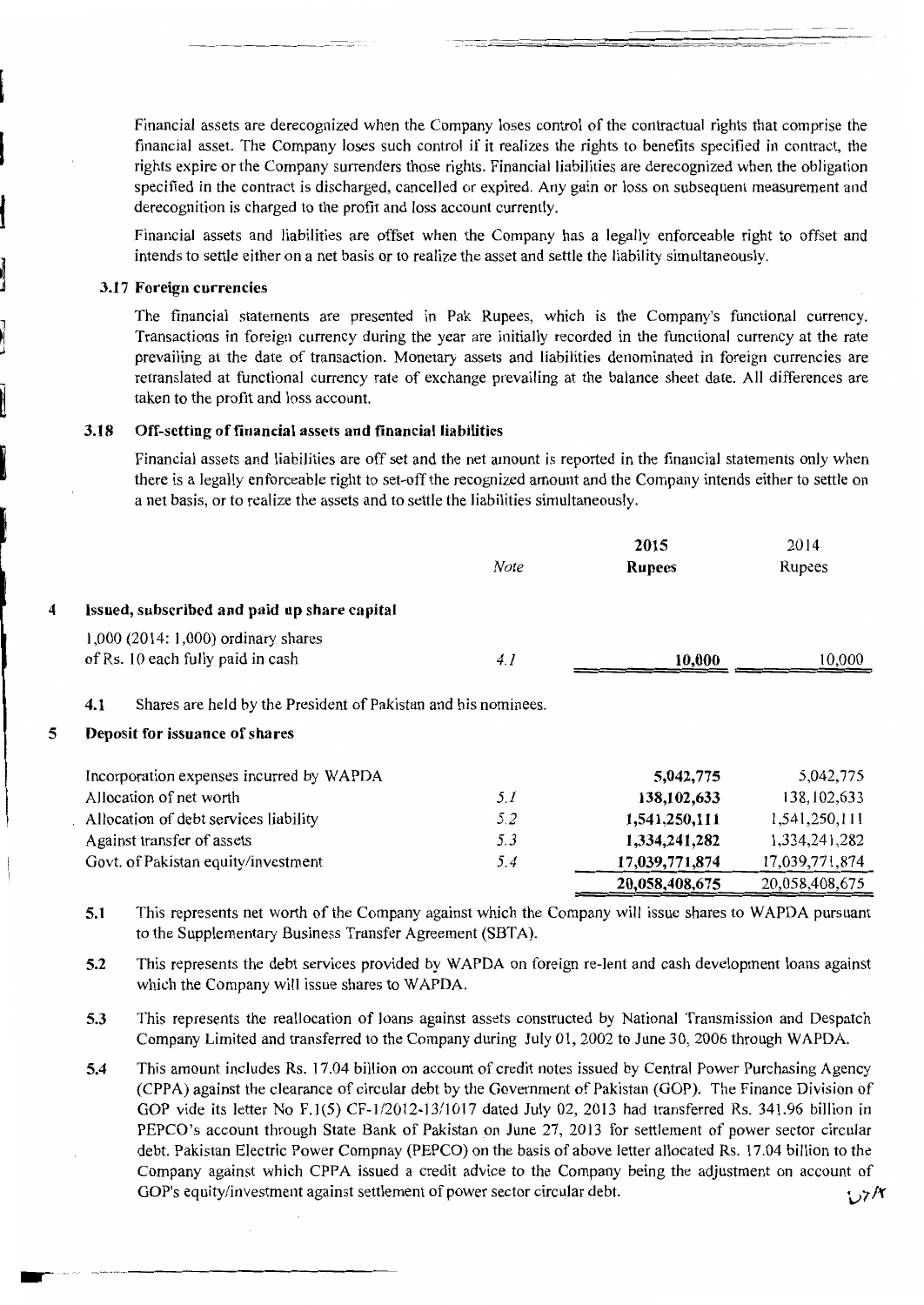|   |                            |             | 2015           | 2014              |
|---|----------------------------|-------------|----------------|-------------------|
|   |                            | <b>Note</b> | <b>Rupees</b>  | Rupees            |
| 6 | Deferred credit            |             |                |                   |
|   | <b>Contribution</b>        |             |                |                   |
|   | Opening balance            |             | 17,969,719,006 | 16,425,523,310    |
|   | Additions during the year  | 6.1         | 1,765,415,957  | 1,544,195,696     |
|   |                            |             | 19,735,134,963 | 17,969,719,006    |
|   | <i><b>Amortization</b></i> |             |                |                   |
|   | Opening balance            |             | 4,772,621,383  | 4,172,793,419     |
|   | Amortized during the year  |             | 659,272,857    | 599,827,964       |
|   |                            |             | 5,431,894,240  | 4,772,621,383     |
|   |                            |             | 14,303,240,723 | 13, 197, 097, 623 |

**6.1** This represents the capital contribution received from the consumers and Government against which assets are constructed by the Company.

|                                                         | <b>Note</b> | 2015          | 2014<br>Rupees |
|---------------------------------------------------------|-------------|---------------|----------------|
| 7<br>Long term financing - secured                      |             | <b>Rupees</b> |                |
| From banking companies and other financial institutions |             |               |                |
| The Bank of Punjab - Demand Finance                     | 7.1         | 299,700,000   | 399,600,000    |
| Asian Development Bank - Re-lent by GOP                 | 7.2         | 3,372,071,065 | 2,983,152,597  |
| Export Import Bank of Korea - Re-lent by GOP            | 7.3         | 3,529,996,520 | 3,155,235,696  |
|                                                         |             | 7,201,767,585 | 6,537,988,293  |
| Less: Current maturity                                  |             | 462,446,972   | 306,720,142    |
|                                                         |             | 6,739,320,613 | 6,231,268,151  |

**7.1** This represents the demand finance facility sanctioned by the Bank of Punjab (BOP) for rehabilitation, upgradation and expansion of existing network against a sanctioned limit of Rs. 999 million. The facility is repayable in twenty half yearly installments with a grace period of two years and is secured by way of hypothecation of project assets up to Rs. 1,332 million, exclusive charge over book debts/receivables of the project, letter of right of set-off and demand promissory note of Rs. 2,315 million in favor of BOP. This carries interest on average 6 months KIBOR plus 145 BPS to be paid on half yearly basis.

|                  |                                         |             | 2015          | 2014                     |
|------------------|-----------------------------------------|-------------|---------------|--------------------------|
|                  |                                         | <b>Note</b> | <b>Rupees</b> | Rupees                   |
| 7.2              | Asian Development Bank - Re-lent by GOP |             |               |                          |
| $- Project - 1$  |                                         | 7.2.1       | 551,097,916   | 582,729,667              |
| $-$ Project $-2$ |                                         | 7.2.2       | 2,637,079,402 | 2,400,422,930            |
| $-$ Project - 3  |                                         | 7.2.3       | 86,416,668    | $\overline{\phantom{a}}$ |
| - Project - $4$  |                                         | 7.2.4       | 97,477,079    | $\overline{\phantom{a}}$ |
|                  |                                         |             | 3,372,071,065 | 2,983,152,597            |
|                  |                                         |             |               | DIA.                     |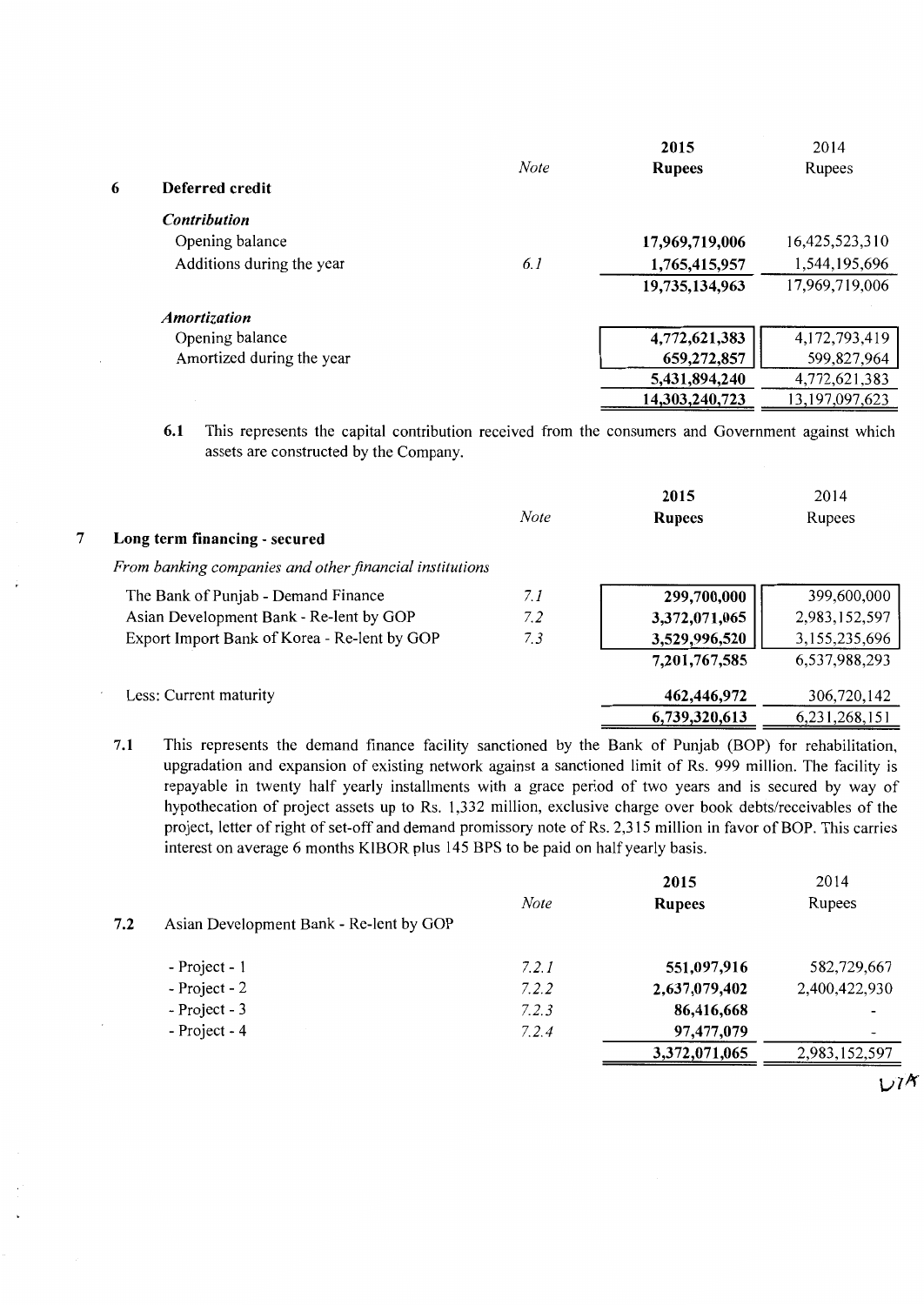- **7.2.1** This represents re-lent portion of term finance facility Project **1** obtained by GOP from Asian Development Bank (ADB) for power distribution and enhancement project which is secured against the guarantee by GOP. Pursuant to the letter referenced 6(9)ADB-4086 dated March 30, 2009 of Ministry of Economic Affairs and Statistics, out of the total facility obtained by the GOP, US\$ 11.37 million were allocated to the Company. Company has drawn down US\$ 8.96 million (PKR 775.40 million). The facility carries interest at the rate of 17% per annum including the interest at the rate of 11 % and exchange risk cover at the rate of 6% per annum payable on half yearly basis. The repayment is to be made within maximum period of 15 years including a grace period of 2 years, whereas the first installment of the loan was due on February 15, 2011. Loan is repayable to GOP on the advice of Debt Management Wing of Economic Affairs Division of Pakistan. This project has been closed by ADB with effect from December 31, 2012 due to inability of the Company to utilize full amount of loan within given time.
- **7.2.2** This represents re-lent portion of term finance facility Project 2 obtained by the GOP from Asian Development Bank (ADB) for power distribution and enhancement project which is secured against the guarantee by GOP. Pursuant to the letter number 1(3)ADB-II/06-A dated March 31, 2011 of Ministry of Economic Affairs and Statistics, out of the total facility obtained by the GOP, US\$ 48.55 million were allocated to the Company. The Company has drawn down US\$ 26.77 million (PKR 2,637 million) [2014: US\$ 24.46 million (PKR 2,400.42 million)]. The facility carries interest at the rate of 15% per annum including interest at the rate of 8.2% and exchange risk cover at the rate of 6.8% per annum payable on half yearly basis. The loan is repayable to the GOP on the advice of Debt Management Wing of Economic Affairs Division of Pakistan, within a period of 17 years excluding the grace period of 3 years, which has ended on May 30, 2014. However, repayment schedule in this respect has not yet been finalized.
- 7.2.3 This represents re-lent portion of term finance facility Project 3 obtained by the GOP from Asian Development Bank (ADB) for power distribution and enhancement project which is secured against the guarantee by GOP. Pursuant to the Jetter number 2(9)ADB-II/12 dated December 31, 2013 of Ministry of Economic Affairs and Statistics, out of the total facility obtained by the GOP, US\$ 8.89 million were allocated to the Company. The Company has drawn down US\$ 858,000 (PKR 86.41 million) [2014: Nil]. The facility carries interest at the rate of 15% per annum including interest at the rate of 8.2% and exchange risk cover at the rate of 6.8% per annum payable on half yearly basis. The loan is repayable to the GOP on the advice of Debt Management Wing of Economic Affairs Division of Pakistan, within a period of 20 years excluding the grace period of 5 years, which will end on May 30, 2018. Repayment schedule in this respect has not yet been finalized.
- **7.2.4** This represents re-lent portion of term finance facility Project 4 obtained by the GOP from Asian Development Bank (ADB) for power distribution and enhancement project which is secured against the guarantee by GOP. Pursuant to the letter number 2(18)ADB-II/13 dated November 07, 2014 of Ministry of Economic Affairs and Statistics, out of the total facility obtained by the GOP, US\$ 9 .49 million were allocated to the Company. The Company has drawn down US\$ 957,000 (PKR 97.47 million) [2014: Nil]. The facility carries interest at the rate of 15% per annum including interest at the rate of 8.2% and exchange risk cover at the rate of 6.8% per annum payable on half yearly basis. The Joan is repayable to the GOP on the advice of Debt Management Wing of Economic Affairs Division of Pakistan, within a period of 20 years excluding the grace period of 5 years, which will end on May 30, 2019. Repayment schedule in this respect has not yet been finalized.
- 7.3 This represents a re-lent portion of term finance facility obtained by GOP from Export Import Bank of Korea for rural distribution construction, which is secured against the guarantee by GOP. Pursuant to the re-lent agreement between GOP and the Company, out of total facility of US\$ 45 million, US\$ 36 million (PKR 3,529.99 million) [2014: US\$ 32.21 million (PKR 3,155.24 million)] has been drawn down by the Company. This facility carries interest rate of 15% inclusive of relending interest of 8.2% plus exchange risk cover fee of 6.8% which shall be charged both on principal amount and interest amount separately. Repayments are to be made within maximum period of 30 years including a grace period of 10 years which will end on August 15, 2019. Repayment schedule in this respect has not yet been finalized.  $1/\sqrt{1/2}$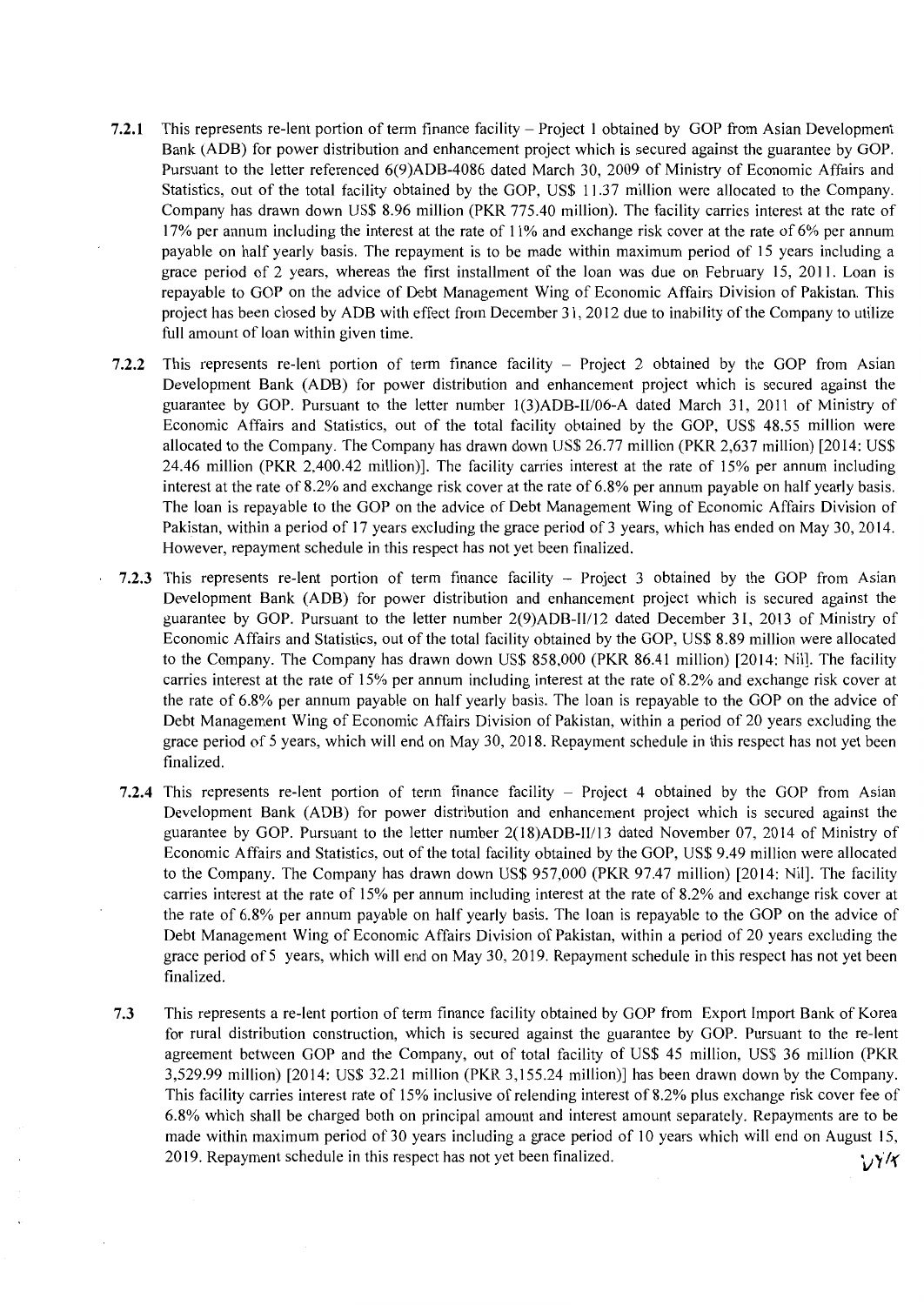- **7.4** The Central Power Purchasing Agency (CPPA) entered into a Multi-Partite Agreement for financing of Rs. 335 billion (2014: Rs. 270 billion) under agreements executed between Power Holding (Pvt.) Limited "PHPL" and syndicate Banks for the purpose of funding repayment of liabilities of DISCOs against cost of electricity purchased. The syndicate financing has been arranged by PHPL and GOP in order to reduce a portion of "Circular Debt" on mark-up basis. Accordingly the Company has received credit notes aggregating to Rs. 29 ,665 million (2014: 8,512 million) from the CPPA to recognize this amount as a loan from the payable balance to CPPA. The re-lending agreement between the Company and PHPL is not finalized as of the reporting date and the management of the Company believes that the Company's obligation under the arrangement will arise once the relending agreement between the Company and PHPL is finalized. Accordingly, the loan related liabilities have not been recorded in these financial statements.
- 7.5 As at June 30, 2015 overdue principal and markup has aggregated to Rs. 137.99 million and Rs. 46.92 million against ADB loans mentioned in note 7.2.1 and 7.2.2 above.

|     |                                                  | <b>Note</b> | 2015<br><b>Rupees</b> | 2014<br>Rupees   |
|-----|--------------------------------------------------|-------------|-----------------------|------------------|
|     | 8 Deferred liabilities                           |             |                       |                  |
|     | Deferred taxation                                | 8.1         |                       |                  |
|     | Employee retirement benefits                     | 8.2         | 25,598,809,044        | 17,849,873,689   |
|     | Deferred interest payable on long term financing | 8.6         | 1,121,181,866         | 596,515,847      |
|     |                                                  |             | 26,719,990,910        | 18,446,389,536   |
| 8.1 | Deferred taxation                                |             |                       |                  |
|     | Defered tax credits:                             |             |                       |                  |
|     | Accelerated tax depreciation                     |             | 20,921,441,269        | 19,045,404,226   |
|     | Defered tax debits:                              |             |                       |                  |
|     | Unused tax losses                                |             | (20, 921, 441, 269)   | (19,045,404,226) |
|     |                                                  |             | (20, 921, 441, 269)   | (19,045,404,226) |
|     |                                                  |             |                       |                  |

Based on prudence and considering the trend of Company's future taxable profits, deferred tax asset has not been recognized in these financial statements. Tax losses available for carry forward and other deductible timing differences approximates to Rs. 147,693 million (2014: Rs. 101,847 million) including tax depreciation amounting to Rs. 18,357 million (2014: Rs. 21,975 million).

|     |                                     |       | 2015           | 2014              |
|-----|-------------------------------------|-------|----------------|-------------------|
|     |                                     | Note  | <b>Rupees</b>  | Rupees            |
| 8.2 | <b>Employee retirement benefits</b> |       |                |                   |
|     | Post employment benefits            | 8.2.1 | 24,490,679,794 | 17, 149, 546, 963 |
|     | Accumulating compensated absences   | 8.2.1 | 1,108,129,250  | 700,326,726       |
|     |                                     |       | 25,598,809,044 | 17,849,873,689    |
|     |                                     |       |                |                   |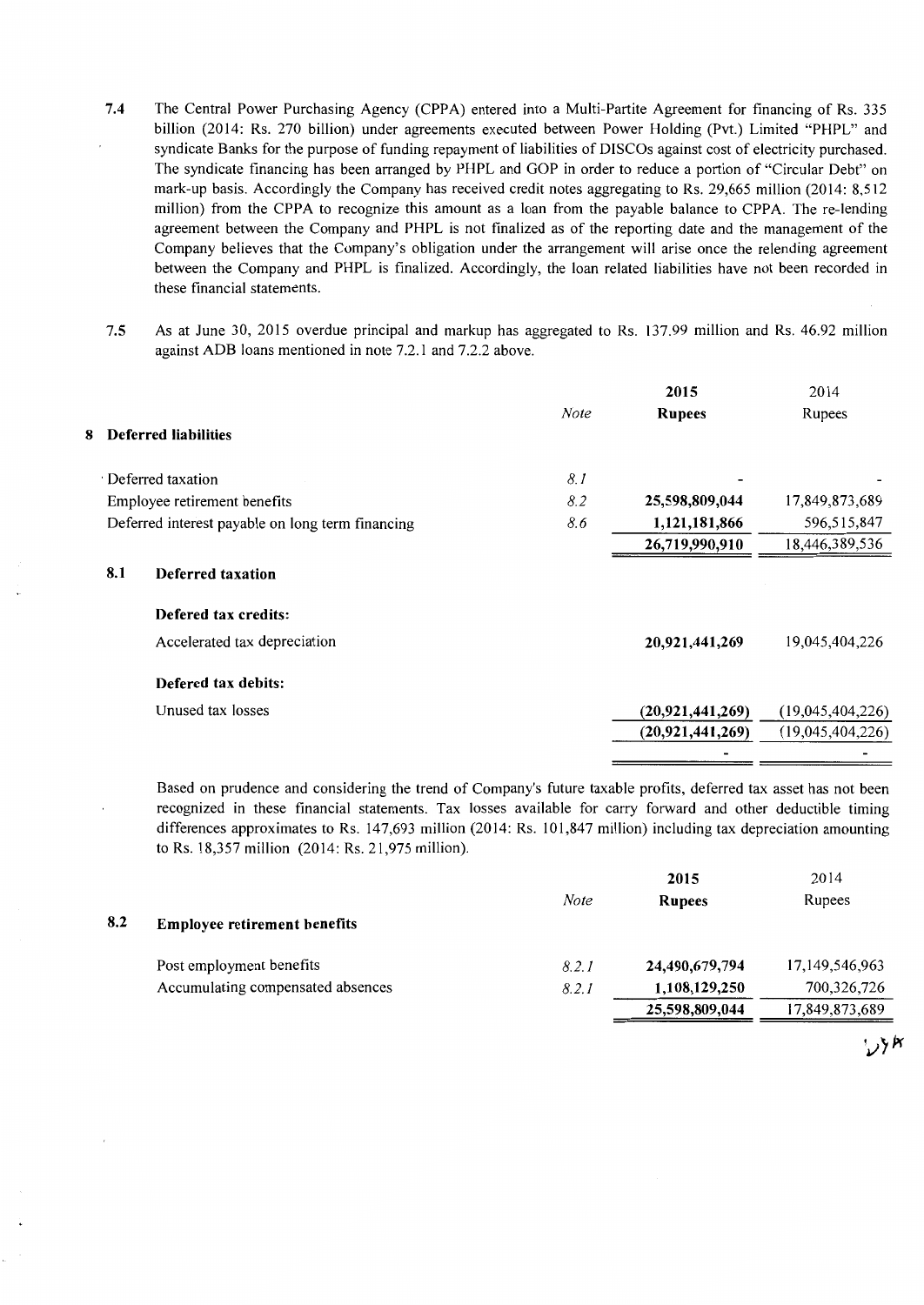| 8.2.1<br><b>Employee retirement benefits</b>                                       | 2015  |                 |                                     |                  |                 |                         |
|------------------------------------------------------------------------------------|-------|-----------------|-------------------------------------|------------------|-----------------|-------------------------|
|                                                                                    |       |                 | Post employment benefits            |                  |                 | Accumulating            |
|                                                                                    | Note  | Medical         | <b>Free electricity</b><br>facility | Pension          | Total           | compensated<br>absences |
|                                                                                    |       |                 |                                     | <b>Rupees</b> -- |                 |                         |
| These are composed of:                                                             |       |                 |                                     |                  |                 |                         |
| Present value of defined benefit obligation<br>Fair value of defined benefit plans |       | 2,343,562,470   | 3,187,047,257                       | 18,960,070,068   | 24,490,679,795  | 1,108,129,250           |
| Liability recognized in the balance sheet                                          |       | 2,343,562,470   | 3,187,047,257                       | 18,960,070,068   | 24,490,679,795  | 1,108,129,250           |
| Movement in net liability                                                          |       |                 |                                     |                  |                 |                         |
| Liability at the beginning of the year                                             |       | 1,286,004,259   | 2,150,877,254                       | 13,712,665,450   | 17,149,546,963  | 700,326,726             |
| Charge for the year                                                                | 8.2.2 | 768,441,242     | 338,467,445                         | 2,864,849,697    | 3,971,758,384   | 465,982,773             |
| Benefits paid during the year                                                      |       | (115, 997, 347) | (61, 558, 886)                      | (1,095,885,648)  | (1,273,441,881) | (58, 180, 249)          |
| Pension paid to employees by other DISCOs                                          |       |                 |                                     | (36,857,609)     | (36,857,609)    |                         |
| Liability related to WAPDA retired employees                                       | 8.2.3 | 193,420,592     | 526,939,342                         | 2,160,245,815    | 2,880,605,749   |                         |
| Remeasurement-other comprehensive income                                           |       | 211,693,724     | 232,322,102                         | 1,355,052,363    | 1,799,068,189   |                         |
| Liability at the end of the year                                                   |       | 2,343,562,470   | 3,187,047,257                       | 18,960,070,068   | 24,490,679,795  | 1,108,129,250           |
| Charge for the year                                                                |       |                 |                                     |                  |                 |                         |
| Current service cost                                                               |       | 27,475,299      | 52,254,241                          | 434,486,493      | 514,216,033     | 29,883,836              |
| Interest cost                                                                      |       | 165,780,753     | 286,213,204                         | 1,777,237,555    | 2,229,231,512   | 65,445,569              |
| Past service cost                                                                  |       | 575,185,190     |                                     | 653,125,649      | 1,228,310,839   |                         |
| Wapda retired employees expense                                                    |       | 193,420,592     | 526,939,342                         | 2,160,245,815    | 2,880,605,749   |                         |
| Remeasurement                                                                      |       |                 |                                     |                  |                 | 370,653,368             |
|                                                                                    |       | 961,861,834     | 865,406,787                         | 5,025,095,512    | 6,852,364,133   | 465,982,773             |
| Less: Allocation to capital work-in-progress                                       |       | (19,601,239)    | (40,092,678)                        | (219, 457, 264)  | (279, 151, 181) | (37, 473, 276)          |
|                                                                                    |       | 942,260,595     | 825,314,109                         | 4,805,638,248    | 6,573,212,952   | 428,509,497             |

 $\frac{1}{\sqrt{2}}\sum_{i=1}^{n} \frac{1}{\sqrt{2}}\left(\frac{1}{\sqrt{2}}\right)^2$ 

 $\cdot \tilde{J}^{\prime}$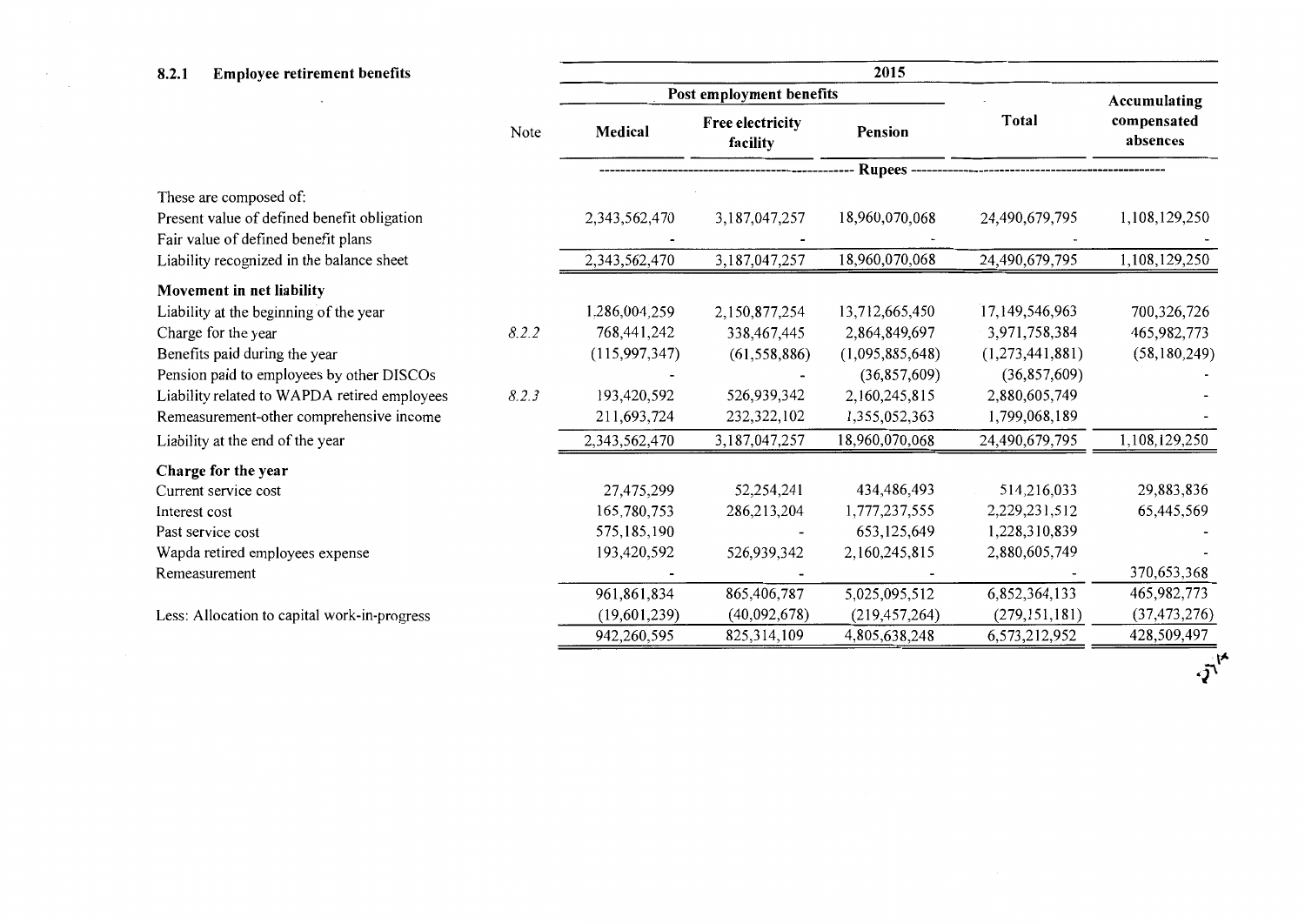|                                                                                    |       |               |                              | 2014            |                 |                         |
|------------------------------------------------------------------------------------|-------|---------------|------------------------------|-----------------|-----------------|-------------------------|
|                                                                                    |       |               | Post employment benefits     |                 |                 | Accumulating            |
|                                                                                    | Note  | Medical       | Free electricity<br>facility | Pension         | Total           | compensated<br>absences |
|                                                                                    |       |               |                              | Rupees -        |                 |                         |
| These are composed of:                                                             |       |               |                              |                 |                 |                         |
| Present value of defined benefit obligation<br>Fair value of defined benefit plans |       | 1,286,004,259 | 2,150,877,254                | 13,712,665,450  | 17,149,546,963  | 700,326,726             |
| Liability recognized in the balance sheet                                          |       | 1,286,004,259 | 2,150,877,254                | 13,712,665,450  | 17,149,546,963  | 700,326,726             |
| Movement in net liability                                                          |       |               |                              |                 |                 |                         |
| Liability at the beginning of the year                                             |       | 1,085,875,415 | 1,898,193,110                | 11,807,673,807  | 14,791,742,332  | 473,271,918             |
| Charge for the year                                                                | 8.2.2 | 142,509,499   | 291,491,138                  | 1,595,549,397   | 2,029,550,034   | 272,446,960             |
| Benefits paid during the year                                                      |       | (52,901,588)  | (48, 884, 228)               | (716, 497, 401) | (818, 283, 217) | (45, 392, 152)          |
| Pension paid to employees by other DISCOs                                          |       |               |                              | (168, 132, 141) | (168, 132, 141) |                         |
| Remeasurement-other comprehensive income                                           |       | 110,520,933   | 10,077,234                   | 1,194,071,788   | 1,314,669,955   |                         |
| Liability at the end of the year                                                   |       | 1,286,004,259 | 2,150,877,254                | 13,712,665,450  | 17,149,546,963  | 700,326,726             |
|                                                                                    |       |               |                              |                 |                 |                         |
| Charge for the year                                                                |       | 20,675,668    | 76,009,773                   | 278,865,510     | 375,550,951     | 20,539,081              |
| Current service cost                                                               |       | 121,833,831   | 215,481,365                  | 1,316,683,887   | 1,653,999,083   | 51,816,222              |
| Interest cost<br>Remeasurement                                                     |       |               |                              |                 |                 | 200,091,658             |
|                                                                                    |       | 142,509,499   | 291,491,138                  | 1,595,549,397   | 2,029,550,034   | 272,446,961             |
| Less: Allocation to capital work-in-progress                                       |       | (8,165,759)   | (16,702,370)                 | (91, 424, 586)  | (116, 292, 715) | (15,611,143)            |
|                                                                                    |       | 134, 343, 740 | 274,788,768                  | 1,504,124,811   | 1,913,257,319   | 256,835,818             |
|                                                                                    |       |               |                              |                 |                 |                         |
|                                                                                    |       |               |                              |                 | 2015            | 2014                    |
| 8.2.2<br>The charge for the year has been allocated as follows:                    |       |               |                              |                 | <b>Rupees</b>   | Rupees                  |
|                                                                                    |       |               |                              |                 |                 |                         |
| Distribution expenses                                                              | 23.1  |               |                              |                 | 5,601,377,958   | 1,736,074,509           |
| Administrative expenses                                                            | 24.1  |               |                              |                 | 1,400,344,491   | 434,018,627             |
| Allocation to capital work-in-progress                                             |       |               |                              |                 | 316,624,457     | 131,903,858             |
|                                                                                    |       |               |                              |                 | 7,318,346,906   | 2,301,996,994           |

**8.2.3** This pertains to pension liability for the W APDA employees retired before 1998. As per NEPRA tariff determination for the year 2014-15 communicated through letter no. NEPRA/TRF-285/GEPCO-2014/4161-4163 dated March 20, 2015 all costs of the WAPDA retired employees after June 30, 2014 have to be borne by the distribution companies. Accordingly, the amount has been recognized as liability in these financial statements based on the actuarial valuation  $\sim$  carried out as at June 30, 2015.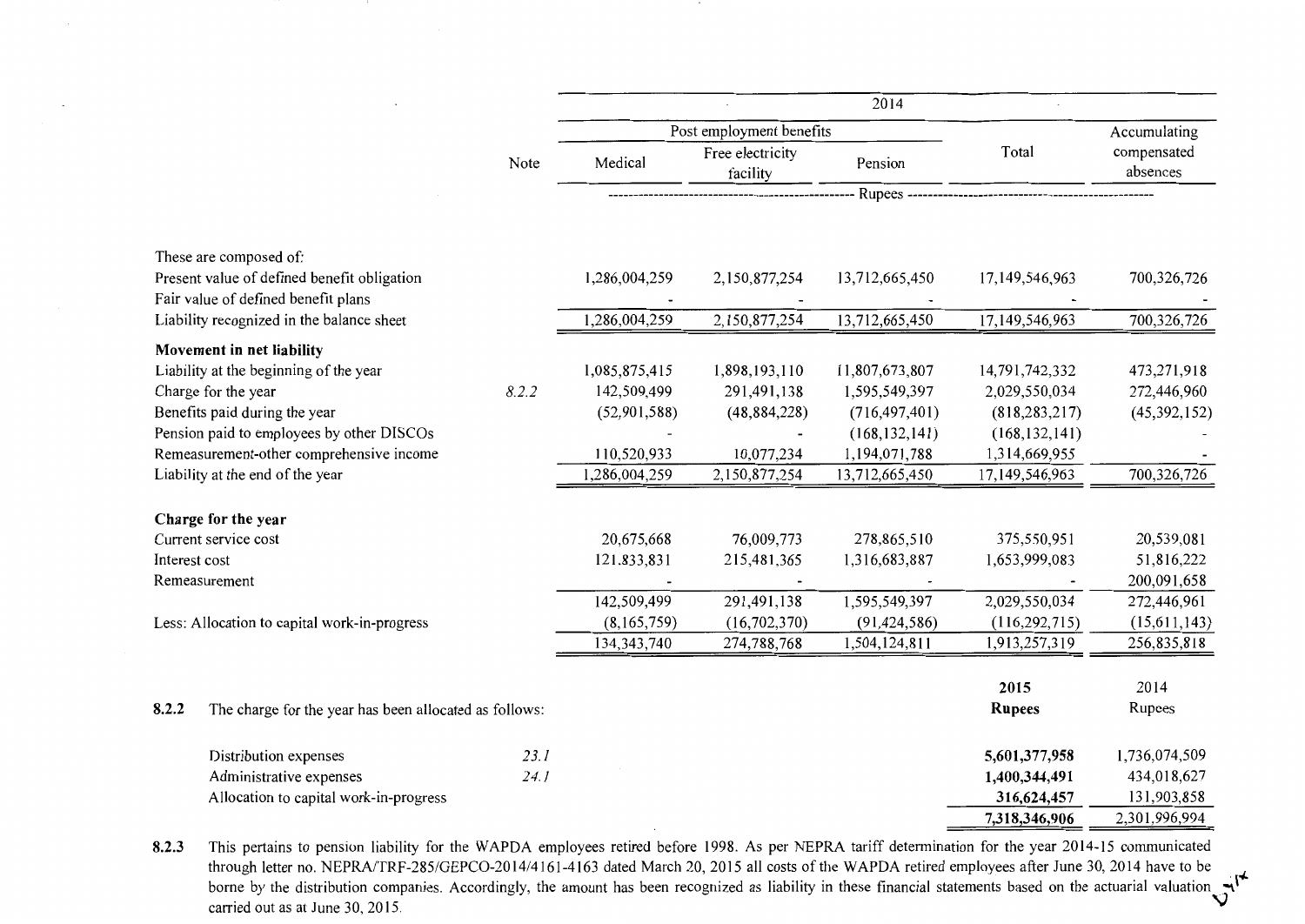#### **8.3 Sensitivity analysis**

#### **Medical:**

If the discount rate is 100 basis points higher (lower), the defined benefit obligations would decrease by Rs. 298 million (increase by Rs. 380.5 million)

#### **Free electricity:**

If the discount rate is I 00 basis points higher (lower), the defined benefit obligations would decrease by Rs. 435.4 million (increase by Rs.555.77 million)

#### **Pension:**

If the discount rate is 100 basis points higher (lower), the defined benefit obligations would decrease by Rs.1,362.07 million (increase by Rs. 1,574.84 million)

#### **8.4 Risks associated with defined benefit plans**

#### **Longevity risks:**

The risk arises when the actual lifetime of retirees is longer than expectation. This risk is measured at the plan level over the entire retiree population.

#### **Salary increase risk:**

The most common type of retirement benefit is one where the benefit is linked with final salary. The risk arises when the actual increases are higher than expectation and impact the liability accordingly.

#### **Withdrawal risk:**

The risk of actual withdrawals varying with the actuarial assumptions can impose a risk to the benefit obligations. The movement of the liability can go either way.

**8.5** 

On August 14, 2009, the Government of Pakistan (GOP) launched Benazir Employees' Stock Option Scheme (the Scheme) for employees of certain State Owned Enterprises (SOEs) and non-State Owned Enterprises where GOP holds significant investments (non-SOEs). The scheme is applicable to permanent and contractual employees who were in employment of these entities on the date of launch of the Scheme, subject to completion of five years vesting period by all contractual employees and by permanent employees in certain instances.

The Scheme provides for a cash payment to employees on retirement or termination based on the price of shares of respective entities. To administer this scheme, GOP shall transfer 12% of its investment in such SOEs and non-SOEs to a Trust Fund to be created for the purpose by each of such entities. The eligible employees would be allotted units by each Trust Fund in proportion to their respective length of service and on retirement or termination such employees would be entitled to receive such amounts from Trust Funds in exchange for the surrendered units as would be determined based on market price for listed entities or breakup value for non-listed entities. The shares relating to the surrendered units would be transferred back to GOP.

The Scheme also provides that 50% of dividend related to shares transferred to the respective Trust Fund would be distributed amongst the unit-holder employees. The balance 50% dividend would be transferred by the respective Trust Fund to the Control Revolving Fund managed by the Privatization Commission of Pakistan for Payment to employees against surrendered units. The deficit, if any, in Trust Funds to meet the pre-purchase commitment would be met by GOP.

Upto June 30, 2015, no trust fund has been created by the Company.

**8.6** This relates to the re-lent loan mentioned in note 7.3 of these financial statements. As per re-lent loan agreement the mark-up is to be deferred till the expiry of grace period i.e. February 2020 after which the mark-up along with principal will become due.

#### **9 Security deposits**

These represent security deposits received against energy debtors. These are adjustable / refundable on disconnection of electricity supply.  $\mathcal{V}^{\prime\prime}$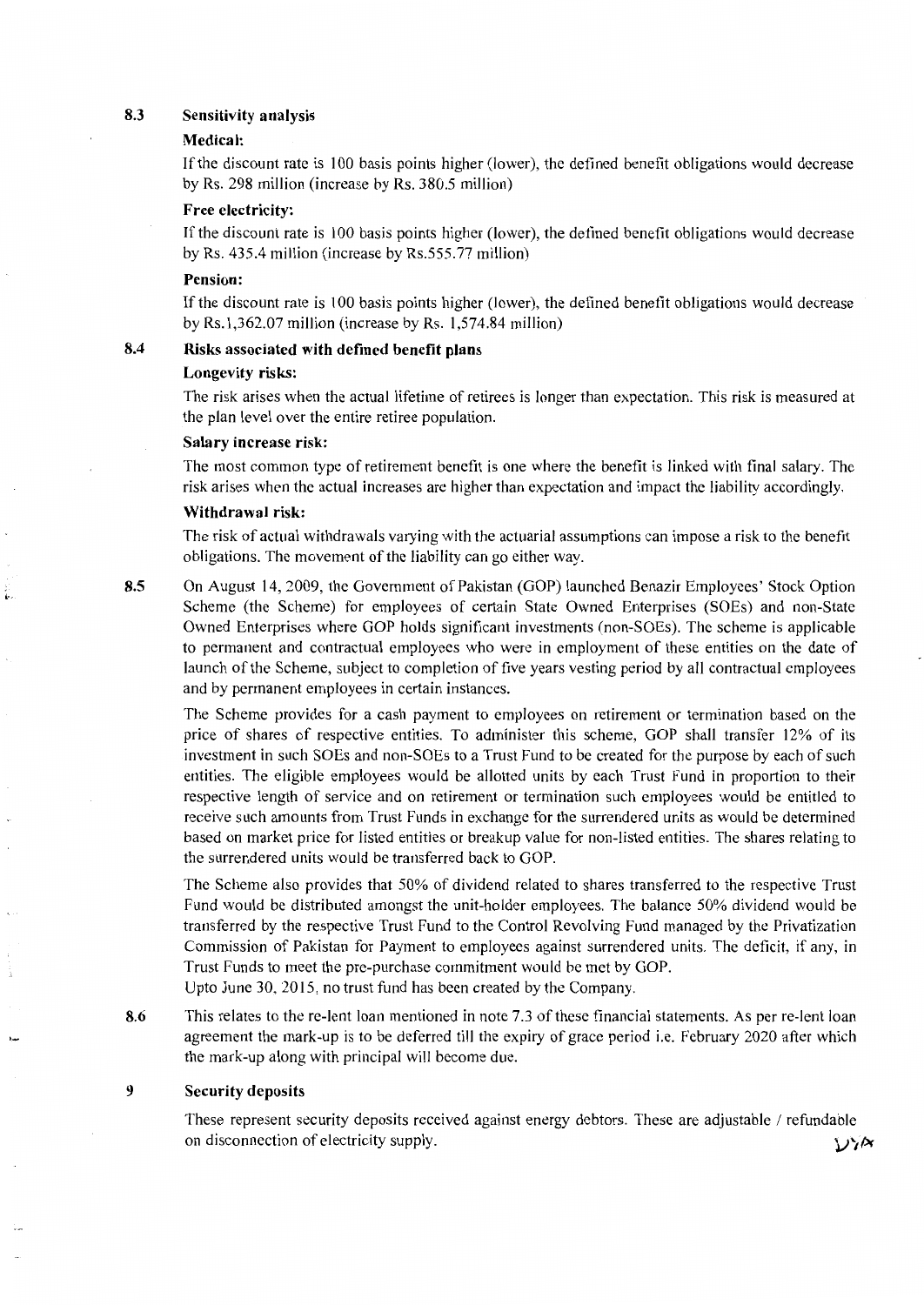|                                                   |             | 2015          | 2014           |
|---------------------------------------------------|-------------|---------------|----------------|
|                                                   | <b>Note</b> | <b>Rupees</b> | Rupees         |
| 10 Trade and other payables                       |             |               |                |
| Creditors                                         | 10.1        | 1,212,037,258 | 5,515,503,362  |
| Due to associated undertakings - unsecured        | 10.2        | 702,248,427   | 701,659,757    |
| EQ surcharge payable                              |             | 1,212,223,565 | 1,207,139,322  |
| Electricity duty payable                          |             | 951,763,552   | 1,201,837,382  |
| PTV license fee payable                           |             | 61,069,219    | 53,376,552     |
| Income tax payable collected on electricity bills |             | 260,003,687   | 231,522,357    |
| Neelam Jehlum surcharge payable                   |             | 126,948,226   | 62,556,639     |
| <b>Accrued liabilities</b>                        |             | 110,722,513   | 408,434,649    |
| Retention money - contractors                     |             | 107,203,084   | 24,536,304     |
| General sales tax not yet realized                |             | 172,481,053   | 172,927,447    |
| Capital contribution awaiting connections         |             | 880,026,639   | 1,029,346,363  |
| Receipt against deposit works                     |             | 1,541,286,552 | 1,589,390,636  |
| Workers' profit participation fund payable        | 10.3        | 270,351,281   | 270,351,281    |
| Payable to Government of Pakistan                 | 10.4        |               | 12,773,040,865 |
| Compact Fluorescent Lamps cost payable            | 10.5        | 504,213,965   | 504,213,965    |
| Pension payable to associated undertakings        | 10.6        | 57,206,047    | 60,373,290     |
| Financing cost surcharge payable                  | 10.7        | 590,180,478   |                |
| Tariff rationalization surcharge payable          | 10.8        | 579,605,804   |                |
| Others                                            |             | 58,135,780    | 23, 272, 750   |
|                                                   |             | 9,397,707,130 | 25,829,482,921 |
|                                                   |             |               |                |

**10.1** The comparative amount includes Rs. 4,577 million payable to CPPA, an associated undertaking.

|      |                                                    | 2015          | 2014          |
|------|----------------------------------------------------|---------------|---------------|
|      |                                                    | <b>Rupees</b> | Rupees        |
| 10.2 | Due to associated undertakings - unsecured         |               |               |
|      | Lahore Electric Supply Company Limited (LESCO)     | 550,410,662   | 550, 377, 953 |
|      | Water and Power Distribution Authority (WAPDA)     | 119,519,868   | 124,381,842   |
|      | Faisalabad Electric Supply Company Limited (FESCO) | 22,634,085    | 18,185,305    |
|      | Pakistan Electric Power Company Limited (PEPCO)    | 5,575,826     | 5,575,826     |
|      | Peshawar Electric Supply Company Limited (PESCO)   | 824,129       | 598,777       |
|      | Multan Electric Power Company Limited (MEPCO)      | 2,694,084     | 2,326,648     |
|      | Sukkher Electric Power Company Limited (SEPCO)     | 589,773       | 213,406       |
|      |                                                    | 702,248,427   | 701,659,757   |

**10.3** The Company has held payment of its contribution towards Workers' Profit Participation Fund (WPPF) relating to profit for the year ended June 30, 2005. The matter is pending for decision with the Economic Coordination Committee upon a recommendation submitted by W APDA to exempt the corporatized entities under its umbrella from the requirements of the Companies Profit (Workers' Participation) Act, 1968. However, during the previous years, the income tax authorities raised a demand of the said amount and accordingly, an amount of Rs. 23 .44 million was deposited in government treasury. As far as remaining amount is concerned, it has been held by the Company till the matter is decided.

The Company has not paid its contribution towards WPPF for the year ended June 30, 2005 amounting to Rs. 23.44 million upon directions from WAPDA. In connection therewith, provision for interest on delayed payment has also not been made in these financial statements.

**10.4** During the last year, Pakistan Electric Power Company (Private) Limited (PEPCO) vide its letter No. CFO/PEPC0/3958-73 dated August 22, 2014 had instructed CPPA for non-cash adjustment of Rs. 138.15 billion as Federal Government's equity / investment in distribution companies to settle the issue of Circular Debt. Further, the Company was advised by PEPCO that notification might be issued to adjust this credit against tariff differential subsidy (TDS) receivable. In the light of this notification, the Company recognized an amount of Rs. 12.773 billion as payable to GOP in financial statements for the year ended June 30, 2014.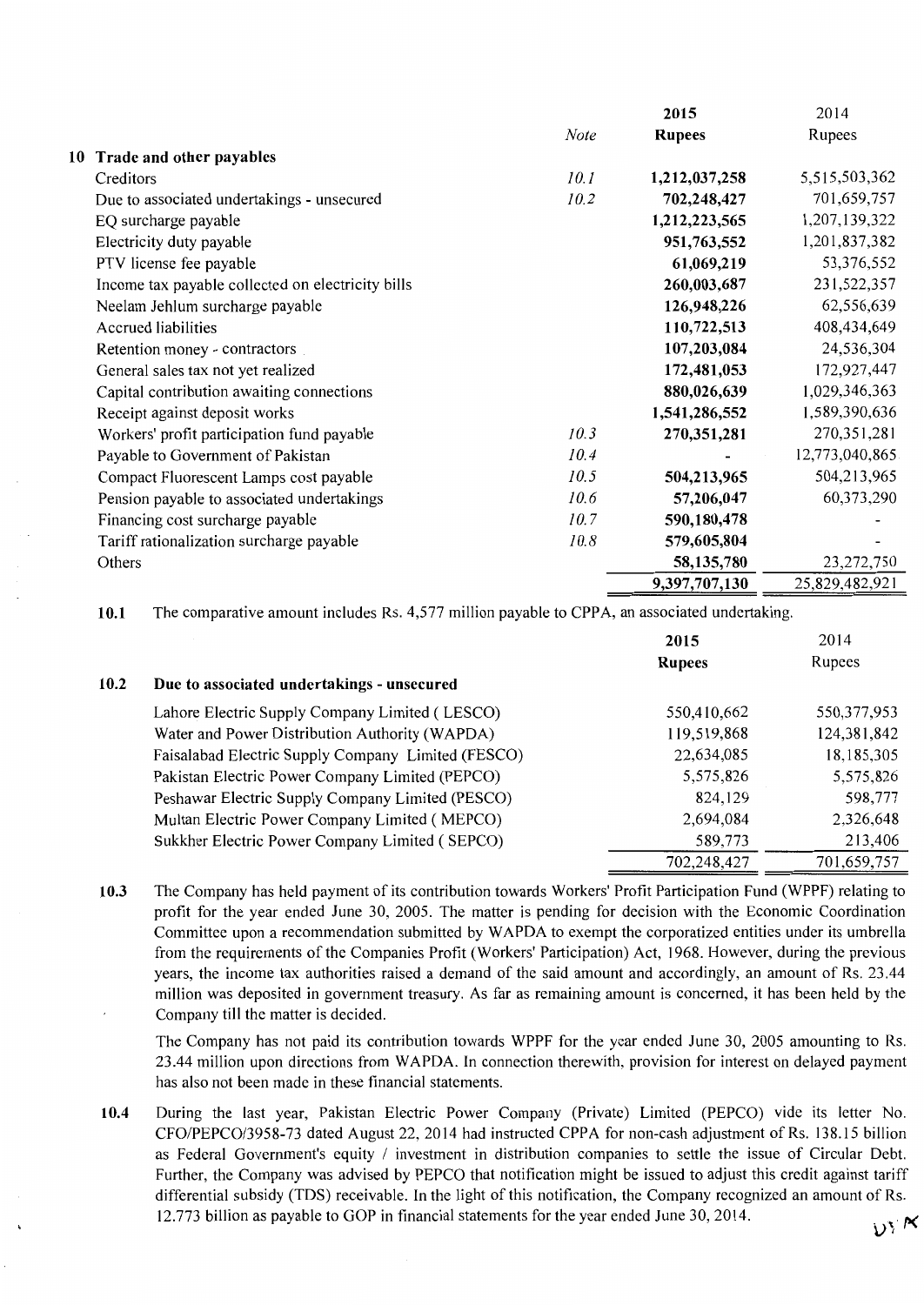During the current year, G.M Finance PEPCO instructed Manager Finance Treasury, CPPA vide letter no. GMF/PEPC0/1587-90 dated December 08, 2014 to issue notification to all distribution companies (DISCOs) to settle this amount against TDS. Following the instructions of G.M Finance PEPCO, Manager Finance Treasury, CPPA communicated vide letter no. 470-83/CPPA/MFT/CPPA/IOT dated December 10, 2014 to adjust the above mentioned amount against TDS. Accordingly, the payable to GOP has been adjusted against TDS in these financial statements.

10.5 During the year ended June 30, 2014, the Company has received Compact Fluorescent Lamps (CFLs) from Pakistan Electric Power Company (PEPCO) under Clean Development Mechanism Program (CDM) of activities - "National CFL Project- Pakistan". CFLs cost has been borne by the Company from its distribution margin hence was recorded as payable.

|      |                                                    | 2015          | 2014       |
|------|----------------------------------------------------|---------------|------------|
|      |                                                    | <b>Rupees</b> | Rupees     |
| 10.6 | Pension payable to associated undertakings         |               |            |
|      | Lahore Electric Supply Company Limited (LESCO)     | 40,280,711    | 42,938,680 |
|      | Faisalabad Electric Supply Company Limited (FESCO) | 4,971,664     | 7,902,143  |
|      | Peshawar Electric Supply Company Limited (PESCO)   | 11,953,672    | 9,532,467  |
|      |                                                    | 57,206,047    | 60,373,290 |

- 10.7 Tariff rationalization surcharge has been notified by GOP vide SRO.571 (1) / 2015 dated June 10, 2015, at the rates mentioned against categories of electricity consumers as specified in schedule of electricity tariff for the Company to maintain uniform rates of electricity across the country for each of the consumer category.
- 10.8 Financing cost surcharge has also been notified by GOP vide  $SRO.571$  (1) / 2015 dated June 10, 2015, at the rates mentioned against categories of electricity consumers as specified in schedule of electricity tariff for the Company. The amount of surcharge is to be kept in escrow account of CPPA for the payment of the financing cost of various loans obtained to discharge liabilities of power producers against the sovereign guarantees of the GOP.

#### 11 Contingencies and commitments

#### 11.1 *Commitments*

- 11.1.1 Commitments against inland letters of credit and purchase orders for capital store items aggregate to Rs. 498 million (2014: Rs. 1, 162 million).
- 11.1.2 The Company has issued a bank guarantee in the favor of Pakistan State Oil Company Limited amounting to Rs. 26 million (2014: Rs. 26 million) from National Bank of Pakistan.

### 11.2 *Contingencies*

- 11.2.1 Claims related to disconnections and billing corrections against the Company not acknowledged as debt amount to Rs. 233 million (2014: Rs. 326.6 million)
- 11.2.2 In 1990, a land measuring 74 Kanals and 5 Marlas acquired by WAPDA for construction of 132 KV grid station situated at Lahore Road (W APDA Town) Gujranwala for Rs. 8.19 million. Three out of ten land owners Ms. Ghazala Syed, Mr. Iftikhar Ahmad and Mr. Faqeer Muhammad owners of 27 Kanals and 11 Marlas challenged acquisition process before Senior Civil Judge, Gujranwala. The Civil Judge declared the entire acquisition process null and void. The Company filed appeals before District  $\&$ Session Judge, Gujranwala and Honorable Lahore High Court which were dismissed by all the courts. The Company filed an appeal before Supreme Court of Pakistan which was also dismissed. Thereafter, the Company filed Civil Review Petition before Supreme Court of Pakistan against Supreme Court's judgment dated July 14, 2009 which were converted into Civil Appeals. These appeals have been dismissed by Supreme Court of Pakistan vide judgment dated January 24, 2013. The Company has filed Civil Review Petitions before Supreme Court against said judgment. After hearing the arguments from both sides Supreme Court allowed the Civil Review Petitions.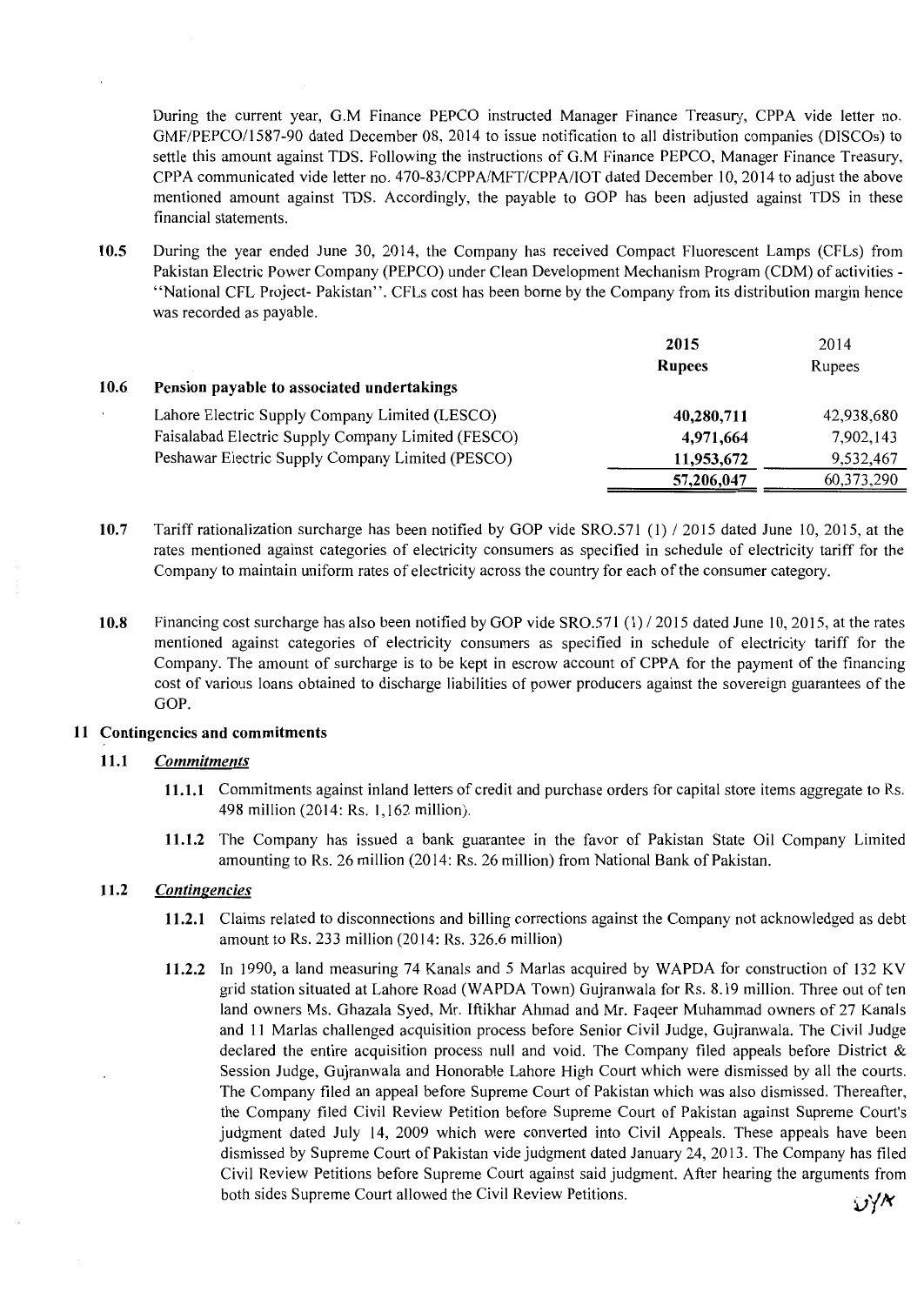In view of Company's legal counsel, in case of adverse decision by the supreme court, the Company may be required to surrender the said land which, in the opinion of the management, will not have any adverse effect on the operation of the grid station. The above mentioned land has been included in note 12.

**11.2.3** In 1973, a plot of land measuring 11 kanals and 9 marlas situated at 565 A, Model Town, Gujranwala was transferred to WAPDA by GDA (formerly Gujranwala Improvement Trust). In 2004, while transferring the plot from W APDA to GEPCO under the Supplementary Business Transfer Agreement (SBTA), transfer deed of the plot was missing in WAPDA record. WAPDA requested GDA to provide the same. However, GDA found that 4 Kanals and I maria of land was not allotted to W APDA and raised a demand of Rs 81.74 million for this disputed piece of land.

In 2009, the Company, in order to resolve the issue, agreed to put the matter before District Price Assessment Committee (DPAC). DPAC, having considered the matter from both parties, decided to increase the demand to Rs.163.30 million on just and equitable basis. On May 16, 2011, the Company received a notice from GDA for taking enforced possession of disputed land on account of failure to pay the demanded dues. The Company filed a declaratory suit against GOA before Civil Judge, Gujranwala along with stay application for status quo. The Court granted status quo to the Company. GDA challenged the stay for status quo in Session Court, which was dismissed vide judgment dated November 27, 2012 by the said court. The Company's legal counsel believes that the matter will be decided in the Company's favor, hence, no provision has been made in these financial statements.

- **11.2.4** The Company has received certain debit and credit notes issued by CPPA / PEPCO against allocation of advertisment expenses, fuel price adjustment, adjustment of 13th invoices and other adjustments etc aggregating to Rs. 1,771 million which have not been booked by the Company. In view of the ongoing reconciliations with CPPA / PEPCO, no provision for the above adjustments has been made in these financial statements.
- **11.2.5** Upto June 30, 2015, the Company has received various invoices from Central Power Purchasing Agency (CPPA) representing supplementary charges being the share of the Company in the markup charged to CPPA by independent power producers on account of delayed payments aggregating to Rs. 6, 172 million.

During the current year, NEPRA through it tariff determination dated March 20, 2015 has directed CPPA and the Distribution Companies to ensure compliance with the Electricity Supply Agreement dated June 28, 1998 to address the matter of late payment charges on delayed payments of invoices and mutually agree and settle the old dues upto June 30, 2014, if any. NEPRA has also evolved a mechanism to account for the late payment charges from July I, 2014 onward. Considering the determination passed by NEPRA, the management is of the view that no provision should be recorded on account of late payment charges until the amount is mutually determined and agreed in the light of Electricity Supply Agreement. Therefore, no liability has been recognized in these financial statements on account of invoices received from CPPA.

- **11.2.6** The Company received debit notes aggregating Rs. 5, 183 million (2014: Rs.1,418 million) issued by Central Power Purchasing Agency against markup on syndicated loans as referred in note 7.4.
- 11.2.7 As mentioned in note 10.3, no provision for WPPF and mark-up on non-payment has been made in these financial statements due to the reasons that the matter is pending for decision with the Economic Coordination Committee.
- **11.2.8** A total of 1,848 cases have been filed against the Company primarily involving land cases, consumers billing and disconnection, pensioners and employees. Because of the large number of cases and their uncertain nature, it is not possible to quantify their financial impact at present. No provision on account of these cases has been made in these financial statements as the management and the legal counsel of the Company are of the view that these matters will eventually be settled in favor of the Company.

 $298$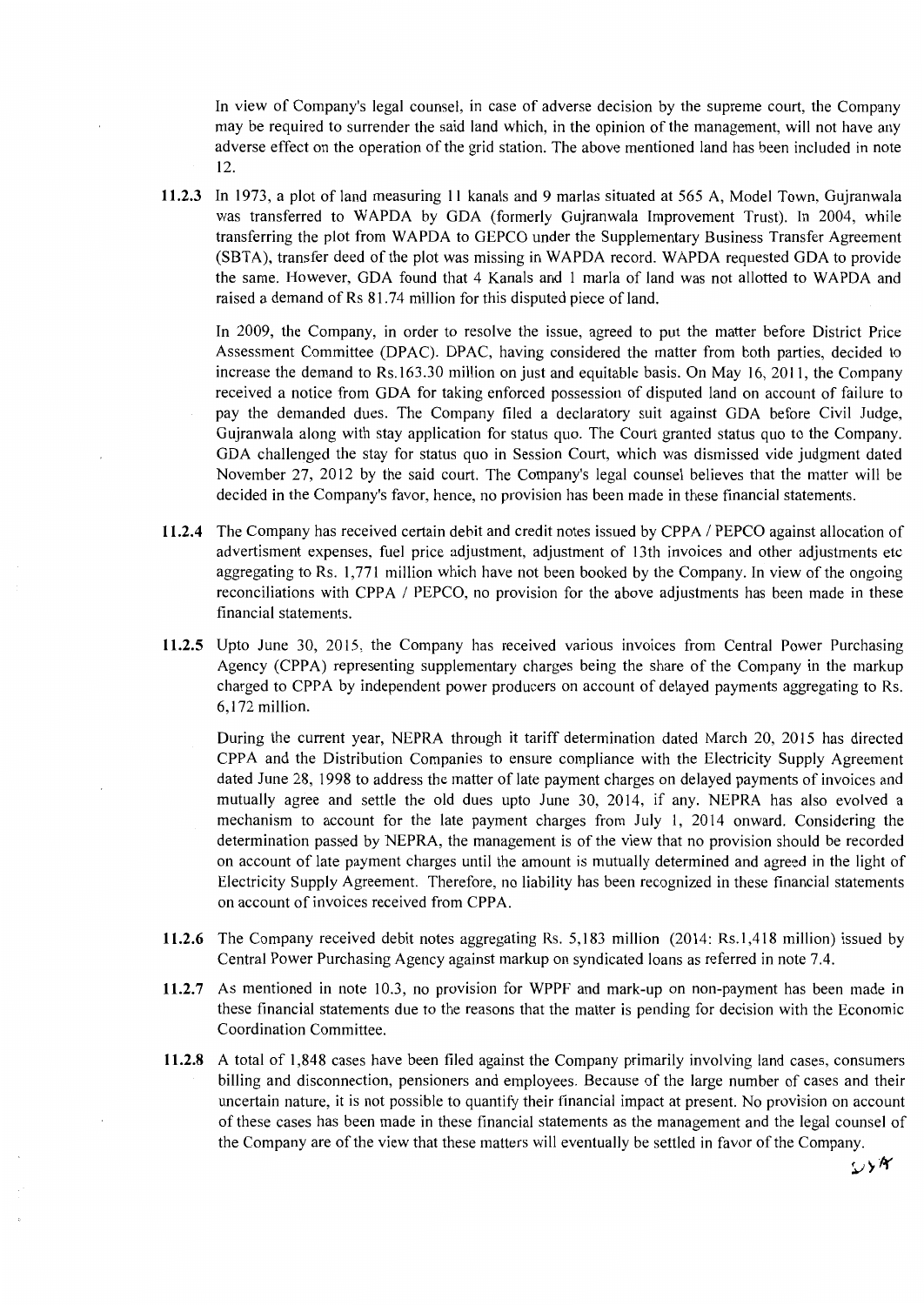#### **11.2.9** *Sales tax*

Inland Revenue Department raised a demand against the Company on following issues:

- (i) Inland Revenue Department has raised a demand amounting to Rs. 1,235.8 million from the Company for the tax periods April 2011 to August 2011 and October 2011, on ground of alleged non-payment of sale tax collected from the steel melters and alleged illegal adjustment of such output tax against its input tax. The matter has been taken up by Company before the Commissioner Appeals. The matter has been set aside by Commissioner Appeals. However, the Company has preferred an appeal before Appellate Tribunal Inland Revenue (ATIR).
- (ii) RTO Gujranwala has raised a demand of Rs 4,861 million for the periods from July 2011 to June 2012 in respect of general sales tax recoverable on various heads. During the year the Company filed an appeal before the Commissioner Inland Revenue (Appeals). Subsequent to year end, the case was decided in favor of the Company by Commissioner Inland Revenue (Appeals) while upholding the order of assessing officer on issue of non-payment of sales tax on free supply of electricity sustaining the demand of Rs. 5.9 million. The Company has preferred an appeal before Appellate Tribunal Inland Revenue (ATIR) against substantial demand of Rs. 5.9 million.
- (iii) The DCIR in his order dated April 20, 2015 raised a demand of Rs. 255 million along with penalty of Rs. 12.79 million u/s 11(2) and u/s 33(5) of Sales Tax Act, 1990 against short collection of extra tax and further tax for the period from October 2013 to November 2014. The Company filed appeal before CIR(A) against the above mentioned order. The appeal is still pending for adjudication.
- (iv) During the year, DCIR through its order no. 79 dated February 16, 2015 imposed a penalty of Rs. 1.36 million u/s 33(5) of Sales Tax Act, 1990 due to non-withholding of sales tax. The Company filed appeal before CIR(A) against the above mentioned order. The learned CIR(A) upheld the penalty of Rs. 1.36 million in his order dated April I, 2015. The Company being aggrieved with the decision of learned CIR(A) filed an appeal u/s 46 of Sales Tax Act, 1990 before ATIR. The matter is still pending for adjudication.
- (v) The DCIR in his order dated May 26, 2014 raised a demand of Rs. 44.63 million under section  $11(2)$ ,  $33(5)$  and  $34$  of Sales Tax Act, 1990 due to non-withholding of sales tax for the tax period from May 2013 to September 2013. It was alleged that the Company being withholding agent was liable to withhold sales tax on value of supplies, however, was unable to do so. The Company filed appeal before  $CIR(A)$  against the above mentioned order. The learned CIR(A) upheld the demand of Rs. 44.63 million in his order dated October 27, 2014. The Company being aggrieved with the decision of learned CIR(A) filed an appeal u/s 46 of Sales Tax Act, 1990 before A TIR. The matter is still pending for adjudication.
- (vi) The DCIR in his order dated February 3, 2015 raised a demand of Rs. 47.862 million u/s 11 (2) and u/s 33(5) of Sales Tax Act, 1990. The learned DCIR alleged that taxpayer charged sales tax at the rate of 16% instead of 17% on taxable supplies. The Company filed appeal before CIR(A) against the above mentioned order. The appeal is still pending for adjudication.

For all the above referred cases, the Company's counsel is of the view that the matters will be decided in favor of the Company, accordingly, no provision has been made in these financial statements.

*·v* 'II>(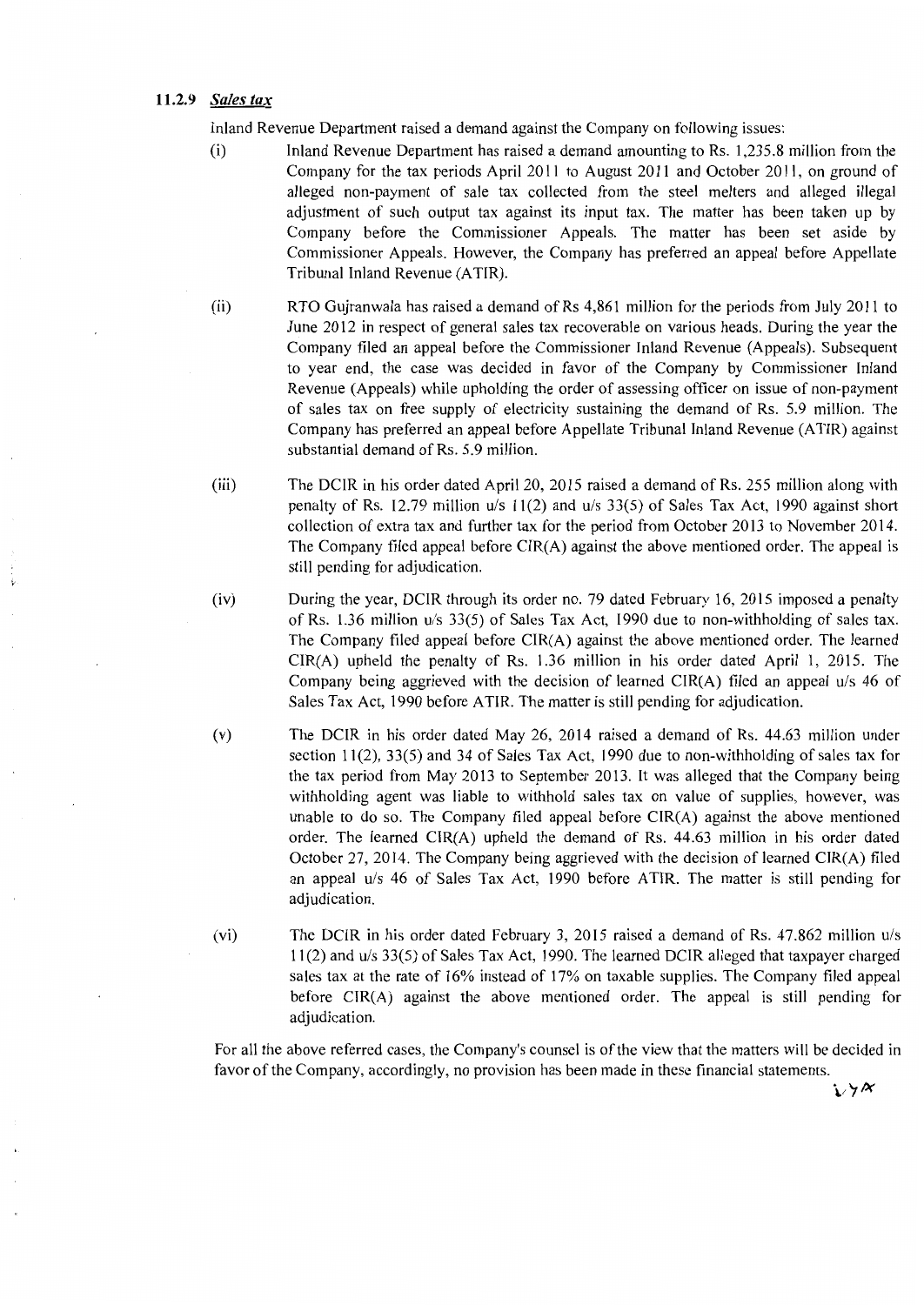- (i) Inland Revenue Department has raised a demand from the Company amounting to Rs. 102.5 million for tax year 2007, by disallowing brought forward losses up to February 24, 2007 (i.e. exempt period), provision for slow moving stores  $\&$  spares and certain other expenses under section  $21(c)$  of the Income Tax Ordinance, 2001. The matter has been decided in favor of the Company. However the department has filed an appeal in Appellate Tribunal Inland Revenue (ATIR).
- (ii) Inland Revenue Department has raised a demand against the Company amounting to Rs. 3 5 .8 million for the tax year 2011. The demand has been raised on the ground that tariff differential subsidy from GOP is part of gross revenue for calculation of minimum tax under section 113 of the Income Tax Ordinance, 2001. The Company has preferred an appeal before Commissioner Inland Revenue (Appeals). The appeal is still pending for adjudication.
- (iii) Inland Revenue Department has raised a demand against the Company amounting to Rs. 31.58 million for the periods from July 2013 to October 2013 respectively under section 161, 205 and 235 of the Income Tax Ordinance, 2001. The demand was upheld by CIR(A) through various orders dated October 2, 2014. Being aggrieved with order of CIR(A) the Company has filed appeal before A TIR. The matter is still pending for adjudication
- (iv) A demand has been raised amounting to Rs. 234. 74 millions in respect of non-collection and deduction of advance tax u/s 235 of ITO, 2001 for the period from July 2010 to June 2011, on the gross billed amounts which includes electricity charges and all the duties and taxes levied upon consumption of electricity. The Company filed an appeal against the order of DCIR before CIR(A). CIR(A) vacated the impugned order and directed the assessing officer to keep the matter pending u/s 124A of ITO, 2001. The Company being aggrieved with decision of CIR(A) has filed appeal in Appellate Tribunal Inland Revenue against the order of learned CIR(A). The matter is still pending for adjudication.

For all the above referred cases, the Company's counsel is of the view that the matters will be decided in favor of the Company, accordingly, no provision has been made in these financial statements.

 $D7$ /x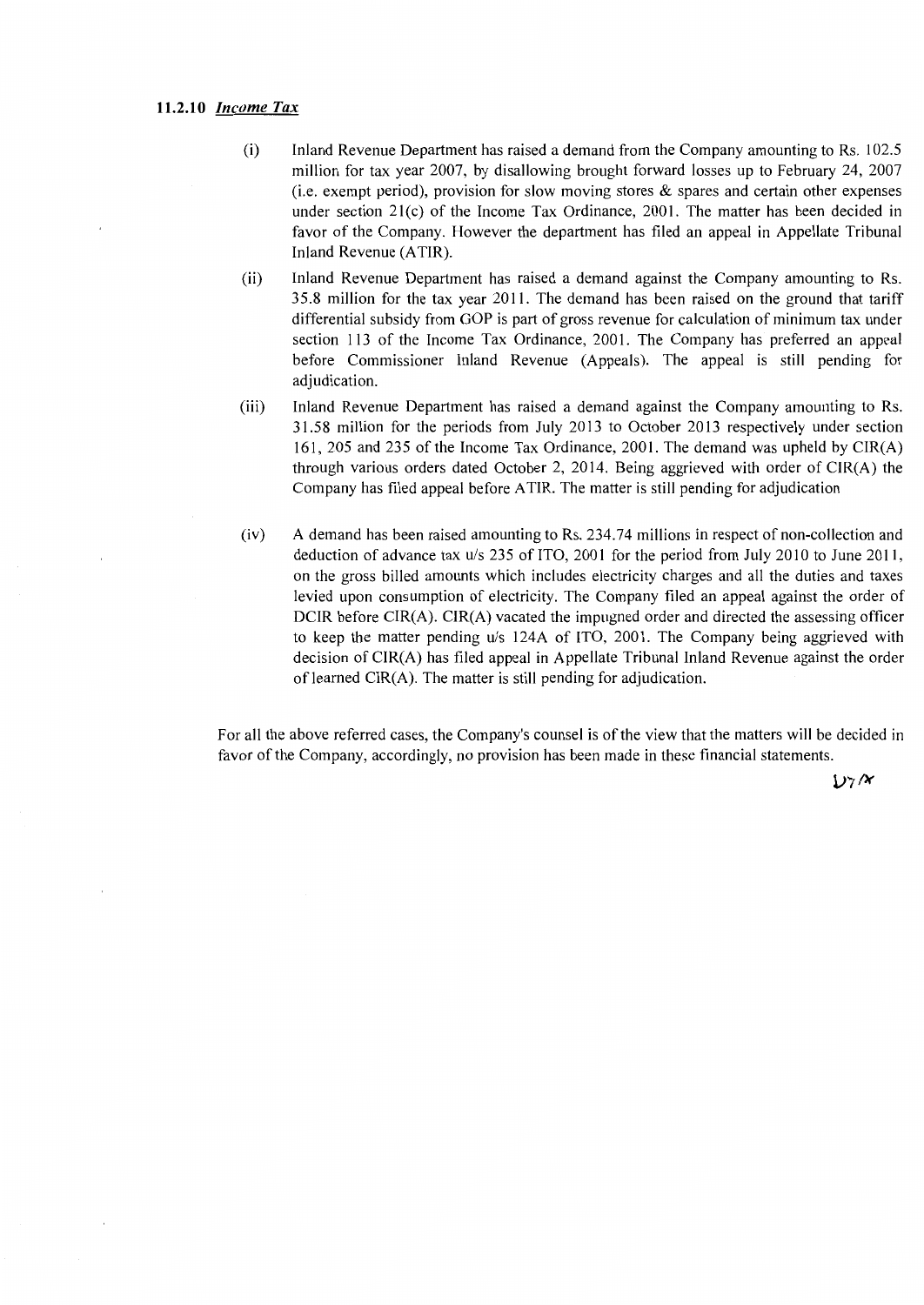|    |                                 | Note | 2015<br><b>Rupees</b> | 2014<br>Rupees    |
|----|---------------------------------|------|-----------------------|-------------------|
| 12 | Property, plant and equipment   |      |                       |                   |
|    | Operating fixed assets-tangible | 12.1 | 32,371,388,783        | 30, 363, 383, 812 |
|    | Capital work in progress        | 12.2 | 5,998,209,522         | 5,415,306,358     |
|    |                                 |      | 38, 369, 598, 305     | 35,778,690,170    |

#### 12.1 Operating fixed assets- tangible

|                            |                                                        |                        |                          |                   |                                                        | 2015                        |               |                        |                          |                |                             |               |
|----------------------------|--------------------------------------------------------|------------------------|--------------------------|-------------------|--------------------------------------------------------|-----------------------------|---------------|------------------------|--------------------------|----------------|-----------------------------|---------------|
|                            |                                                        | Cost<br>Depreciation   |                          |                   |                                                        |                             |               |                        |                          |                |                             |               |
| Particulars                | <b>Transferred</b><br>from WAPDA<br>Under<br>Agreement | Additions/             |                          |                   | <b>Transferred</b><br>from WAPDA<br>Under<br>Agreement |                             |               | Adjustments/           |                          |                | <b>BOOK</b><br><b>VALUE</b> |               |
|                            | as on                                                  | (deletions) thereafter |                          | As on             | as on                                                  | <b>Depreciation Expense</b> |               | (deletions) thereafter |                          | As on          | AS ON                       | Rate          |
|                            | 01 July                                                | Up to last             | During                   | 30 June           | 01 July                                                | Up to last                  | During        | Up to last             | During                   | 30 June        | <b>30 JUNE</b>              | $\frac{9}{9}$ |
|                            | 1998                                                   | year                   | the year                 | 2015              | 1998                                                   | vear                        | the year      | year                   | the vear                 | 2015           | 2015                        |               |
| Land - freehold            | 29,050,506                                             | 401,372,693            | 26,041,605               | 456,464,804       |                                                        | Runees -                    |               |                        |                          | $\blacksquare$ | 456,464,804                 |               |
| Building on freehold land  | 225,461,025                                            | 1,090,284,488          | 82,849,507               | 1,398,595,020     | 61,758,809                                             | 217,708,068                 | 26, 264, 768  | 53,463,570             |                          | 359, 195, 215  | 1,039,399,805               | 2             |
| Furniture and fixtures     | 2,730,458                                              | 18,814,909             | 6,312,513                | 27,857,880        | 748,098                                                | 12,522,072                  | 1,784,044     | (1,020,142)            | $\blacksquare$           | 14,034,072     | 13,823,808                  | 10            |
| Distribution equipment     | 4,596,020,025                                          | 35,156,834,670         | 3,352,844,423            | 43, 105, 699, 118 | 1,258,936,440                                          | 9,193,982,004               | 1,456,290,910 | 499,925,689            | $\overline{\phantom{a}}$ | 12,409,135,043 | 30,696,564,075              | 3.5           |
| Mobile plant equipment     | 163,928                                                | 23,399,828             | $\overline{\phantom{a}}$ | 23,563,756        | 44,914                                                 | 14,573,584                  | 1,628,368     | 2,566,193              | $\overline{\phantom{a}}$ | 18,813,059     | 4,750,697                   | 10            |
| Tools, plant and equipment | 43,306,782                                             | 136,421,537            | 50,616,279               | 230, 344, 598     | 11,865,312                                             | 127,403,247                 | 10,488,268    | (6, 363, 198)          | $\overline{\phantom{a}}$ | 143,393,629    | 86,950,969                  | 10            |
| Vehicles                   | 210,925,584                                            | 240,404,658            | 2,260,700<br>(2,014,500) | 451,576,442       | 57,787,152                                             | 341,012,996                 | 15,723,477    | (35, 107, 529)         | (1, 274, 279)            | 378, 141, 817  | 73,434,625                  | 10            |
|                            | 5,107,658,308                                          | 37,067,532,783         | 3,518,910,527            | 45,694,101,618    | 1,391,140,725                                          | 9,907,201,971               | 1,512,179,835 | 513,464,583            | (1, 274, 279)            | 13,322,712,835 | 32,371,388,783              |               |

|                            |               |                        |               |                |                          | 2014                 |               |                        |                          |                          |                   |                          |
|----------------------------|---------------|------------------------|---------------|----------------|--------------------------|----------------------|---------------|------------------------|--------------------------|--------------------------|-------------------|--------------------------|
|                            |               | Cost                   |               |                |                          |                      | Depreciation  |                        |                          |                          |                   |                          |
|                            | Transferred   |                        |               |                | Transferred              |                      |               |                        |                          |                          |                   |                          |
|                            | from WAPDA    |                        |               |                | from WAPDA               |                      |               |                        |                          |                          |                   |                          |
| Particulars                | Under         |                        |               |                | Under                    |                      |               |                        |                          |                          | <b>BOOK</b>       |                          |
|                            | Agreement     | Additions/             |               |                | Agreement                |                      |               | Adjustments/           |                          |                          | <b>VALUE</b>      |                          |
|                            | as on         | (deletions) thereafter |               | As on          | as on                    | Depreciation Expense |               | (deletions) thereafter |                          | As on                    | AS ON             | Rate                     |
|                            | 01 July       | Up to last             | During        | 30 June        | 01 July                  | Up to last           | During        | Up to last             | During                   | 30 June                  | 30 JUNE           | $\frac{0}{2}$            |
|                            | 1998          | year                   | the year      | 2014           | 1998                     | year                 | the year      | vear                   | the year                 | 2014                     | 2014              |                          |
|                            |               |                        |               |                |                          |                      |               |                        |                          |                          |                   |                          |
| Land - freehold            | 29,050,506    | 401,372,693            | $\sim$        | 430,423,199    | $\overline{\phantom{a}}$ |                      |               |                        |                          | $\overline{\phantom{a}}$ | 430,423,199       | $\overline{\phantom{a}}$ |
| Building on freehold land  | 225,461,025   | 1,000,976,166          | 89,308,322    | 1,315,745,513  | 61,758,809               | 193,248,425          | 24,459,643    | 53,463,570             | $\sim$                   | 332,930,447              | 982,815,066       | - 2                      |
| Furniture and fixtures     | 2,730,458     | 16,521,955             | 2,292,954     | 21,545,367     | 748,098                  | 11,067,971           | 1,454,101     | (1,020,142)            |                          | 12,250,028               | 9,295,339         | 10                       |
| Distribution equipment     | 4,596,020,025 | 28,102,346,617         | 7,054,488,053 | 39,752,854,695 | 1,258,936,440            | 7,947,977,476        | 1,248,345,889 | 499,925,689            | $\sim$                   | 10,955,185,494           | 28,797,669,201    | 3.5                      |
| Mobile plant equipment     | 163,928       | 23,399,828             |               | 23,563,756     | 44,914                   | 13,086,455           | 1,487,129     | 2,566,193              | $\overline{\phantom{a}}$ | 17,184,691               | 6,379,065         | 10                       |
| Tools, plant and equipment | 43,306,782    | 131,045,350            | 5,376,187     | 179,728,319    | 11,865,312               | 118,107,413          | 6,954,473     | (6,363,198)            | $\overline{\phantom{a}}$ | 130,564,000              | 49, 164, 319      | 10                       |
| Vehicles                   | 210,925,584   | 238,846,159            | 1,558,499     | 451,330,242    | 57,787,152               | 320,863,155          | 20,149,841    | (35, 107, 529)         | $\overline{\phantom{a}}$ | 363,692,619              | 87,637,623        | 10                       |
|                            | 5,107,658,308 | 29,914,508,768         | 7,153,024,015 | 42,175,191,091 | 1,391,140,725            | 8,604,350,895        | 1,302,851,076 | 513,464,583            |                          | 11,811,807,279           | 30, 363, 383, 812 |                          |

., 18  $\mathbf{v}$ '

12.1.1 As explained in note 1.2, the property and rights in the above assets were transferred to the Company on 01 July 1998 by WAPDA in accordance with the terms and conditions of the Business Transfer Agreement between W However, the transfer of titles of the freehold land, under litigation disclosed in note 11.2.2 and 11 2.3, is pending in the name of Company, m the land revenue records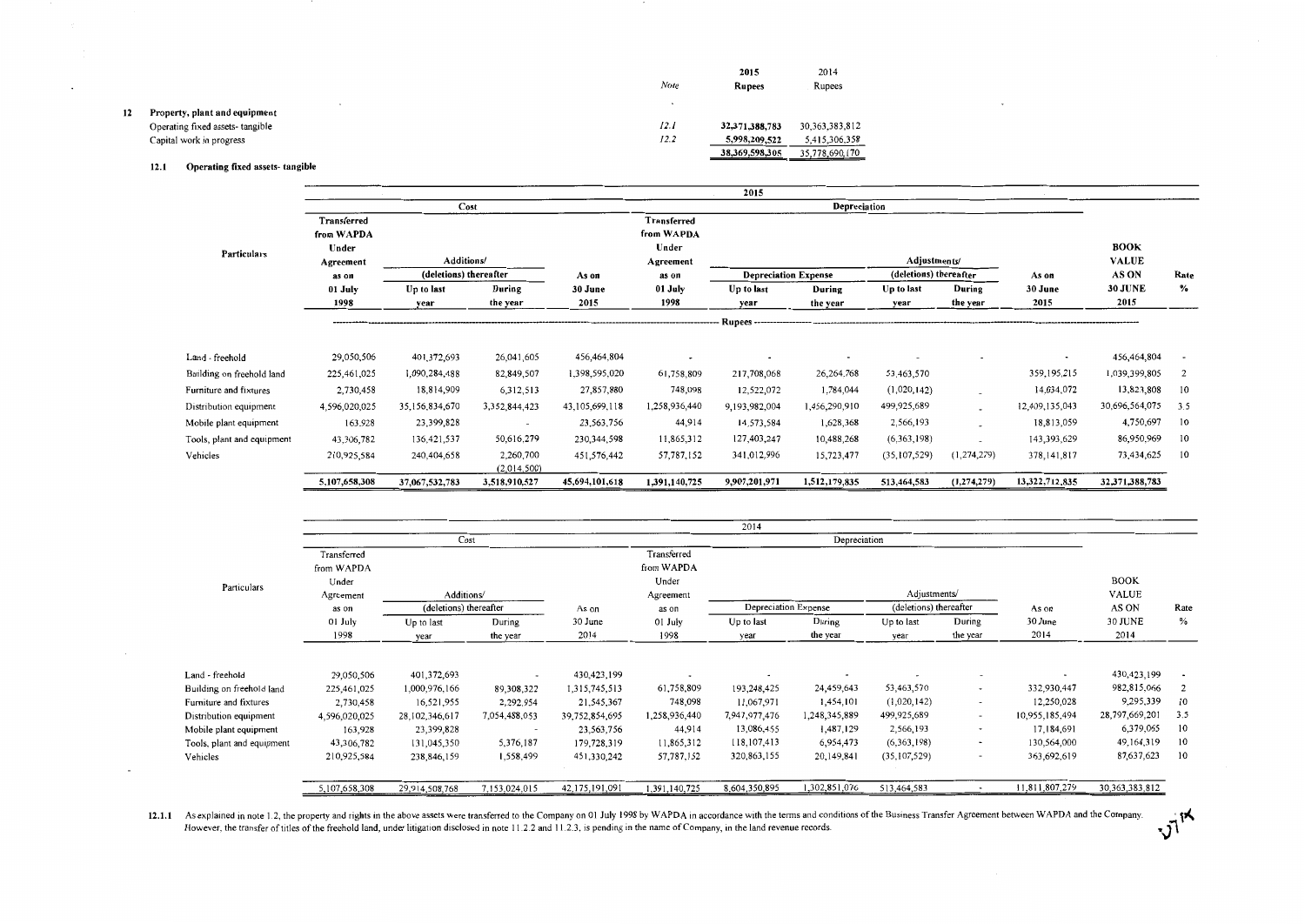|        |                                                                        |      | 2015            | 2014            |
|--------|------------------------------------------------------------------------|------|-----------------|-----------------|
|        |                                                                        | Note | <b>Rupees</b>   | Rupees          |
| 12.1.2 | The depreciation charge for the year has been<br>allocated as follows: |      |                 |                 |
|        | Distribution expenses                                                  | 23   | 1,421,401,148   | 1,224,680,011   |
|        | Administrative expenses                                                | 24   | 90,778,687      | 78, 171, 065    |
|        |                                                                        |      | 1,512,179,835   | 1,302,851,076   |
| 12.2   | Capital work in progress                                               |      |                 |                 |
|        | Civil works                                                            |      | 32,404,308      | 19,340,310      |
|        | Distribution equipment                                                 |      | 1,528,718,058   | 1,225,528,410   |
|        | Distribution equipment against deposit works                           |      | 864,569,795     | 832,222,694     |
|        | Works under Asian Development Bank loan                                |      | 2,633,207,251   | 2,781,664,957   |
|        | Stores held for capital expenditure                                    |      | 939,310,110     | 556,549,987     |
|        |                                                                        |      | 5,998,209,522   | 5,415,306,358   |
| 12.3   | <b>Movement in Capital Work in Progress</b>                            |      |                 |                 |
|        | Balance at the beginning of the year                                   |      | 5,415,306,358   | 6,869,248,576   |
|        | Additions during the year                                              |      | 2,440,059,537   | 4,537,847,691   |
|        | Transferred to operating fixed assets                                  |      | (1,857,156,373) | (5,991,789,909) |
|        | Balance at the end of the year                                         |      | 5,998,209,522   | 5,415,306,358   |

**12.4** The cost of the assets as on June 30, 2015 include fully depreciated assets amounting to Rs. 443 .2 million (2014: Rs. 441 million) but are still in use of the Company.

í.

**12.5** During the year, borrowing cost amounting to Rs. 200 million (2014: Rs. 562 million) has been included in the cost of capital work in progress.

|    |                                          |      | 2015          | 2014        |
|----|------------------------------------------|------|---------------|-------------|
| 13 | Long term loans - considered good        | Note | <b>Rupees</b> | Rupees      |
|    | To employees                             |      |               |             |
|    | House building / purchase of plots       | 13.1 | 393,949,008   | 310,827,697 |
|    | Vehicles                                 |      | 88,783,888    | 56,207,810  |
|    |                                          |      | 482,732,896   | 367,035,507 |
|    | Less: Current portion of long term loans | 16   | 57,151,679    | 42,076,522  |
|    |                                          |      | 425,581,217   | 324,958,985 |
|    |                                          |      |               |             |

**13.1** Loans for house building and purchase of plots are recoverable in 10 years, car and motor-cycle loans in 5 years and bicycle loans in 4 years. Interest is charged on these advances at the same rate as that payable on employees' balances in General Provident Fund maintained by WAPDA.

|    |                                                   |             | 2015          | 2014          |
|----|---------------------------------------------------|-------------|---------------|---------------|
|    |                                                   | <b>Note</b> | <b>Rupees</b> | Rupees        |
| 14 | Stores and spares                                 |             |               |               |
|    | Distribution equipment                            |             | 861, 623, 701 | 688, 305, 057 |
|    | Grid station equipment                            |             | 314,671,190   | 3,412,041     |
|    | Office supplies                                   |             | 16,100,703    | 7,738,694     |
|    |                                                   |             | 1,192,395,594 | 699,455,792   |
|    | Less: Provision for slow moving stores and spares | 14.1        | 5,457,777     | 5,045,884     |
|    |                                                   |             | 1,186,937,817 | 694,409,908   |
|    | Balance of provision as on 01 July<br>14.1        |             | 5,045,884     | 8,917,344     |
|    | Add: Provision / reversal for the year            | 23          | 411,893       | (3,871,460)   |
|    | Balance of provision as on 30 June                |             | 5,457,777     | 5,045,884     |
|    |                                                   |             |               |               |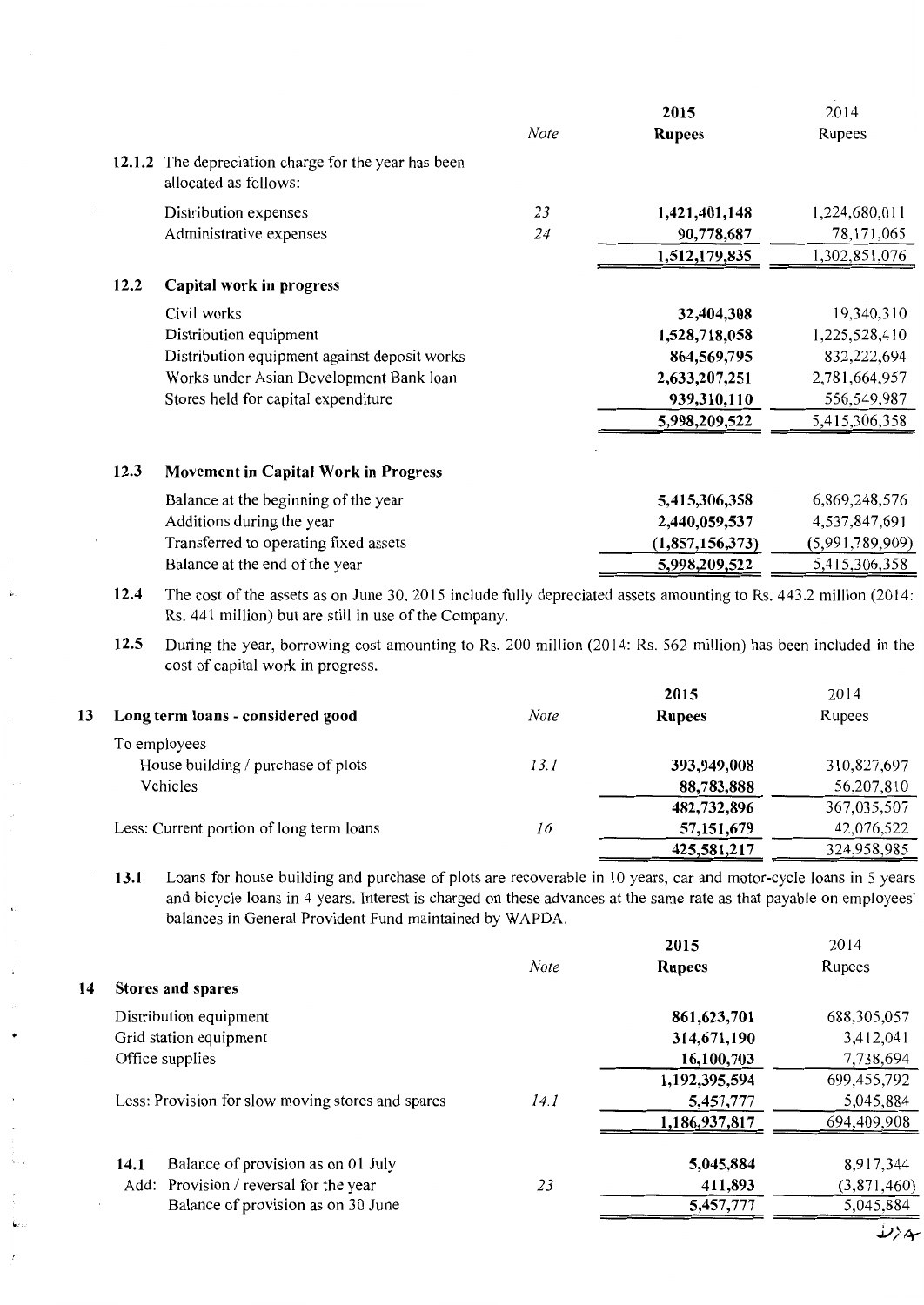|     |                                    | <b>Note</b> | 2015<br><b>Rupees</b> | 2014<br>Rupees |
|-----|------------------------------------|-------------|-----------------------|----------------|
| 15. | <b>Trade debts</b>                 |             |                       |                |
|     | Considered good                    |             |                       |                |
|     | - Billed                           | 15.2        | 12,679,876,727        | 9,880,509,637  |
|     | - Unbilled                         |             | 919,021,030           | 2,603,098,609  |
|     |                                    |             | 13,598,897,757        | 12,483,608,246 |
|     | Considered doubtful - billed       |             | 168,814,999           | 188,254,525    |
|     |                                    |             | 13,767,712,756        | 12,671,862,771 |
|     | Less: Provision for doubtful debts | 15.3        | 168,814,999           | 188,254,525    |
|     |                                    |             | 13,598,897,757        | 12,483,608,246 |

15.1 Trade debts are secured to the extent of corresponding consumers security deposits.

15.2 This includes Rs. 6451.57 million (2014: Rs. 4,515 million) receivable from the Government of Azad Jammu and Kashmir (AJK) on account of electricity sales and delayed payment surcharge. As per agreement executed between W APDA, GOP and Government of AJK, the tariff rate as fixed at Rs. 4.2 per unit with effect from September 2002. Out of this tariff rate Rs. 0.71, Rs. 2.44 and Rs. 1.05 per unit were to be borne by WAPDA, Government of AJK and GOP, respectively. Till March 2007, the Company billed electricity to the Government of AJK at the tariff rate as per the agreement and payments were cleared, accordingly. Subsequent to March 2007, the electricity is billed to Government of AJK at tariff rates notified by GOP after determination by NEPRA. The accumulating balance receivable from Government of AJK represents the difference between rates applied on electricity bills to Government of AJK based on tariffs notified by GOP after determination by NEPRA and the tariff approved by the sub-committee on Raising of Mangla Dam project. The tariff determined by the sub-committee was Rs. 2.32 per unit, which was increased to Rs. 2.59 per unit subsequently. Government of AJK claims, it does not fall under the purview of NEPRA, hence, it has been settling its dues at the tariff rates determined by sub-committee. Management has taken up the matter with Ministry of Water and Power, who is catering its resolution and accordingly, no provision has been created against the recoverability of this amount in these financial statements. In response to Company's letter reference no. GEPCO/CSD/No:2063-64 dated October 27, 2014, Ministry of Water and Power Coordination, Policy and Finance Wing has stated that the above referred matter is under consideration of the Ministry. Further during the current year, the Ministry of Water and Power has decided in a meeting held on May 29, 2015 to constitute a committee to deliberate the tariff issue with NEPRA and sort out an amicable tariff for all stake-holders.

|    |                              |                                                       |             | 2015           | 2014          |
|----|------------------------------|-------------------------------------------------------|-------------|----------------|---------------|
|    |                              |                                                       | <b>Note</b> | <b>Rupees</b>  | Rupees        |
|    | 15.3                         | <b>Provision for doubtful debts</b>                   |             |                |               |
|    |                              | Opening balance                                       |             | 188,254,525    | 209,326,219   |
|    |                              | Bad debts written off                                 |             |                | (14, 323)     |
|    |                              |                                                       |             | 188,254,525    | 209, 311, 896 |
|    |                              | Reversal for the year                                 | 25.2        | (19, 439, 526) | (21,057,371)  |
|    |                              |                                                       |             | 168,814,999    | 188,254,525   |
| 16 |                              | Short term loans and advances                         |             |                |               |
|    |                              | Advances to employees                                 |             |                |               |
|    |                              | against salary                                        |             |                |               |
|    | $\qquad \qquad \blacksquare$ | Considered good                                       |             | 3,089,817      | 3,471,442     |
|    |                              | Considered doubtful                                   |             | 935,527        | 935,527       |
|    |                              |                                                       |             | 4,025,344      | 4,406,969     |
|    |                              | against expenses - considered good                    |             | 8,672,685      | 5,637,752     |
|    |                              |                                                       |             | 12,698,029     | 10,044,721    |
|    |                              | Less: Provision for doubtful advances to employees    |             | 935,527        | 935,527       |
|    |                              |                                                       |             | 11,762,502     | 9,109,194     |
|    |                              | Advances to suppliers / contractors - considered good |             | 293,513,024    | 11,934,872    |
|    |                              | Current portion of long term loans - considered good  | 13          | 57, 151, 679   | 42,076,522    |
|    |                              |                                                       |             | 362, 427, 205  | 63,120,588    |
|    |                              |                                                       |             |                |               |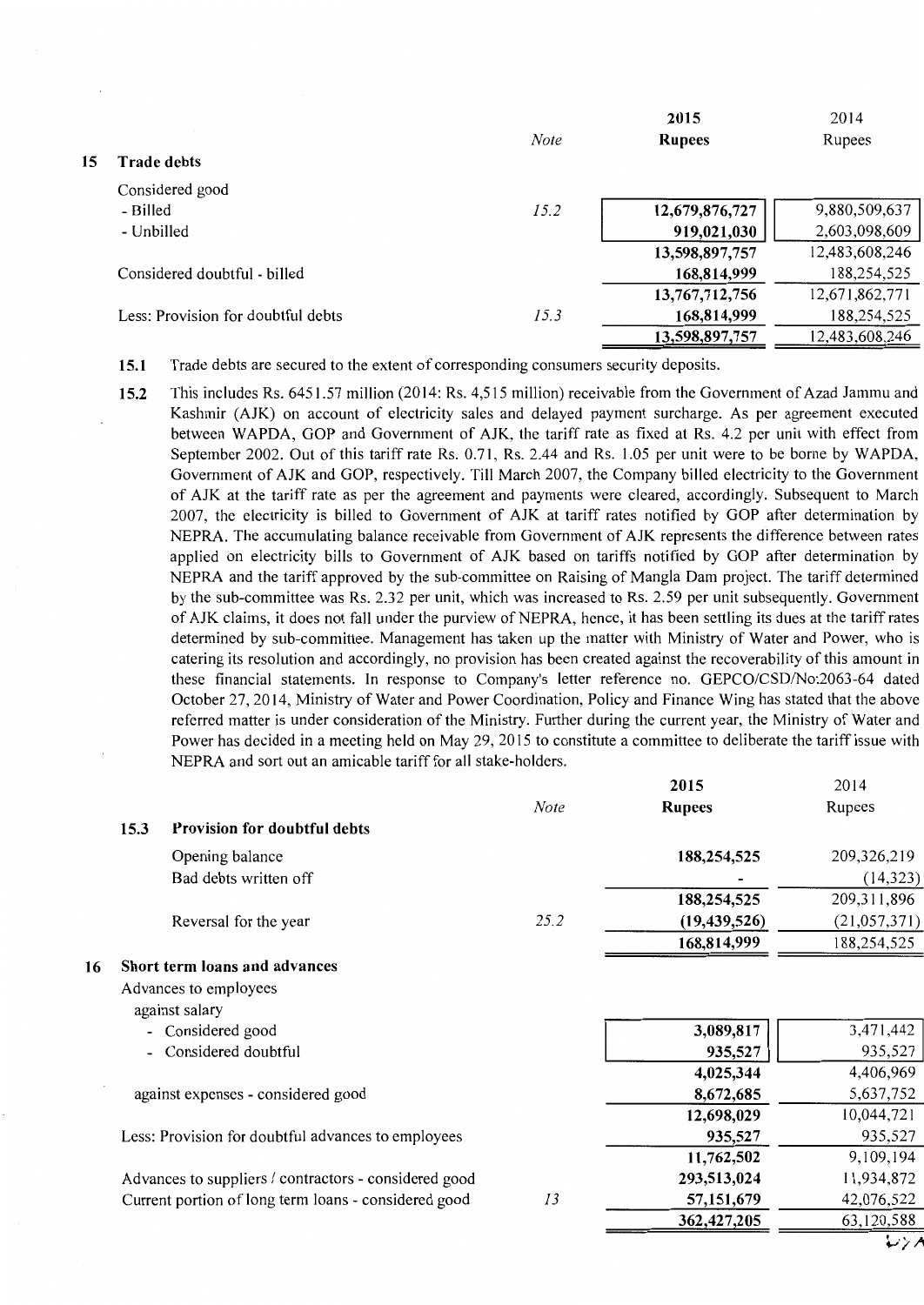|    |        |                                                                 |      | 2015           | 2014              |
|----|--------|-----------------------------------------------------------------|------|----------------|-------------------|
|    |        |                                                                 | Note | <b>Rupees</b>  | Rupees            |
| 17 |        | Other receivables                                               |      |                |                   |
|    |        | Duties/charges and taxes receivables                            | 17.1 |                |                   |
|    |        | Tariff subsidy receivable from GOP                              | 17.2 | 10,995,139,614 | 16,881,161,616    |
|    |        | Fuel Price Adjustment subsidy receivable from GOP               | 17.3 | 3,394,747,839  | 3,394,747,839     |
|    |        | Power purchase price adjustment                                 |      | 2,193,130,565  | 2, 193, 130, 565  |
|    |        | General sales tax receivable from GOP                           |      | 821,233,161    | 2,233,333,486     |
|    |        | General sales tax protected receivable from GOP                 |      | 595,860,791    | 1,117,816,608     |
|    |        | Agricultural subsidy receivable                                 |      | 514,437,370    | 514,437,370       |
|    |        | Store shortages recoverable from employees                      | 17.4 | 17,445,707     | 17,587,604        |
|    |        | Due from WAPDA and other associated undertakings                | 17.5 | 3,750,861,760  | 196,646,784       |
|    |        | Pension receivable from associated undertakings                 | 17.6 | 1,258,416,821  | 1,135,679,644     |
|    |        | Advance tax                                                     |      | 377,942,289    | 341,948,754       |
|    |        | Capital contribution receivable against installment connections |      | 70,537         | 67,405            |
|    |        | Sales tax paid under protest                                    |      | 957,092,770    | 364,350,758       |
|    | Others |                                                                 |      | 265,181,459    | 102,157,938       |
|    |        |                                                                 |      | 25,141,560,683 | 28,493,066,371    |
|    | 17.1   |                                                                 |      |                |                   |
|    |        | Duties/charges and taxes receivables                            |      |                |                   |
|    |        | Receivables not yet realized                                    |      |                |                   |
|    |        | General sales tax - steel melters                               |      | 860,447,762    | 634,007,783       |
|    |        | Neelam Jhelum surcharge                                         |      | 122,464,325    | 135,360,849       |
|    |        | Electricity duty                                                |      | 170,872,920    | 71,880,252        |
|    |        | Withholding income tax                                          |      | 250,902,617    | 219,351,910       |
|    |        | PTV license fee                                                 |      | 41,834,208     | 43,616,660        |
|    |        | <b>Equalization Surcharge</b>                                   |      | 96,506,881     | 101,587,928       |
|    |        | Financing cost surcharge                                        |      | 184,409,439    |                   |
|    |        | Tariff rationalization surcharge                                |      | 107,440,233    |                   |
|    |        | Extra Tax receivables                                           |      | 46,658,428     | 31,427,934        |
|    |        | Further Tax receivables                                         |      | 16,429,285     | 13,530,118        |
|    |        |                                                                 |      | 1,897,966,098  | 1,250,763,434     |
|    |        | Payables not yet realized                                       |      |                |                   |
|    |        | General sales tax - steel melters                               |      | 860,447,762    | 634,007,783       |
|    |        | Neelam Jhelum surcharge                                         |      | 122,464,325    | 135,360,849       |
|    |        | Electricity duty                                                |      | 170,872,920    | 71,880,252        |
|    |        | Withholding income tax                                          |      | 250,902,617    | 219,351,910       |
|    |        | PTV license fee                                                 |      | 41,834,208     | 43,616,660        |
|    |        | <b>Equalization Surcharge</b>                                   |      | 96,506,881     | 101,587,928       |
|    |        | Financing cost surcharge                                        |      | 184,409,439    |                   |
|    |        | Tariff rationalization surcharge                                |      | 107,440,233    |                   |
|    |        | Extra Tax payable                                               |      | 46,658,428     | 31,427,934        |
|    |        | Further Tax payable                                             |      | 16,429,285     | 13,530,118        |
|    |        |                                                                 |      | 1,897,966,098  | 1,250,763,434     |
|    |        |                                                                 |      |                |                   |
|    | 17.2   | Tariff subsidy receivable from GOP                              |      |                |                   |
|    |        | Opening balance                                                 |      | 16,881,161,616 | 17,005,805,690    |
|    |        | Subsidy receivable accrued during the year                      |      | 24,573,923,006 | 23,978,503,672    |
|    |        |                                                                 |      | 41,455,084,622 | 40,984,309,362    |
|    |        | Less: Amount received / adjusted                                |      | 30,459,945,008 | 24, 103, 147, 746 |
|    |        | Closing balance                                                 |      | 10,995,139,614 | 16,881,161,616    |
|    |        |                                                                 |      |                | レ冫4               |

 $\sim$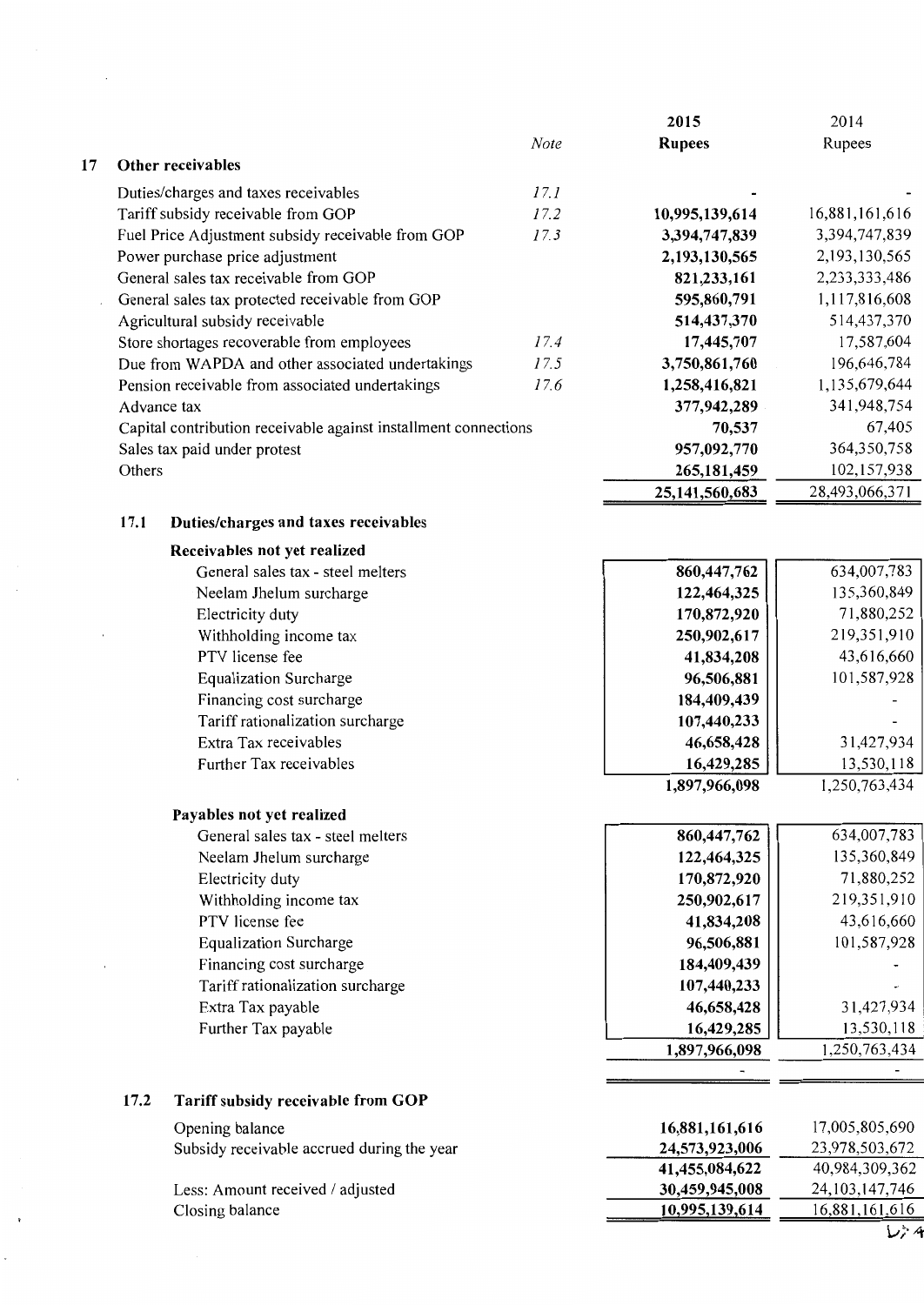During the year, credit notes were received by the Company from Central Power Purchasing Agency (CPPA) on account of adjustment of Tariff Differential Subsidy including credit note as mentioned in note 10.4 of these financial statements.

**17.3** This amount represents the subsidy claimed by the Company against Fuel Price Adjustment related to consumers having consumption of 51-350 units in pursuance of NEPRA tariff determination for the financial year 2012- 2013 notified through SRO 703(I)/2013 dated August 05, 2013.

|                                                          | 2015           | 2014          |
|----------------------------------------------------------|----------------|---------------|
| Note                                                     | <b>Rupees</b>  | Rupees        |
| 17.4<br>Store shortages recoverable from employees       |                |               |
| Considered good                                          | 17,445,707     | 17,587,604    |
| Considered doubtful                                      | 23,835,896     | 23,835,896    |
|                                                          | 41,281,603     | 41,423,500    |
| Less: Provision for doubtful recoverable.                | (23, 835, 896) | (23,835,896)  |
|                                                          | 17,445,707     | 17,587,604    |
| Due from WAPDA and other associated undertakings<br>17.5 |                |               |
| WAPDA - Welfare Fund                                     | 183,657,560    | 153,820,057   |
| Central Power Purchasing Agency (CPPA)                   | 3,513,250,557  |               |
| Director Hydel Development                               | 76,978         | 76,978        |
| Quetta Electric Supply Company Limited (QESCO)           | 6,172,735      | 4,989,037     |
| Islamabad Electric Supply Company Limited (IESCO)        | 23,559,133     | 21, 241, 728  |
| Hyderabad Electric Supply Company Limited (HESCO)        | 1,046,810      | 1,040,878     |
| Jamshoro Power Generation Company Limited (GENCO-I)      | 481,364        | 385,474       |
| Central Power Generation Company Limited (GENCO-II)      | 1,738,921      | 1,473,146     |
| Northern Power Generation Company Limited (GENCO-III)    | 20,252,372     | 13,088,210    |
| Lakhra Power Generation Company Limited (GENCO-IV)       | 571,929        | 501,276       |
| Tribal Electric Supply Company Limited (TESCO)           | 53,401         | 30,000        |
|                                                          | 3,750,861,760  | 196,646,784   |
| 17.6<br>Pension receivable from associated undertakings  |                |               |
| Director Pension WAPDA                                   | 1,086,700,030  | 1,000,961,456 |
| Jamshoro Power Company Limited (GENCO-I)                 | 790,887        | 281,172       |
| Central Power Generation Company Limited (GENCO-II)      | 3,771,947      | 1,573,602     |
| Northern Power Generation Company Limited (GENCO-III)    | 5,458,839      | 2,392,583     |
| Lakhra Power Generation Company Limited (GENCO-IV)       | 324,278        | 165,889       |
| National Transmission & Despatch Company Limited (NTDC)  | 83,371,846     | 79,473,699    |
| Multan Electric Power Company Limited (MEPCO)            | 11,583,560     | 2,925,037     |
| Quetta Electric Supply Company Limited (QESCO)           | 3,408,925      | 1,256,772     |
| Islamabad Electric Supply Company Limited (IESCO)        | 56,893,445     | 40,776,971    |
| Hyderabad Electric Supply Company Limited (HESCO)        | 2,112,117      | 848,129       |
| Pakistan Electric Power Company Limited (PEPCO)          | 2,595,438      | 4,140,842     |
| Sukkhar Electric Power Company Limited (SEPCO)           | 1,405,509      | 883,492       |
|                                                          | 1,258,416,821  | 1,135,679,644 |

#### **18 Short term investments - held to maturity**

This represent term deposit carrying mark-up rate at 10.35% (2014: 9.01% to 10.82%) per annum maturing during the next twelve months. LYA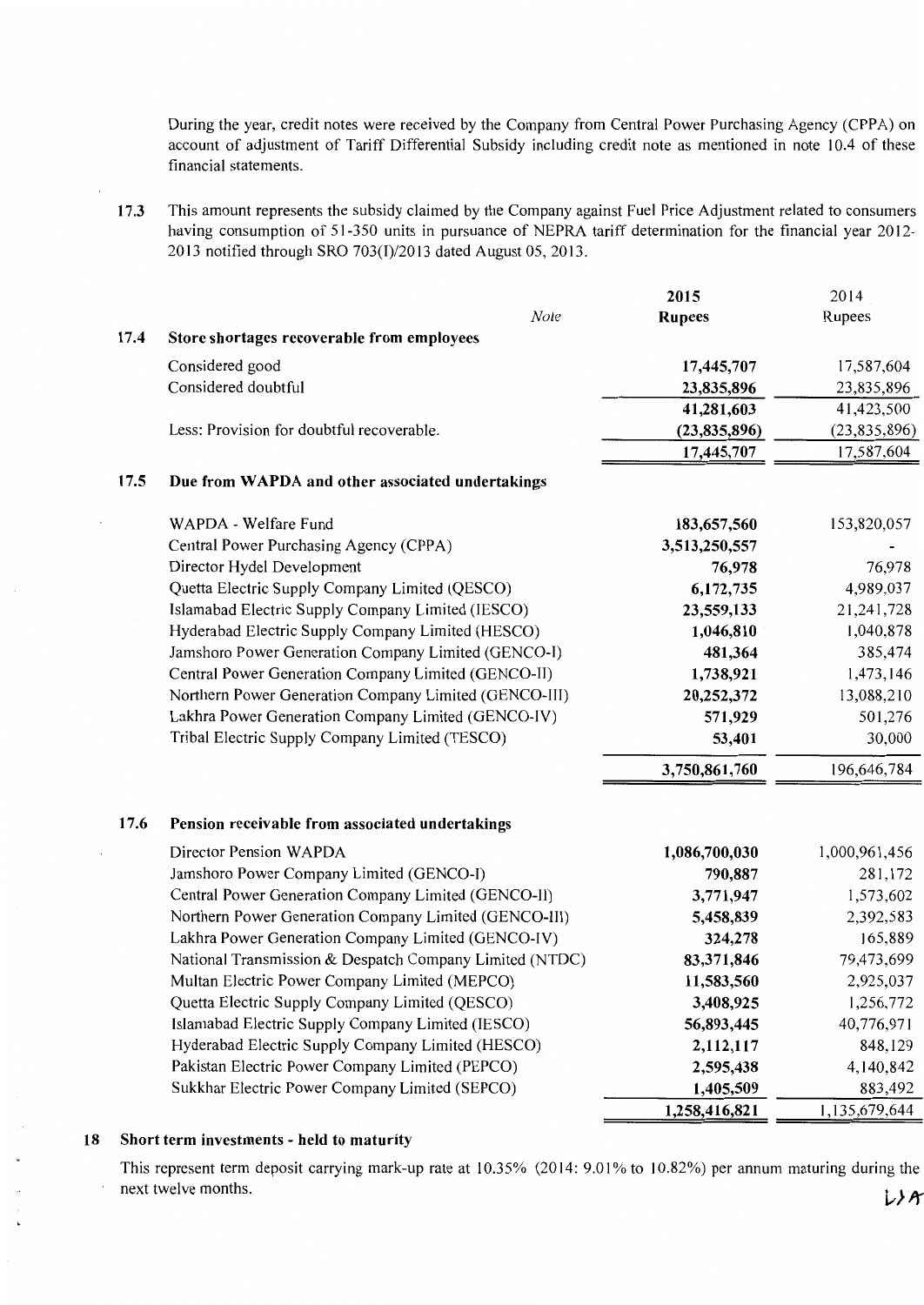|    |                        |             | 2015          | 2014          |
|----|------------------------|-------------|---------------|---------------|
|    |                        | <b>Note</b> | <b>Rupees</b> | Rupees        |
| 19 | Cash and bank balances |             |               |               |
|    | Cash in hand           |             | 430           | 691           |
|    | Cash with banks on:    |             |               |               |
|    | Deposit accounts       | 19.1        | 351,822,688   | 465, 763, 239 |
|    | Current accounts       |             | 527,437,126   | 506,996,172   |
|    |                        |             | 879,259,814   | 972,759,411   |
|    |                        |             | 879,260,244   | 972,760,102   |
|    |                        |             |               |               |

19.1 Profit on balances in deposit accounts ranges from 5% to 8% (2014: 6% to 9%) per annum.

|    |                             |             | 2015             | 2014              |
|----|-----------------------------|-------------|------------------|-------------------|
|    |                             | <b>Note</b> | <b>Rupees</b>    | Rupees            |
| 20 | Sale of electricity         |             |                  |                   |
|    | Sale of electricity - Gross | <i>20.1</i> | 80,784,904,016   | 82, 143, 927, 305 |
|    | Less: General sales tax     |             | (10,520,128,205) | (10,694,242,301)  |
|    | Fuel Price Adjustment       |             | $\blacksquare$   | (4,598,911,859)   |
|    | Sale of electricity - Net   |             | 70,264,775,811   | 66,850,773,145    |

20.1 Sale of energy includes Rs. 2,874 million (2014: Rs. 539 million) relating to Fuel Price Adjustment (FPA) for the months of March to June 2015 (2014: May and June 2014). The effect of above mentioned FPA is passed to the consumers after the year end in accordance with NEPRA notifications.

#### 21 Subsidy from Government of Pakistan on sale of electricity

Tariff subsidy relates to difference between the rates notified by NEPRA and the rates charged to the consumers in accordance with the tariff notifications issued by GOP.

#### 22 Cost of electricity

Electricity purchases during the year have been incorporated according to invoices issued by CPPA and adjusted in accordance with monthly Fuel Price Adjustment determined and notified by NEPRA. The average rate for the year was Rs. 9.59 (2014: Rs. 10.97) per Kilo Watt Hour (KWH).

|    |                                             |             | 2015           | 2014           |
|----|---------------------------------------------|-------------|----------------|----------------|
|    |                                             | <b>Note</b> | <b>Rupees</b>  | Rupees         |
| 23 | <b>Distribution expenses</b>                |             |                |                |
|    | Salaries, wages and other benefits          | 23.1        | 9,095,673,199  | 5,120,319,056  |
|    | Repair and maintenance                      |             | 890,214,821    | 822,928,519    |
|    | Rent, rates and taxes                       |             | 3,038,029      | 3,442,696      |
|    | Power, light and water                      |             | 18,218,502     | 15,825,058     |
|    | Postage and telephone                       |             | 18,791,178     | 15,626,403     |
|    | Provision for slow moving stores and spares | 14.1        | 411,893        | (3,871,460)    |
|    | Office supplies and other expenses          |             | 26,373,933     | 18,522,798     |
|    | Traveling and conveyance                    |             | 201,193,098    | 164,446,858    |
|    | Vehicle running and maintenance             |             | 161,477,038    | 183,041,842    |
|    | Insurance - grid station                    |             | 24,157,300     | 11,359,480     |
|    | Advances written off                        |             | 1,193,928      | 1, 113, 735    |
|    | Depreciation                                | 12.1.2      | 1,421,401,148  | 1,224,680,011  |
|    | Professional fees                           |             | 19,233,061     | 16,622,560     |
|    | Energy conservation expenses                |             | 46,062,541     | 479,981,415    |
|    |                                             |             | 11,927,439,669 | 8,074,038,971  |
|    | Less: Expenses capitalized                  |             | (93,317,248)   | (85, 851, 877) |
|    |                                             |             | 11,834,122,421 | 7,988,187,094  |
|    |                                             |             |                |                |

23.1 It includes employee retirement benefits amounting to Rs. 5,601 million (2014: 1,736 million)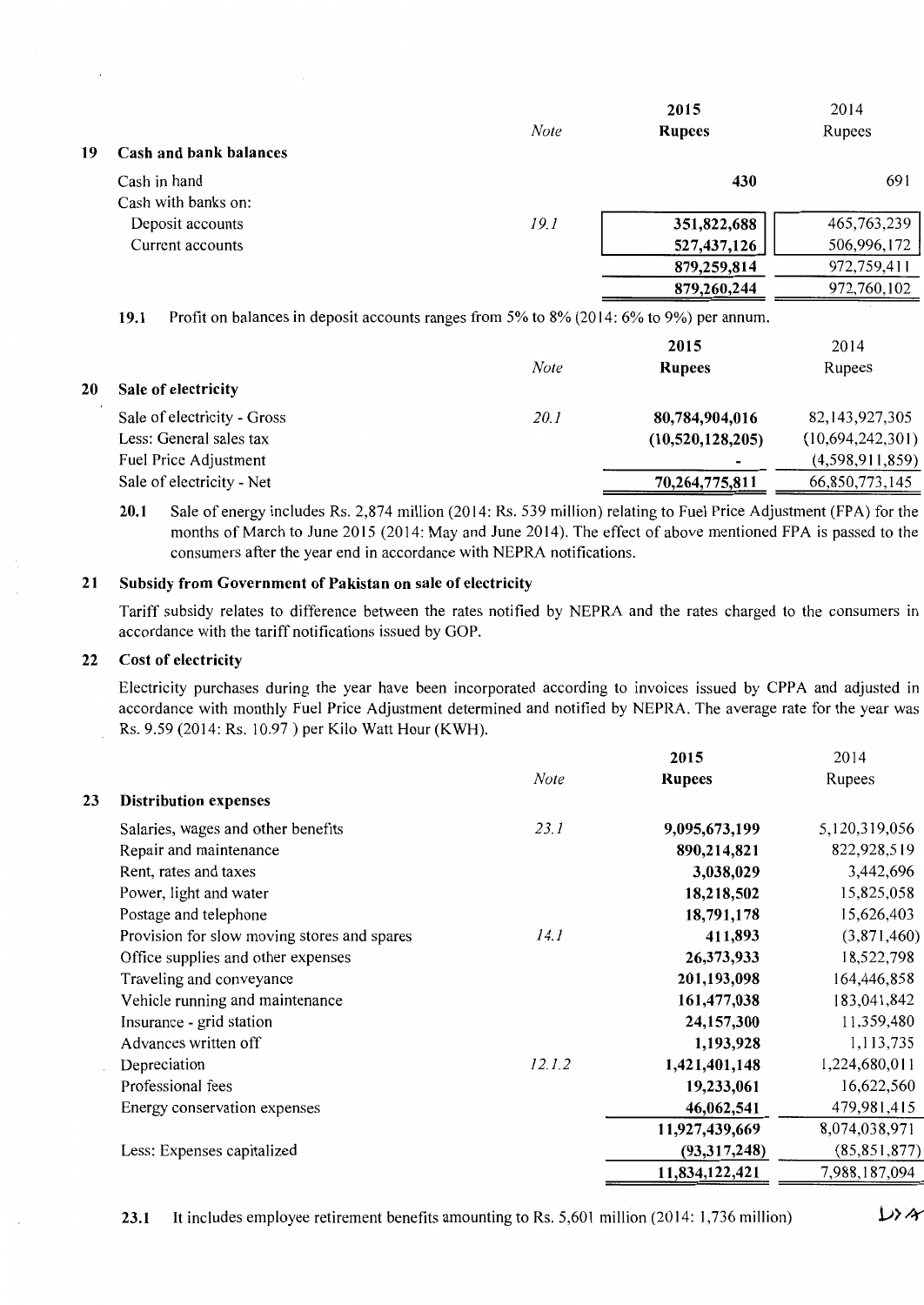|    |                                      |             | 2015          | 2014          |
|----|--------------------------------------|-------------|---------------|---------------|
|    |                                      | <b>Note</b> | <b>Rupees</b> | Rupees        |
| 24 | <b>Administrative expenses</b>       |             |               |               |
|    | Salaries, wages and other benefits   | 24. I       | 2,515,019,093 | 1,762,096,098 |
|    | Power, light and water               |             | 10,226,885    | 8,856,294     |
|    | Postage and telephone                |             | 11,721,984    | 7,206,698     |
|    | Office supplies and other expenses   |             | 60,224,118    | 53,868,094    |
|    | Traveling and conveyance             |             | 56,068,479    | 55,664,357    |
|    | Vehicle running and maintenance      |             | 72,803,718    | 69,368,216    |
|    | Electricity bills collection charges |             | 210,116,999   | 198,147,840   |
|    | Professional fees                    |             | 28,490,753    | 33,044,207    |
|    | Auditors' remuneration               |             | 900,000       | 800,000       |
|    | Depreciation                         | 12.1.2      | 90,778,687    | 78,171,065    |
|    | Advertisement and publicity          |             | 4,977,020     | 3,528,562     |
|    | Donations and Contributions          |             | 4,678,852     |               |
|    | Other charges                        |             | 40,181,439    | 20,596,130    |
|    |                                      |             | 3,106,188,027 | 2,291,347,561 |

24.1 It includes employee retirement benefits amounting to Rs. 1,400 million (2014: 434 million)

| 25 |                                      | Other income                                            |             |               |               |
|----|--------------------------------------|---------------------------------------------------------|-------------|---------------|---------------|
|    | Income from financial assets<br>25.1 |                                                         |             | 1,264,539,627 | 1,279,329,957 |
|    |                                      | Income from non-financial assets                        | 25.2        | 613,685,037   | 384,776,700   |
|    |                                      |                                                         |             | 1,878,224,664 | 1,664,106,657 |
|    | 25.1                                 | Income from financial assets                            |             |               |               |
|    |                                      | Surcharge on arrears of electricity sold                |             | 1,088,695,578 | 995,831,611   |
|    |                                      | Return on bank deposits and Short term investment       |             | 175,844,049   | 283,498,346   |
|    |                                      |                                                         |             | 1,264,539,627 | 1,279,329,957 |
|    | 25.2                                 | Income from non-financial assets                        |             |               |               |
|    |                                      | Meter / service rent                                    |             | 35,196,734    | 36, 181, 153  |
|    |                                      | Reconnection fees                                       | 7,021,158   | 5,573,013     |               |
|    |                                      | Gain on installation of new connections / deposit works | 220,156,540 | 77, 377, 877  |               |
|    |                                      | Gain on sale of scrap                                   |             | 93,890,938    | 18,282,632    |
|    |                                      | Gain on disposal of operating fixed assets              |             | 556,281       |               |
|    |                                      | Commission on electricity duty                          |             | 22,214,731    | 22,532,860    |
|    |                                      | PTV commission                                          |             | 94,747,380    | 102,352,905   |
|    |                                      | Non-utility operations                                  |             | 105,825,688   | 85,461,918    |
|    |                                      | Insurance claims                                        |             |               | 1,729,001     |
|    |                                      | Miscellaneous                                           |             | 14,636,061    | 14,227,970    |
|    |                                      | Reversal of provision for doubtful debts                | 15.3        | 19,439,526    | 21,057,371    |
|    |                                      |                                                         |             | 613,685,037   | 384,776,700   |
| 26 |                                      | <b>Finance cost</b>                                     |             |               |               |
|    |                                      | Interest on long term loans                             |             | 854,100,273   | 226,910,929   |
|    |                                      | Bank and other charges                                  | 9,325,858   | 2,525,019     |               |
|    |                                      |                                                         |             | 863,426,131   | 229,435,948   |
|    |                                      |                                                         |             |               | ハッノ           |

 $L_{7}$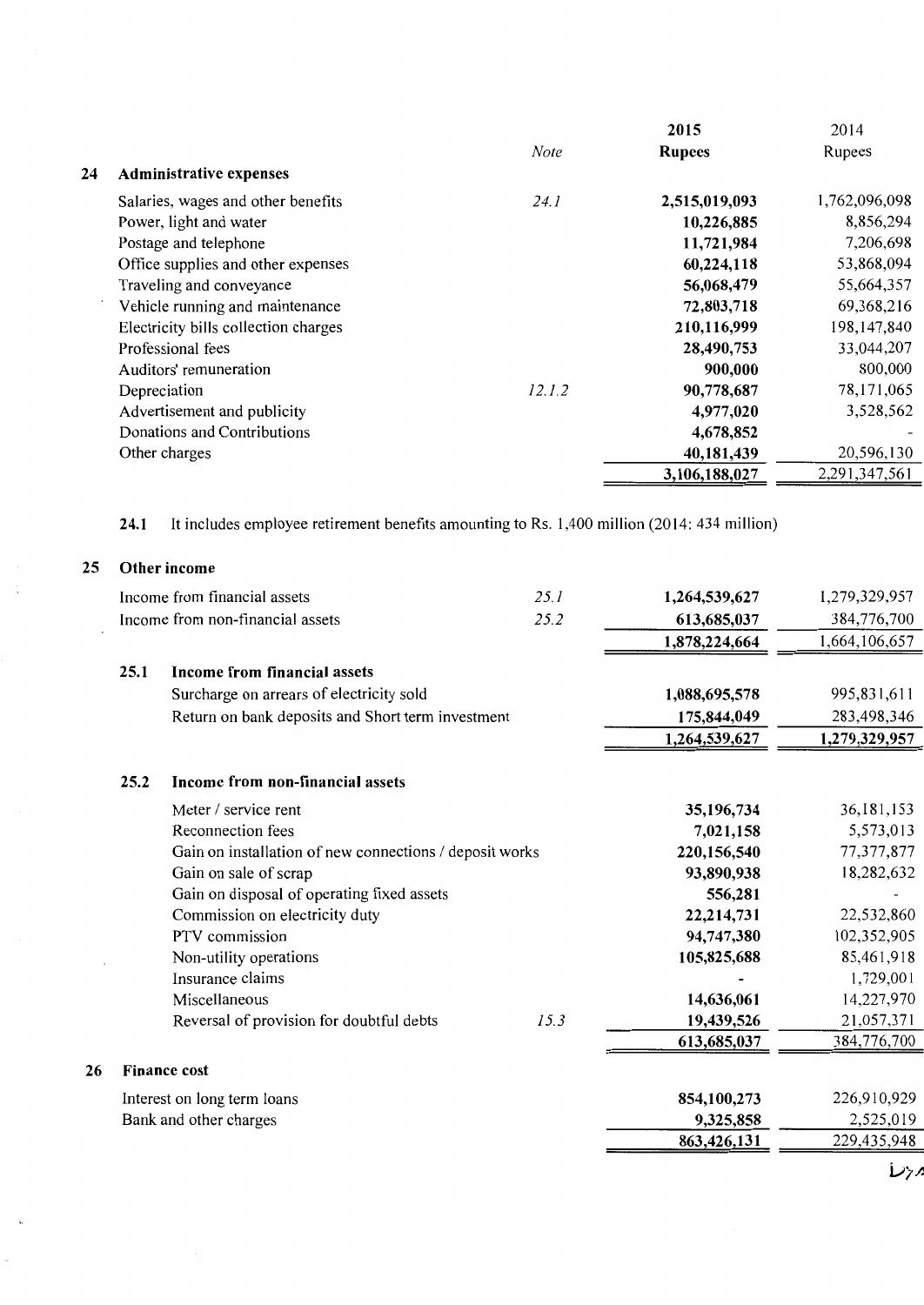#### **27 Remuneration of Chief Executive and Finance Director**

The aggregate amount charged in the financial statements for the year in respect of remuneration including certain benefits to the Chief Executive and Finance Director of the Company is as follows:

|                         | 2015          | 2014      |
|-------------------------|---------------|-----------|
|                         | <b>Rupees</b> | Rupees    |
| Managerial remuneration | 4,323,503     | 3,391,515 |
| Other perquisites       | 336,031       | 621,532   |
|                         | 4,659,534     | 4,013,047 |

In addition, Chief Executive is also provided with company maintained vehicle and free accommodation.

The aggregate amount charged in financial statements for the year against meeting fees of the Board meetings was Rs.1.84 million (2014: Rs. 1.39 million).

|    |                 |      | 2015          | 2014       |
|----|-----------------|------|---------------|------------|
|    |                 | Note | <b>Rupees</b> | Rupees     |
| 28 | <b>Taxation</b> |      |               |            |
|    | Current         |      |               |            |
|    | For the year    | 28.1 | 11,194,838    | 10,218,965 |
|    |                 |      | 11,194,838    | 10,218,965 |
|    | Deferred        | 28.2 | ٠             |            |
|    |                 |      | 11,194,838    | 10,218,965 |

**28.1** This represents final tax on commission income on collection of PTV fee.

**28.2** In view of the available tax losses and provisions of section 113, clause 102 (A) of second schedule of the Income Tax Ordinance, 2001, no provision for taxation has been made during the year.

|    |      |                                                        |             | 2015                | 2014            |
|----|------|--------------------------------------------------------|-------------|---------------------|-----------------|
|    |      |                                                        | <b>Note</b> | <b>Rupees</b>       | Rupees          |
| 29 |      | Cash generated from operations                         |             |                     |                 |
|    |      | Profit / (loss) before taxation                        |             | 5,810,786,293       | (1,562,239,094) |
|    |      | Adjustments for non-cash charges and other charges:    |             |                     |                 |
|    |      | Depreciation                                           |             | 1,512,179,835       | 1,302,851,076   |
|    |      | Amortization of deferred credit                        |             | (659, 272, 857)     | (599, 827, 964) |
|    |      | Return on term deposits and short term investments     |             | (175, 844, 049)     | (283, 498, 346) |
|    |      | Reversal of provision for doubtful trade debts         |             | (19, 439, 526)      | (21,057,371)    |
|    |      | Gain on installation of new connections/ deposit works |             | (220, 156, 540)     | (77, 377, 877)  |
|    |      | Provision for slow moving stores and spare parts       |             | 411,893             | (3,871,460)     |
|    |      | Gain on disposal of fixed assets                       |             | (556, 281)          |                 |
|    |      | Provision for employee benefits                        |             | 7,318,346,906       | 2,170,093,136   |
|    |      | Finance cost                                           |             | 863,426,131         | 226,910,929     |
|    |      | Advances written off                                   |             | 1,193,928           | (14, 323)       |
|    |      | Working capital changes                                | 29.1        | (14,700,105,883)    | 3,674,644,860   |
|    |      |                                                        |             | (269, 030, 150)     | 4,826,613,565   |
|    | 29.1 | Working capital changes                                |             |                     |                 |
|    |      | Decrease / (increase) in current assets:               |             |                     |                 |
|    |      | Stores and spare parts                                 |             | (492, 939, 802)     | 34,139,748      |
|    |      | Trade debts                                            |             | (1,095,849,985)     | 2,504,558,533   |
|    |      | Short term advances                                    |             | (299, 306, 617)     | (13, 184, 826)  |
|    |      | Other receivables                                      |             | 3,351,505,688       | (4,826,818,596) |
|    |      | (Decrease) / increase in current liabilities:          |             |                     |                 |
|    |      | Trade and other payables                               |             | (16, 163, 515, 167) | 5,975,950,001   |
|    |      |                                                        |             | (14,700,105,883)    | 3,674,644,860   |
|    |      |                                                        |             |                     |                 |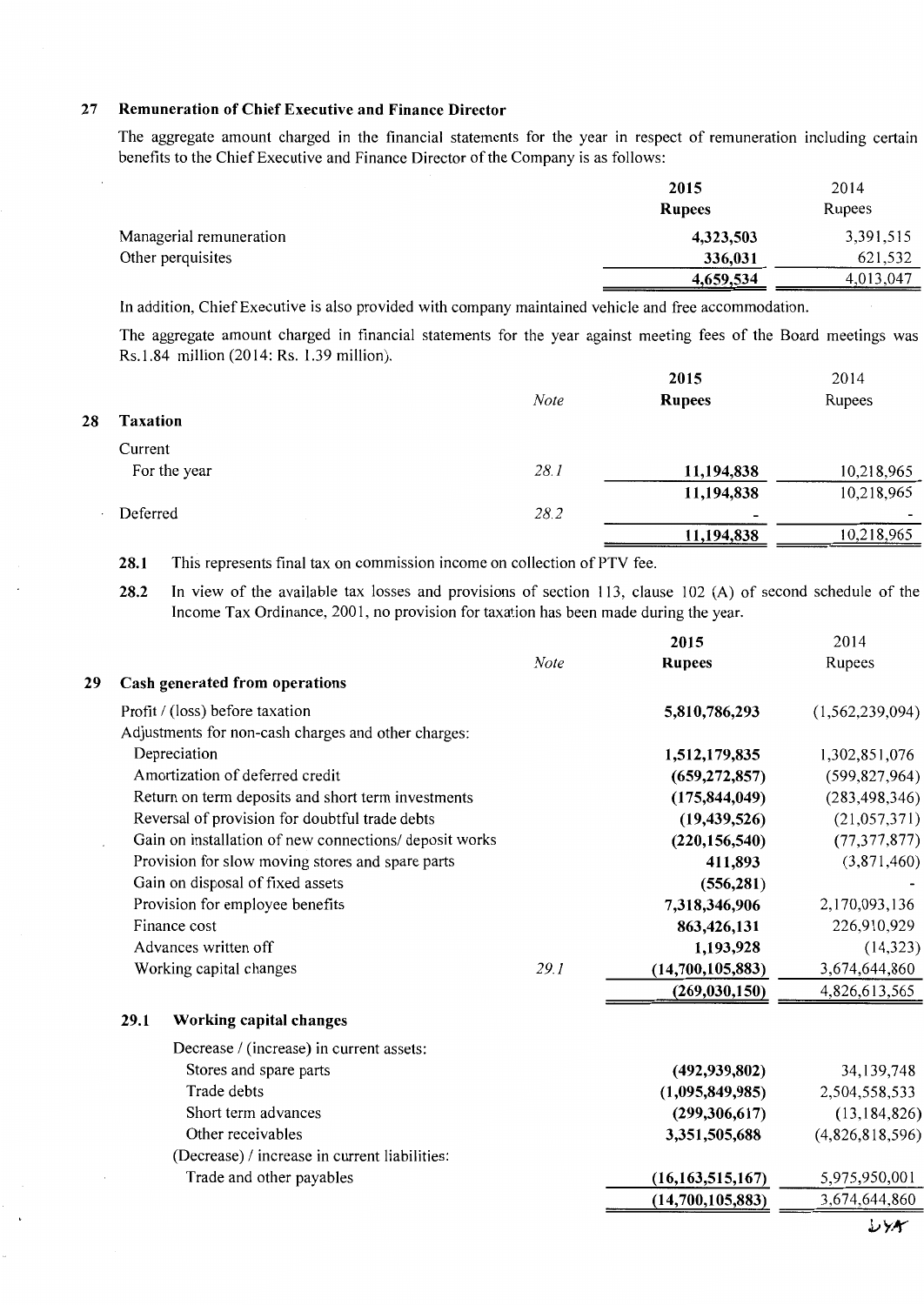#### 30 Transactions with related parties

Prices for transactions with related parties are determined on the basis of comparable uncontrolled price method. The sale and purchase prices of electricity are controlled by the National Electric Power Regulatory Authority (NEPRA).

The related parties comprise of W APDA, associated companies, directors of the Company, companies with common directorship and key management personnel. Detail of transactions with related parties, other than those which have been specifically disclosed elsewhere in these financial statements are as follows:

|                                          | 2015           | 2014           |
|------------------------------------------|----------------|----------------|
| <b>Nature of transactions</b>            | <b>Rupees</b>  | Rupees         |
| <b>Associated undertakings</b>           |                |                |
| Electricity sales                        | 38,694,529     | 31,818,262     |
| Electricity purchases                    | 75,761,673,466 | 84,146,479,929 |
| Services                                 | 46,289,253     | 49,194,707     |
| Purchase of material                     | 22,248,164     | 54,965,320     |
| Sale of material                         | 62,834,702     | 55,772,928     |
| <b>Others</b>                            |                |                |
| Remuneration to key management personnel | 64,283,880     | 56,162,868     |

The transactions with key management under the terms of employment are excluded from such transactions.

# 31 Financial Instruments

The Company has exposures to the following risks from its use of financial instruments:

- Credit risk
- Liquidity risk
- Market risk

The Board of Directors has overall responsibility for the establishment and oversight of Company's risk management framework. The Board is also responsible for developing and monitoring the Company's risk management policies.

#### 31.1 Credit risk

Credit risk is the risk that one party to a financial instrument will fail to discharge an obligation and cause the other party to incur a financial loss, without taking into account the fair value of any collateral. Concentration of credit risk arises when a number of counter parties are engaged in similar business activities or have similar economic features that would cause their ability to meet contractual obligations to be similarly affected by changes in economics, political or other conditions. Concentrations of credit risk indicate the relative sensitivity of the Company's performance to developments affecting a particular industry.

#### Exposure to credit risk

The carrying amount of financial assets represents the maximum credit exposure. The maximum exposure to credit risk at the reporting date was domestic only and was as follows:

|                                 | 2015           | 2014           |
|---------------------------------|----------------|----------------|
|                                 | <b>Rupees</b>  | Rupees         |
| Loans and advances              | 788,008,422    | 388,079,573    |
| Trade debts                     | 13,598,897,757 | 12,483,608,246 |
| Profit accrued on bank deposits | 5,854,524      | 108,950,288    |
| Other receivables               | 23,806,525,624 | 27,786,766,859 |
| Short term investments          | 155,000,000    | 2,771,000,000  |
| Cash at bank                    | 879,259,814    | 972,759,411    |
|                                 | 39,233,546,141 | 44,511,164,377 |

Geographically there is no concentration of credit risk as the Company operates in the same geographical area and the Company believes that it is not exposed to major concentration of credit risk.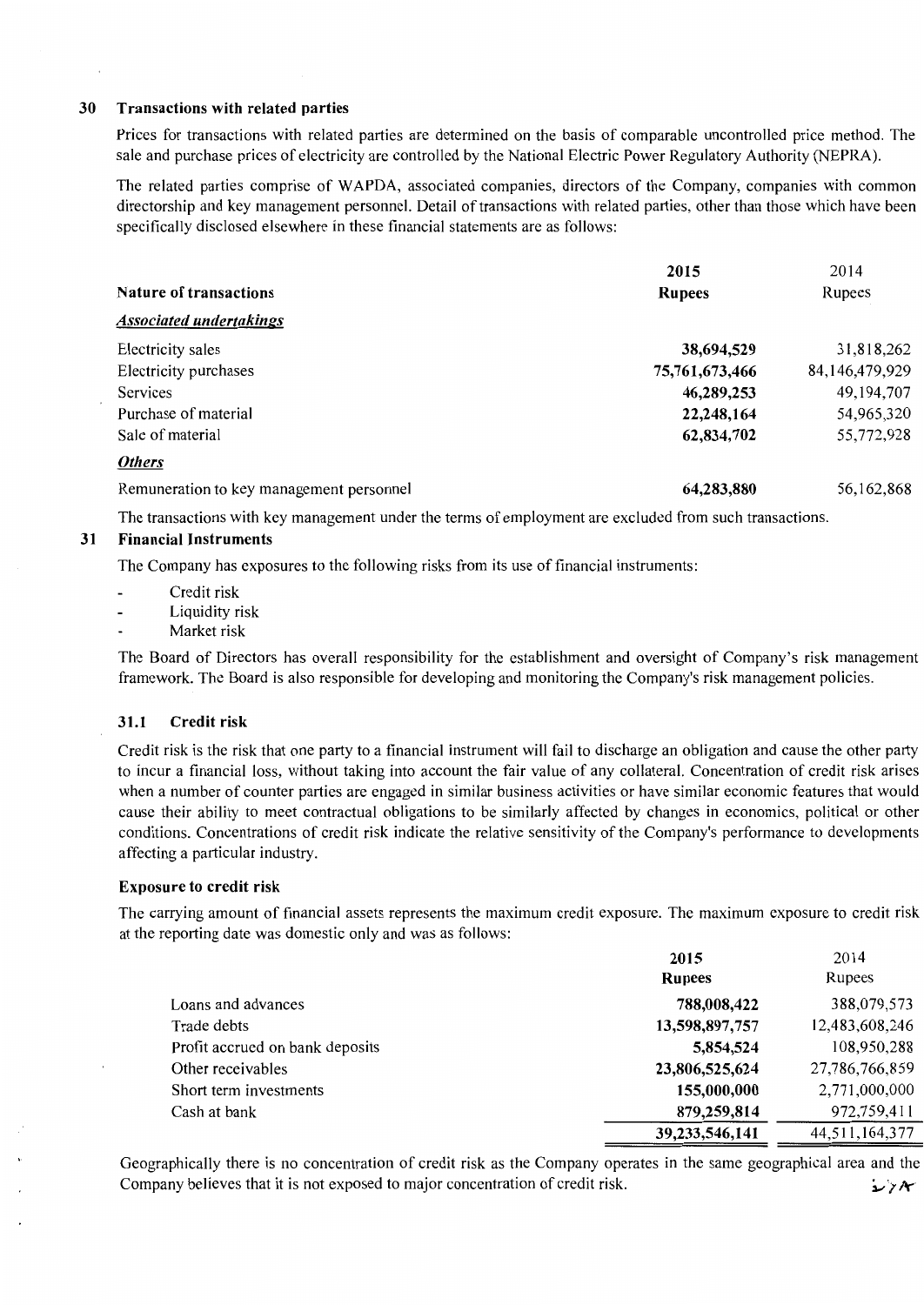**31.1.1** The maximum exposure to credit risk for advances to employees and trade receivables by type of product at the reporting date was:

|                       | 2015           | 2014           |
|-----------------------|----------------|----------------|
|                       | <b>Rupees</b>  | Rupees         |
| Loans and advances    | 788,008,422    | 388,079,573    |
| Electricity consumers | 13,598,897,757 | 12,483,608,246 |

Trade debts are secured to the extent of corresponding consumers' security deposits against electricity connection. Advances to employees are secured against mortgage of house / plot and hypothecation on vehicles for which loans were sanctioned. The Company has arrangements with all the financial institutions for collection of bills from consumers. The Company has issued standing instructions to all these financial institutions to transfer funds in the main account. At the end of the day the Company has funds lying in the bank accounts of financial institutions with high credit ratings. The Company assesses the credit quality of the counter parties as satisfactory. The Company does not hold any collateral as security against any of its financial assets other than trade debts and advances to employees.

**31.1.2** Cash at Banks and Short term investments comprise of term deposit receipts (TDRs) obtained from different financial institutions. These are carried at face values. Long term and short term credit ratings of these financial institutions are as follows:

|                                                          | Long term  | <b>Short term</b> | <b>Rating Agency</b> |
|----------------------------------------------------------|------------|-------------------|----------------------|
| Allied Bank Limited                                      | $AA+$      | $A1+$             | <b>PACRA</b>         |
| Bank of Punjab                                           | AA-        | $A1+$             | <b>PACRA</b>         |
| National Bank of Pakistan                                | <b>AAA</b> | $A1+$             | <b>JCR-VIS</b>       |
| Faysal Bank Limited                                      | AA         | $A1+$             | <b>PACRA</b>         |
| Soneri Bank Limited                                      | AA-        | $A1+$             | <b>PACRA</b>         |
| Bank Alfalah Limited                                     | AA         | $A1+$             | <b>PACRA</b>         |
| <b>MCB Bank Limited</b>                                  | <b>AAA</b> | $A1+$             | <b>PACRA</b>         |
| Sindh Bank                                               | AA         | $A1+$             | <b>PACRA</b>         |
|                                                          |            | 2015              | 2014                 |
|                                                          |            | <b>Rupees</b>     | Rupees               |
| <b>Impairment losses</b>                                 |            |                   |                      |
| The aging of trade receivables at the reporting date is: |            |                   |                      |
| Not past due date                                        |            | 4,585,961,309     | 4,076,724,704        |
| Past due 0 - 180 days                                    |            | 3,913,841,430     | 4,853,752,106        |
| Past due 180 - 365 days                                  |            | 51,262,365        | 29,118,359           |
| $1 - 3$ years                                            |            |                   |                      |
| Unimpaired                                               |            | 48,745,551        | 28,258,273           |
| Impaired                                                 |            | 50,529,858        | 88,027,984           |
| More than 3 years                                        |            |                   |                      |
| Unimpaired                                               |            | 4,999,087,103     | 3,495,754,804        |
| Impaired                                                 |            | 118,285,140       | 100,226,541          |
|                                                          |            | 13,767,712,756    | 12,671,862,771       |
| Less: Provision for doubtful debts                       |            | (168, 814, 999)   | (188, 254, 525)      |
|                                                          |            | 13,598,897,757    | 12,483,608,246       |
|                                                          |            |                   |                      |

31.1.3

*v;,* .,.,...-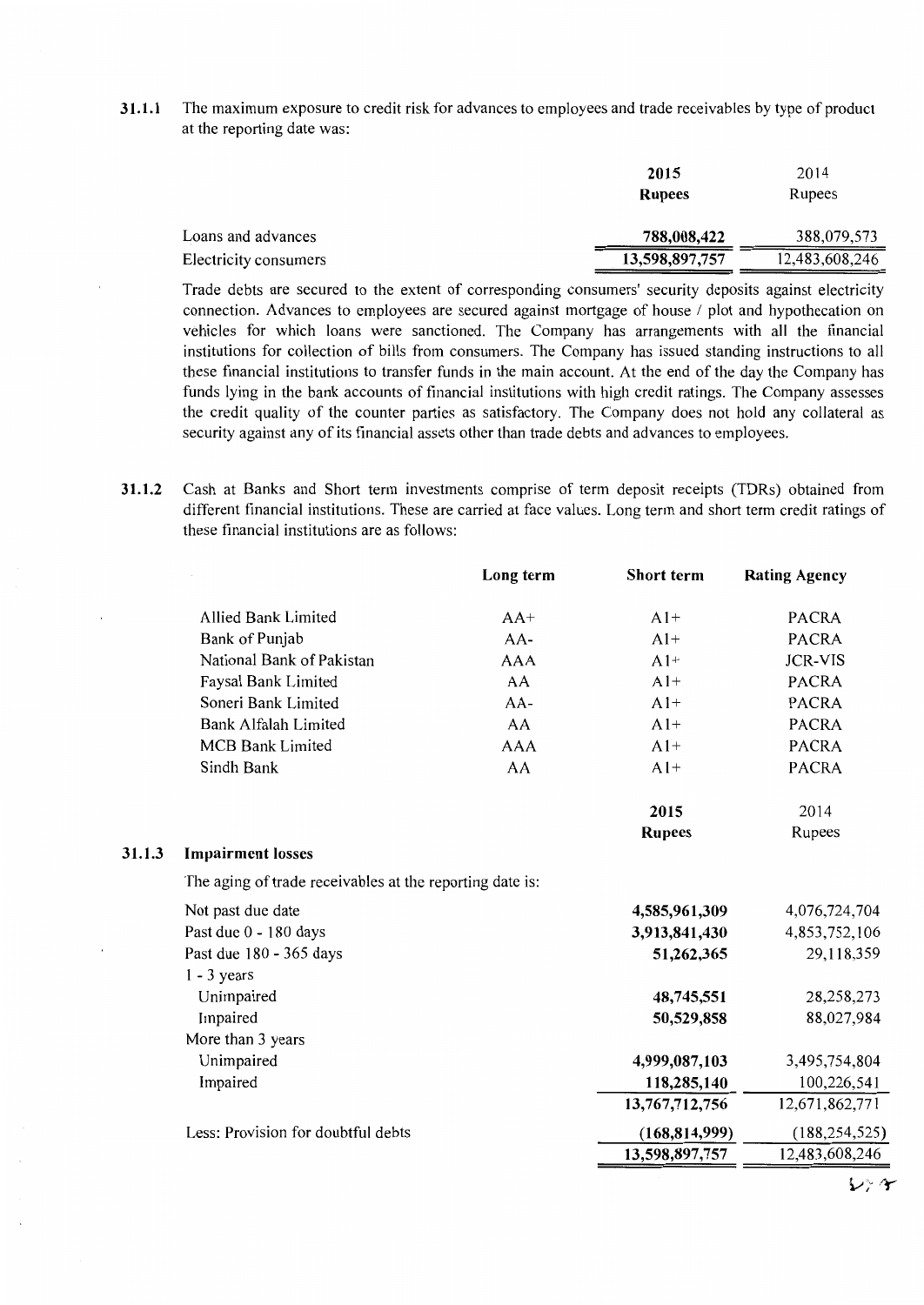Based on past experience the management believes that provision for doubtful debts is made in full against all permanently disconnected consumers, full provision is made against the balances (other than government debtors) outstanding for more than one year. Movement in the provision in respect of the trade receivables during the year is as disclosed in note 15.3.

The Company's exposure to credit risk is influenced mainly by the individual characteristics of each customer. As public interest company, it is liable to provide electricity connections to all of the customers falling within its distribution area. Credit risk is being managed by effective and continuous monitoring of its receivables and disconnection of electricity.

Concentration of credit risk arises when a number of counter parties are engaged in similar business activities or have similar economic features that would cause their abilities to meet contractual obligation to be similarly effected by the changes in economic, political or other conditions. The Company believes that it is not exposed to major concentration of credit risk as the consumers of the Company are of diversified nature, which include domestic, commercial, agriculture, industrial and bulk rate consumers. The Company believes that it is not exposed to significant credit risk except to the extent of receivables from its defaulted consumers. The Company deals with regular and permanent consumers who normally make payments in time.

#### 31.2 Liquidity risk

Liquidity risk is the risk that the Company will not be able to meet its financial obligations as they fall due. The Company's approach to managing liquidity is to ensure, as far as possible, that it will always have sufficient liquidity to meet its liabilities when due, under both normal and stressed conditions. For this purpose financial support is available to the Company from Federal Government. Further liquidity position of the Company is closely monitored through budgets, cash flow projections and comparison with actual results by the Board.

The following are the contractual maturities of the financial liabilities, including estimated interest payments:

|                              |                |                  | 2015                |                 |                 |                     |
|------------------------------|----------------|------------------|---------------------|-----------------|-----------------|---------------------|
|                              | Carrying       | Contractual      | Less than six       | Up to one       | Two to          | Over                |
|                              | amount         | cash flows       | months              | vear            | five years      | five years          |
|                              |                |                  | --R u p e e s----   |                 |                 |                     |
| <b>Financial liabilities</b> |                |                  |                     |                 |                 |                     |
| Long term financing          | 7,201,767,585  | (7,201,767,585)  | (300, 222, 080)     | (162, 224, 892) | (1,204,361,913) | (5,534,958,699)     |
| Security deposits            | 3,521,863,246  | (3,521,863,246)  |                     |                 | -               | (3,521,863,246)     |
| Trade and other payables     | 9,397,707,130  | (9,397,707,130)  | (9,397,707,130)     |                 |                 |                     |
| Interest accrued             | 567,923,221    | (567, 923, 221)  | (558, 746, 808)     |                 | (37, 205, 839)  | (1,093,152,440)     |
|                              | 20,689,261,182 | (20,689,261,182) | (10, 256, 676, 018) | (162, 224, 892) | (1,241,567,752) | (10, 149, 974, 385) |
|                              |                |                  |                     |                 |                 |                     |
|                              |                |                  |                     |                 |                 |                     |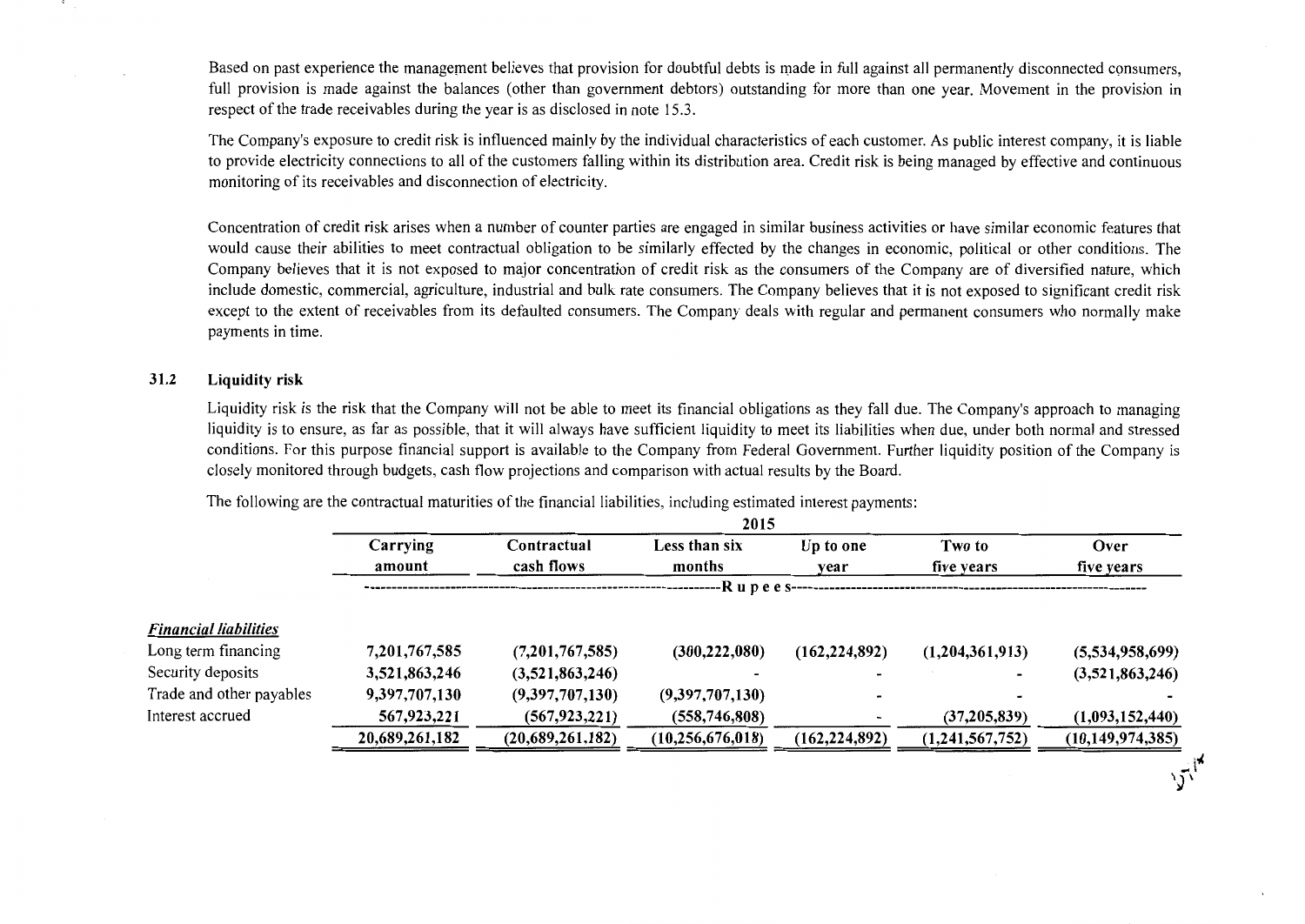|                              | 2014              |                           |                         |                                            |                      |                    |
|------------------------------|-------------------|---------------------------|-------------------------|--------------------------------------------|----------------------|--------------------|
|                              | Carrying amount   | Contractual Cash<br>flows | Less than six<br>months | Up to<br>one year                          | Two to<br>five years | Over<br>five years |
|                              |                   |                           |                         | -R u p e e s------------------------------ |                      |                    |
| <b>Financial Liabilities</b> |                   |                           |                         |                                            |                      |                    |
| Long term financing          | 6,537,988,293     | (6,537,988,293)           | (153,360,071)           | (153,360,071)                              | (1,126,980,566)      | (5,104,287,585)    |
| Security deposits            | 3,140,330,313     | (3,140,330,313)           |                         |                                            |                      | (3,140,330,313)    |
| Trade and other payables     | 25,769,109,631    | (25,769,109,631)          | (25,769,109,631)        | $\overline{\phantom{0}}$                   |                      |                    |
| Interest accrued             | 723,690,148       | (723, 690, 148)           | (723, 690, 148)         |                                            |                      |                    |
|                              | 36, 171, 118, 385 | (36, 171, 118, 385)       | (26,646,159,850)        | (153, 360, 071)                            | (1, 126, 980, 566)   | (8,244,617,898)    |

The contractual cash flows relating to the loan related financial liabilities have been determined on the basis of mark-up rates effective as at 30 June. The rates of mark-up have been disclosed in note 7 to these financial statements.

#### **31.3 Market risk**

• >

Market risk is the risk that changes in market prices, such as foreign exchange rates, interest rates and equity prices will affect the Company's income or the value of its holdings of financial instruments. The objective of market risk management is to manage and control market risk exposures within acceptable parameters, while optimizing the return. The Company believes that it is not exposed to any significant market risk.

#### **31.3. l Interest rate risk**

At the reporting date the interest rate profile of the Company's significant interest bearing financial instruments was as follows:

|                                                      | <b>Effective rate</b> |                | Carrying amount |               |
|------------------------------------------------------|-----------------------|----------------|-----------------|---------------|
|                                                      | 2015                  | 2014           | 2015            | 2014          |
| <b>Fixed rate instruments</b>                        | $\frac{6}{6}$         | $\frac{0}{0}$  | <b>Rupees</b>   | Rupees        |
| Financial assets<br>Short term investments           | 10.35                 | $9.01 - 10.82$ | 155,000,000     | 2,771,000,000 |
| <i>Financial liabilities</i><br>Long term financing  | $15 - 17$             | $15 - 17$      | 6,902,067,585   | 6,138,388,293 |
| Variable rate instruments                            |                       |                |                 |               |
| Financial assets<br>Bank balances - deposit accounts | $5 - 8$               | $6 - 9$        | 351,822,688     | 465, 763, 239 |
| Financial liabilities<br>Long term financing         | $7.08 - 10.18$        | 10.53-11.64    | 299,700,000     | 399,600,000   |

:-'\'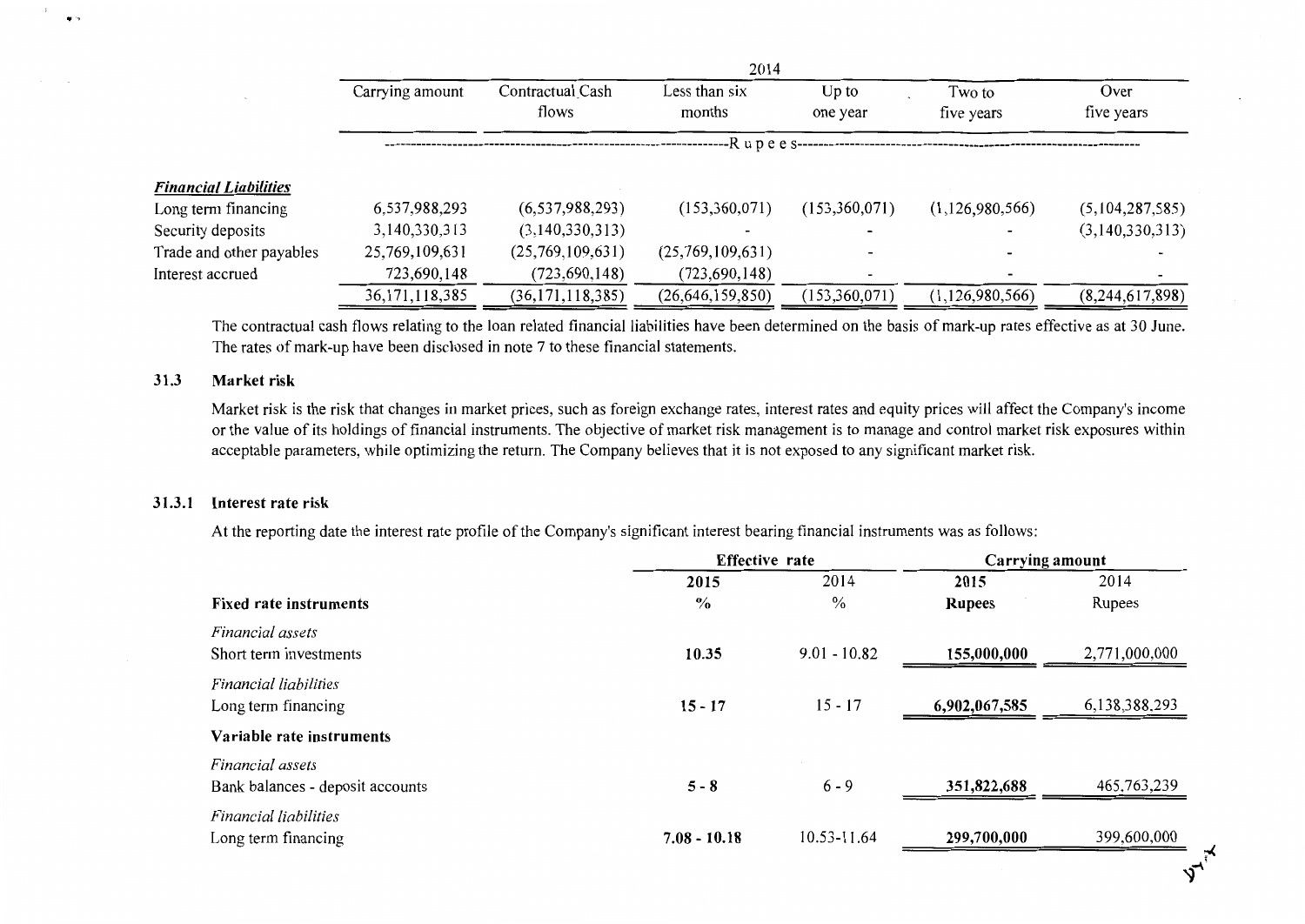#### *Fair value sensitivity analysis for fixed rate instruments*

 $\mathcal{L}$ 

 $\mathcal{L}^{\pm}$ 

The Company does not account for any fixed rate financial assets and liabilities at fair value through profit and loss. Therefore a change in interest rates at the reporting date would not affect profit and loss account.

# *Cash flow sensitivity analysis for variable rate instruments*

A change of 100 basis points in interest rates at the reporting date would have increased / (decreased) the profit for the year by the amounts shown below. This analysis assumes that all other variables, in particular foreign currency rates, remain constant. The analysis is performed on the same basis for 2014.

|                                                                                                                                                         | Profit and loss 100 bp |                 |
|---------------------------------------------------------------------------------------------------------------------------------------------------------|------------------------|-----------------|
|                                                                                                                                                         | Increase               | <b>Decrease</b> |
|                                                                                                                                                         | <b>Rupees</b>          | <b>Rupees</b>   |
| As at 30 June 2015                                                                                                                                      |                        |                 |
| Cash flow sensitivity-Variable rate financial instrument                                                                                                | 72,017,676             | 72,017,676      |
| As at 30 June 2014                                                                                                                                      |                        |                 |
| Cash flow sensitivity-Variable rate financial liabilities                                                                                               | 65,379,883             | 65,379,883      |
| The sensitivity analysis prepared is not necessarily indicative of the effects on profit / (loss) for the year and assets / liabilities of the Company. |                        | $\sqrt{7}$      |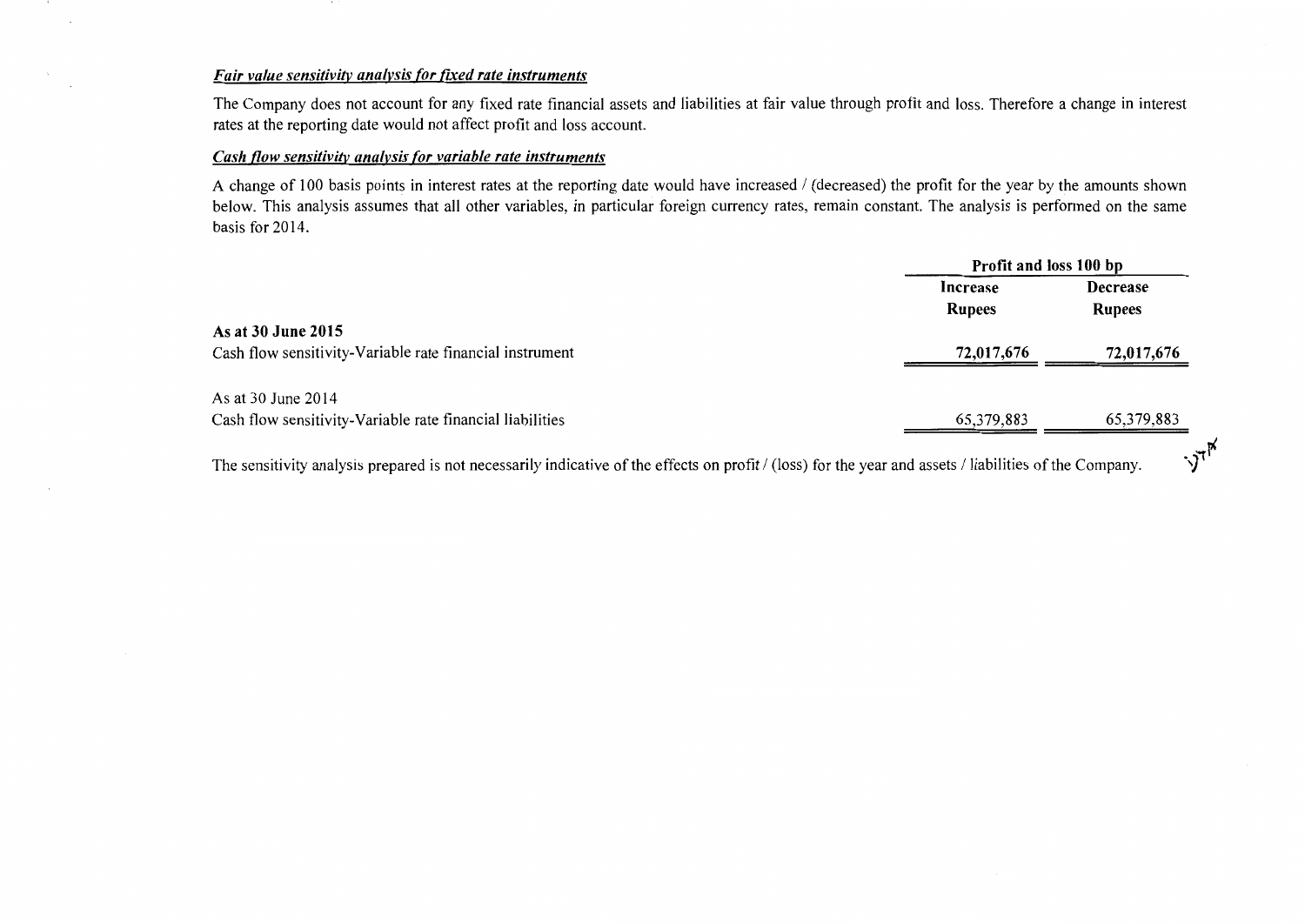#### **31.4 Other price risk**

Other price risk is the risk that the fair value or future cash flows of a financial instrument will fluctuate because of changes in market prices (other than those arising from interest rate risk or currency risk).

The Company is not exposed to any other price risk at the reporting date.

#### **31.5 Fair value of financial instruments**

The carrying values of other financial assets and financial liabilities reported in balance sheet approximate to their fair values.

#### **31.6 Operational risk**

Operational risk is the risk of direct or indirect loss arising from a wide variety of causes associated with the Company's processes, personnel, technology and infrastructure, and from external factors other than credit, market and liquidity risks such as those arising from legal and regulatory requirements and generally accepted standards of corporate behavior. Operational risks arise from all of the Company's operations.

The Company's objective is to manage operational risk so as to balance the avoidance of financial losses and damage to the Company's reputation with overall cost effectiveness and to avoid control procedures that restrict initiative and creativity.

The primary responsibility for the development and implementation of controls to address operational risk is assigned to senior management within the Company. This responsibility is supported by the development of overall Company standards for the management of operational risk in the following areas:

- requirements for appropriate segregation of duties, including the independent authorization of transactions
- requirements for the reconciliation and monitoring of transactions
- compliance with regulatory and other legal requirements
- documentation of controls and procedures
- requirements for the periodic assessment of operational risks faced, and the adequacy of controls and procedures to address the risks identified
- requirements for the reporting of operational losses and proposed remedial action
- development of contingency plans
- training and professional development
- ethical and business standards
- risk mitigation, including insurance where this is effective

#### **31. 7 Capital management**

The objective of the Company when managing capital is to safeguard its ability to continue as a going concern. The Company is not exposed to any external capital requirement. As public interest entity financial support is available to the Company from Federal Government and W APDA in the form of delayed settlement of CPPA against electricity purchase, tariff revision and subsidy on purchases.

#### **32 Reclassification**

Corresponding figure have been reclassified where necessary to reflect more appropriate presentation of events and transactions.

| From                                                                      | Tо                                                                            | Reason                  | <b>Rupees</b> |
|---------------------------------------------------------------------------|-------------------------------------------------------------------------------|-------------------------|---------------|
| Other receivables<br>- Pension receivable from<br>associated undertakings | Trade and other payables<br>- Pension payable to associated<br>undertakings   | For better presentation | 60, 373, 290  |
| Interest accrued on long<br>term financing                                | Deferred liabilities<br>- Deferred interest payable on long term<br>financing | For better presentation | 596,515,847   |